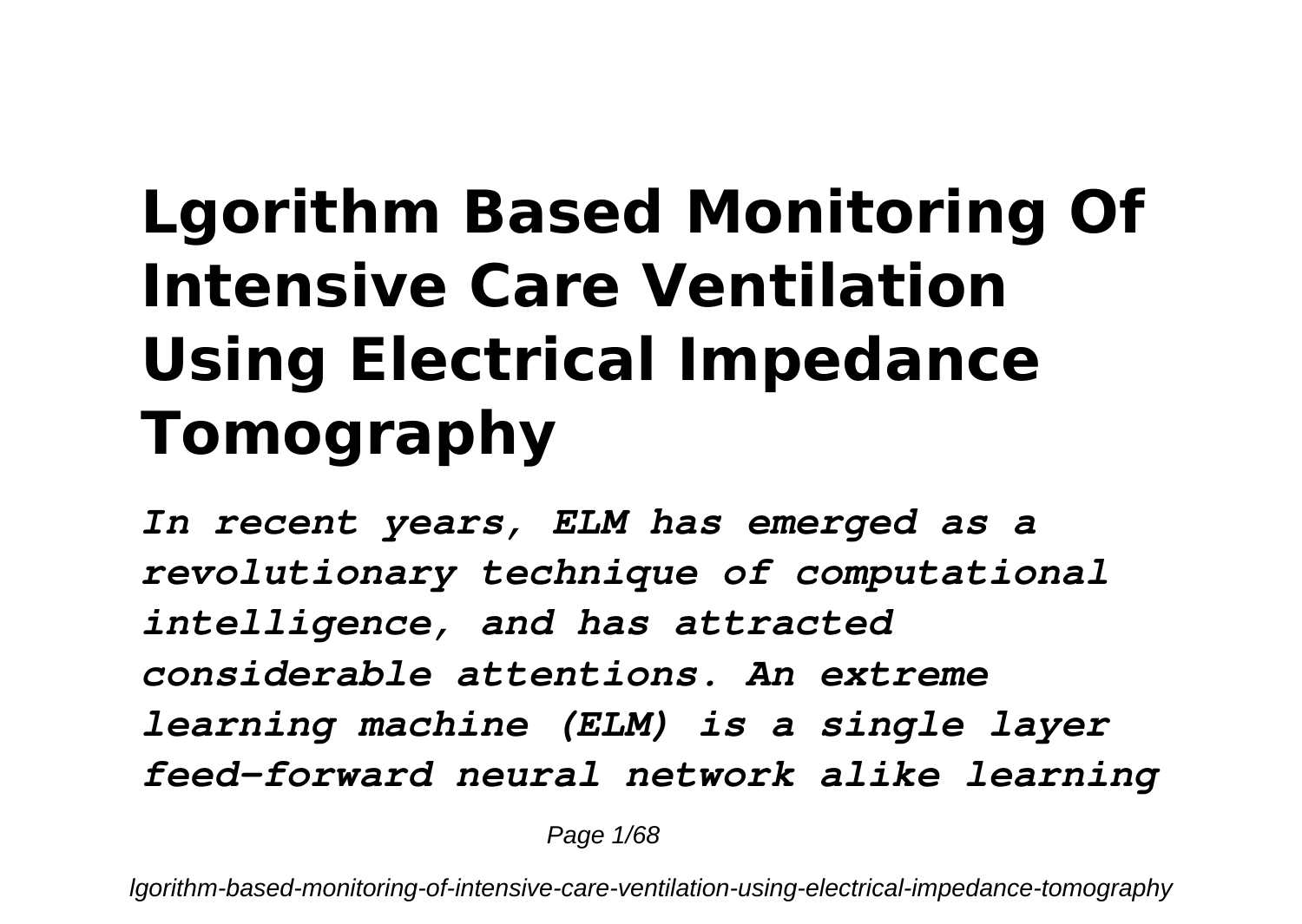*system, whose connections from the input layer to the hidden layer are randomly generated, while the connections from the hidden layer to the output layer are learned through linear learning methods. The outstanding merits of extreme learning machine (ELM) are its fast learning speed, trivial human intervene and high scalability. This book contains some selected papers from the International Conference on Extreme Learning Machine 2013, which was held in Beijing China, October 15-17, 2013. This conference aims* Page 2/68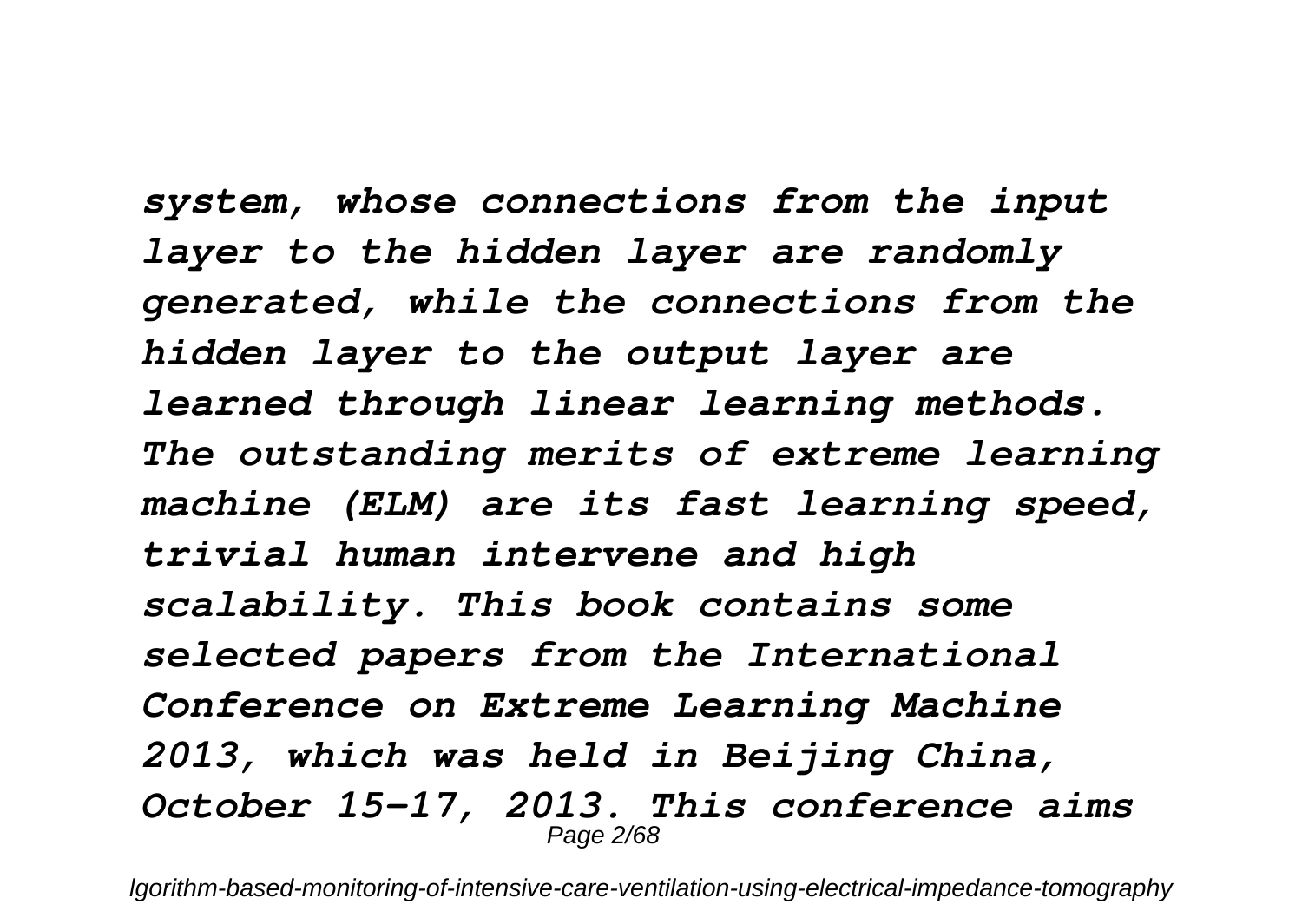*to bring together the researchers and practitioners of extreme learning machine from a variety of fields including artificial intelligence, biomedical engineering and bioinformatics, system modelling and control, and signal and image processing, to promote research and discussions of "learning without iterative tuning". This book covers algorithms and applications of ELM. It gives readers a glance of the newest developments of ELM. Written by outstanding authorities from all over the world, this comprehensive new* Page 3/68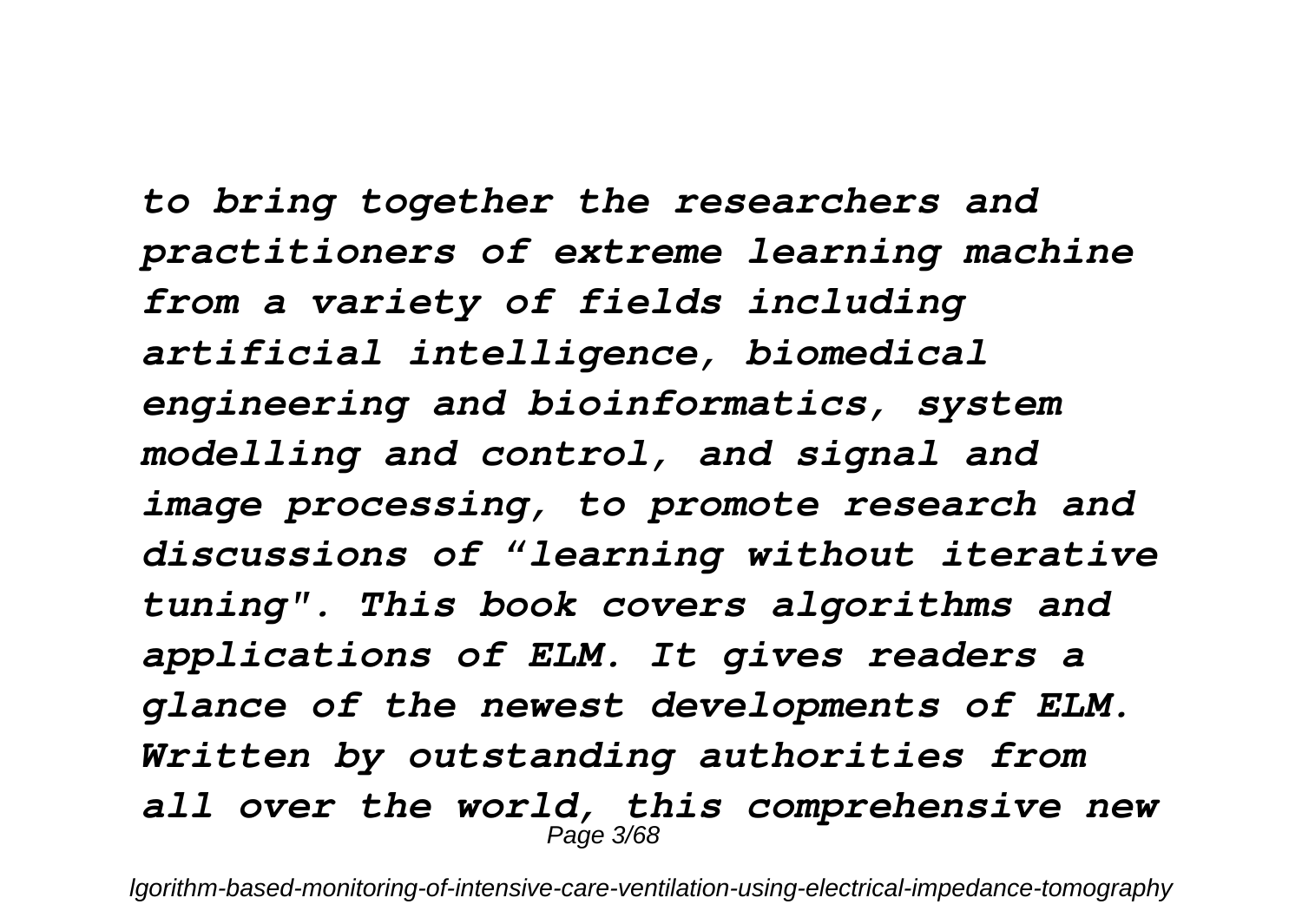*textbook on pediatric and neonatal ventilation puts the focus on the effective delivery of respiratory support to children, infants and newborns. In the early chapters, developmental issues concerning the respiratory system are considered, physiological and mechanical principles are introduced and airway management and conventional and alternative ventilation techniques are discussed. Thereafter, the rational use of mechanical ventilation in various pediatric and neonatal pathologies is* Page 4/68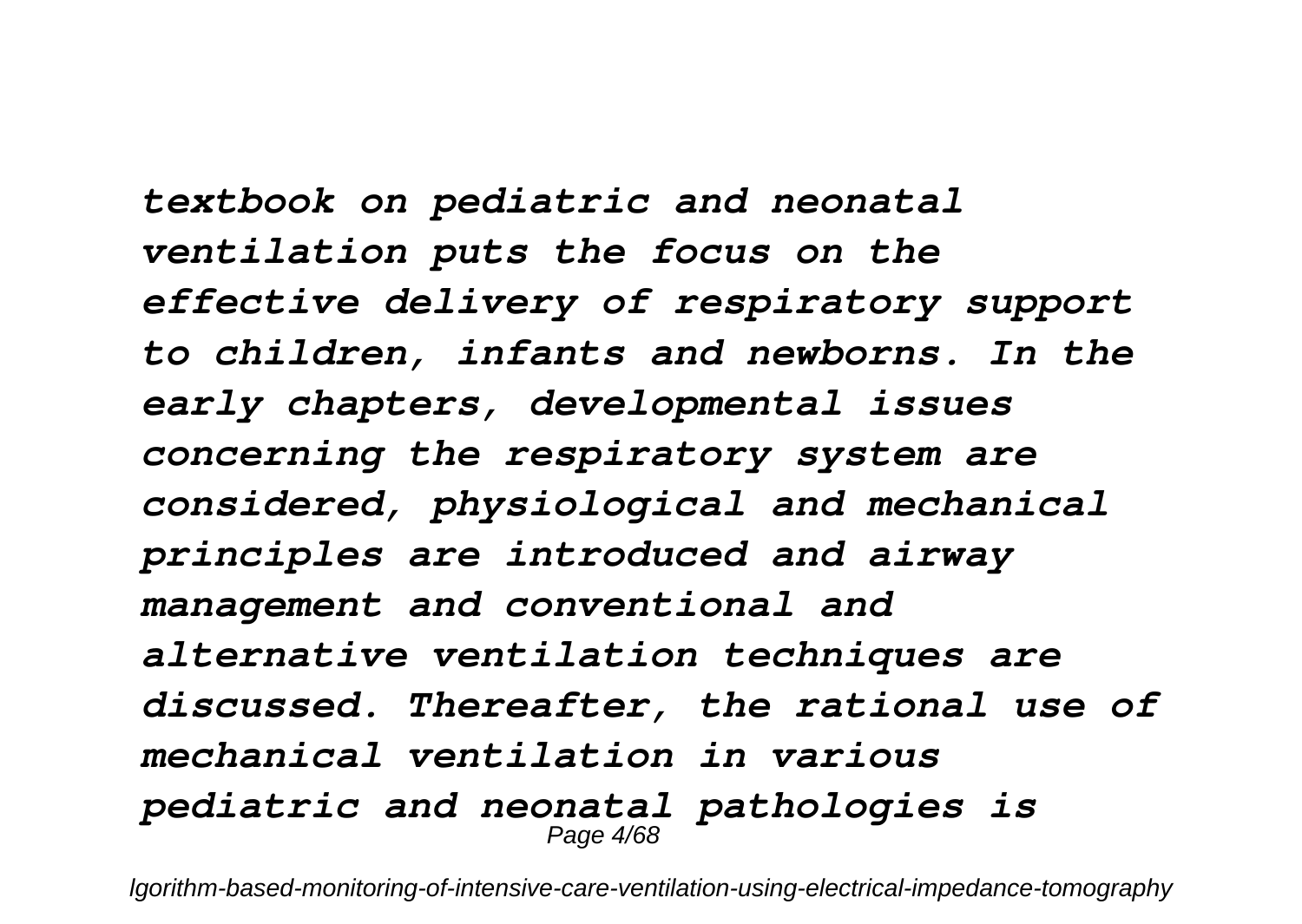*explained, with the emphasis on a practical step-by-step approach. Respiratory monitoring and safety issues in ventilated patients are considered in detail, and many other topics of interest to the bedside clinician are covered, including the ethics of withdrawal of respiratory support and educational issues. Throughout, the text is complemented by numerous illustrations and key information is clearly summarized in tables and lists. AMIA 2001: Medical Medical Informatics*

Page 5/68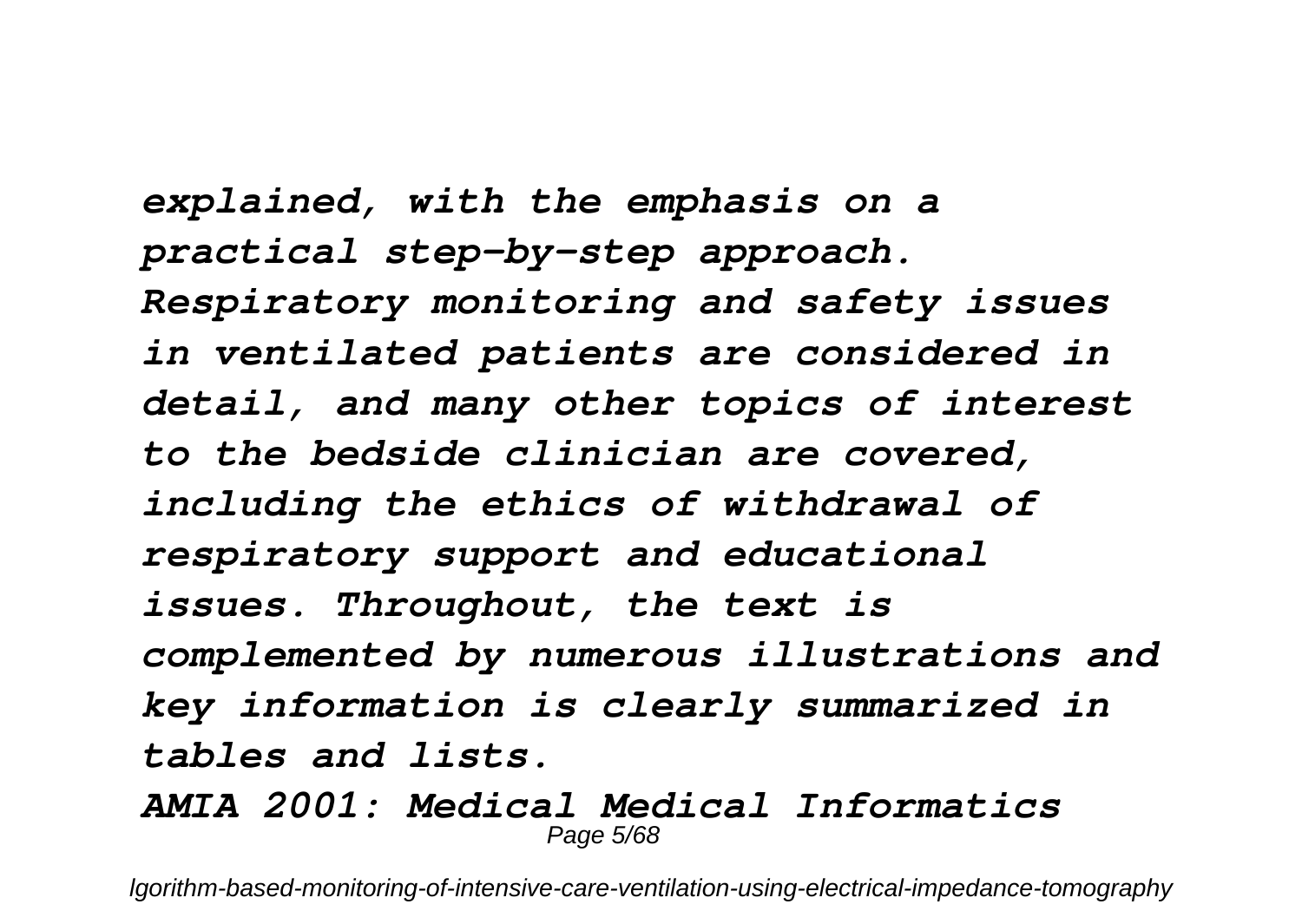*Odyssey provides a venue to learn the past and to envision the future role of medical informatics innovations in the discovery, creation, and application of biomedical knowledge; the delivery of health care in a wide variety of settings; and the health of the public. In addition, a panel examines the 20-year history of nursing at the Symposium. A second special track on Patient Safety, partially supported by funding from the Agency for Healthcare Research and Quality, is specifically designed to highlight the Symposium* Page 6/68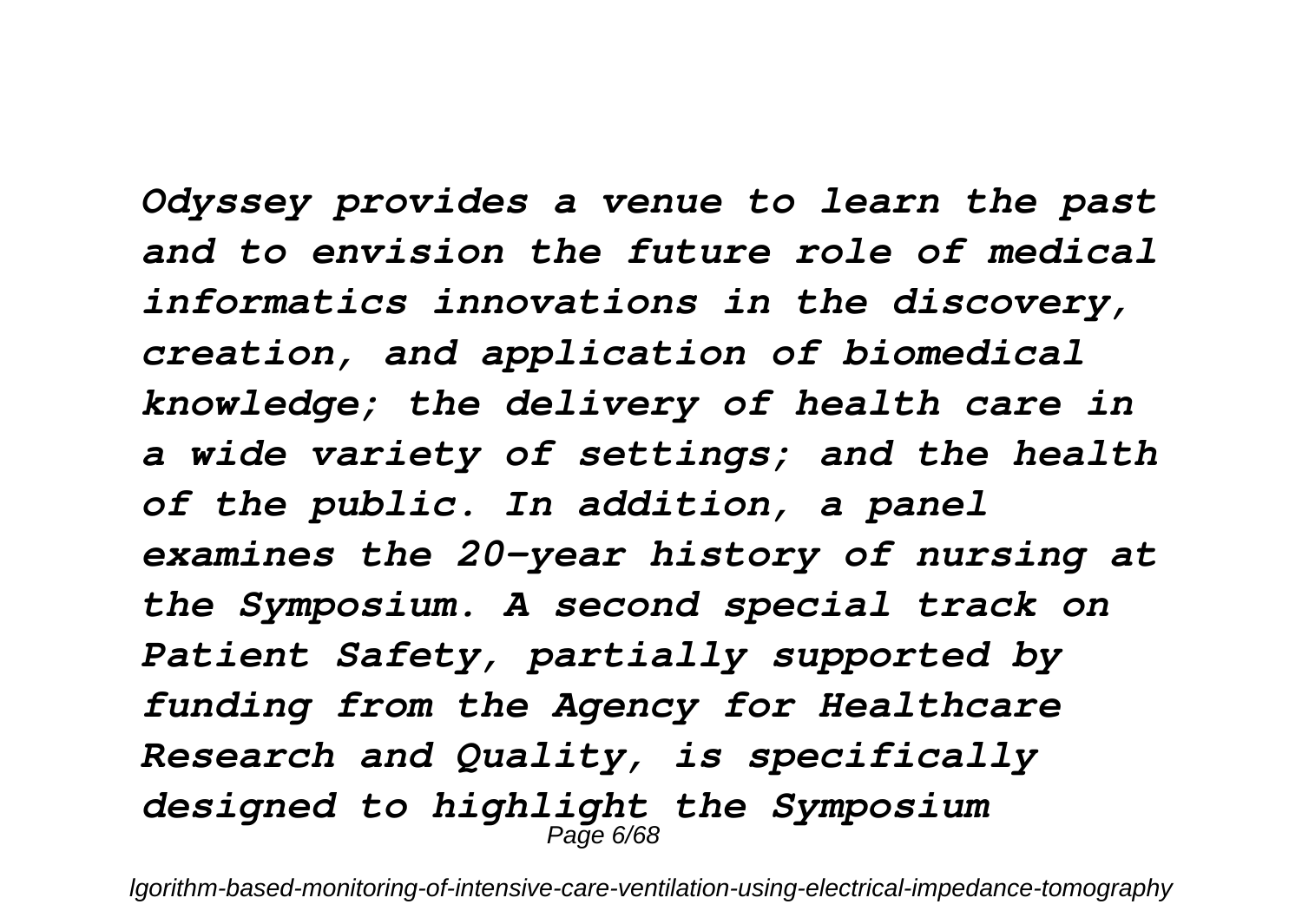*content focused on system strategies to reduce medical errors and improve patient safety.*

*With the ever-increasing volume of data, proper management of data is a challenging proposition to scientists and researchers, and given the vast storage space required, multimedia data is no exception in this regard. Scientists and researchers are investing great effort to discover new space-efficient methods for storage and archiving of this data. Intelligent Innovations in Multimedia Data Engineering* Page 7/68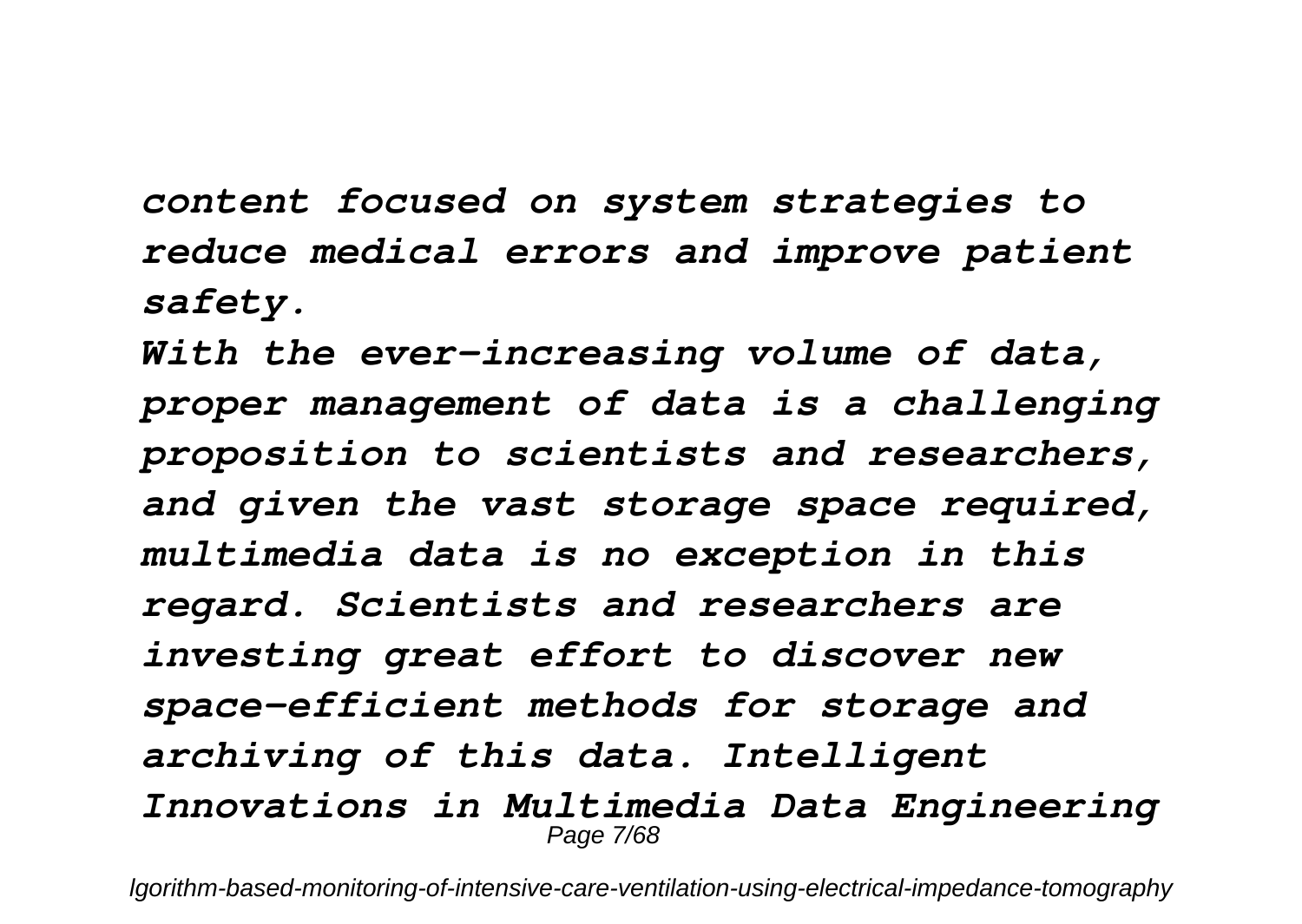*and Management provides emerging research exploring the theoretical and practical aspects of storage systems and computing methods for large forms of data. Featuring coverage on a broad range of topics such as binary image, fuzzy logic, and metaheuristic algorithms, this book is ideally designed for computer engineers, IT professionals, technology developers, academicians, and researchers seeking current research on advancing strategies and computing techniques for various types of data.*

Page 8/68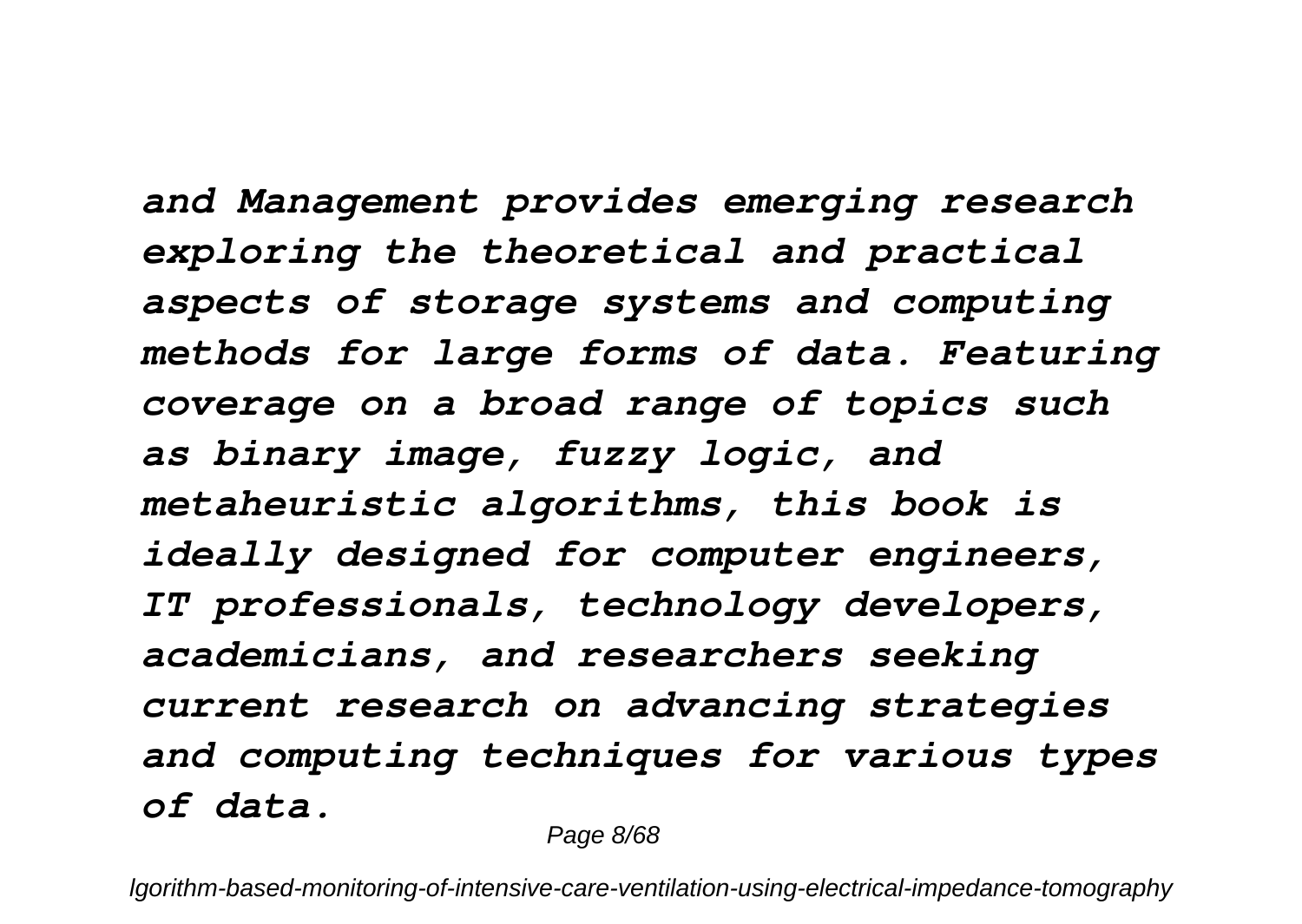*Annual Update 2008 Data Intensive Industrial Asset Management ICT Systems Security and Privacy Protection Global Forest Monitoring from Earth Observation Visions of the Future and Lessons from the Past Algorithms and Architectures for Parallel Processing Category Winner 2013 - Tertiary Education (Wholly Australian) Student Resource, Australian*

Page 9/68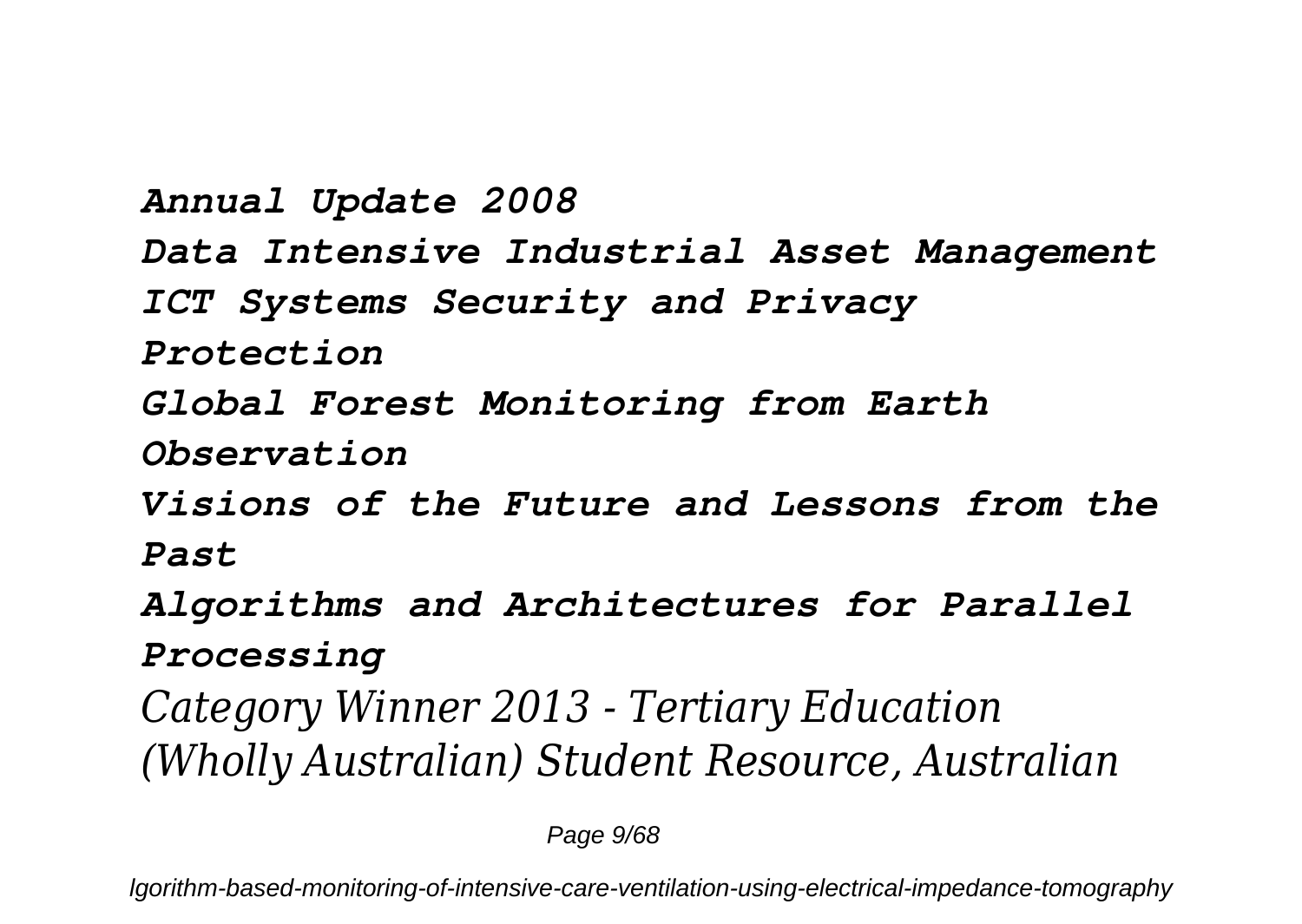*Publishers Association – Australian Educational Publishing Awards 2013. Practical Management of Head and Neck Injury is a unique textbook which comprehensively covers the patient journey from injury to the rehabilitation phase. It includes diagnosis and management of head and neck injury with additional chapters on prognosis and special conditions including head injury in sport, the elderly, children, pregnant women, penetrating head injury, spine and spinal cord injury and brain death. It describes an integrated approach to care from all the relevant specialties* Page 10/68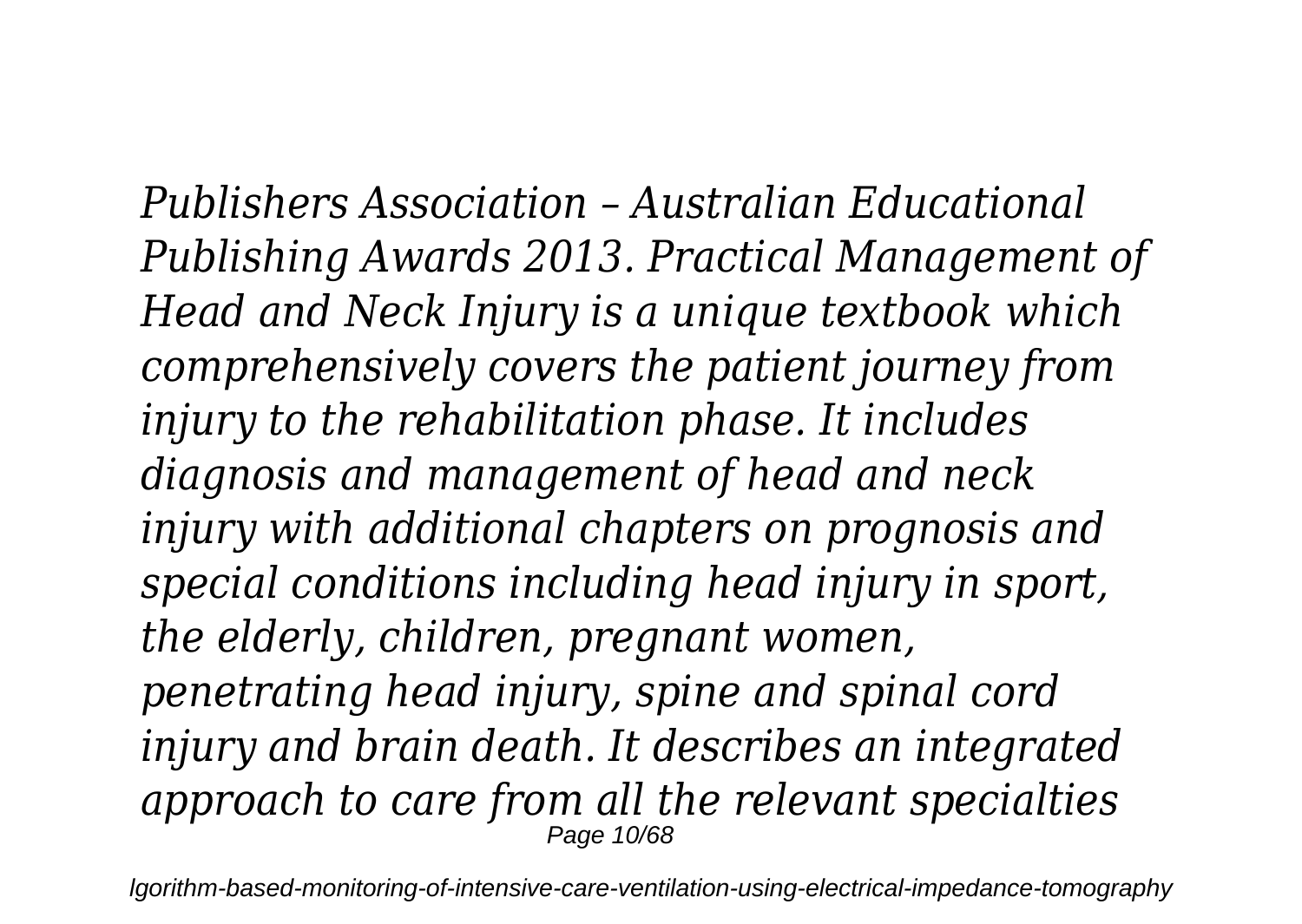*with Australian, UK and US experts contributing to many chapters. The book will be of interest to junior doctors, specialist trainees and specialists in emergency medicine, surgery, neurosurgery, orthopaedics, ENT, maxillofacial surgery, neurology, ophthalmology, anaesthesia and intensive care as well as medical students, nurses, paramedics and remote and rural practitioners. The complete management of patients with head and neck trauma, from the accident scene through to rehabilitation Safe, practical tips to assist the non-neurosurgeon in managing head injuries and* Page 11/68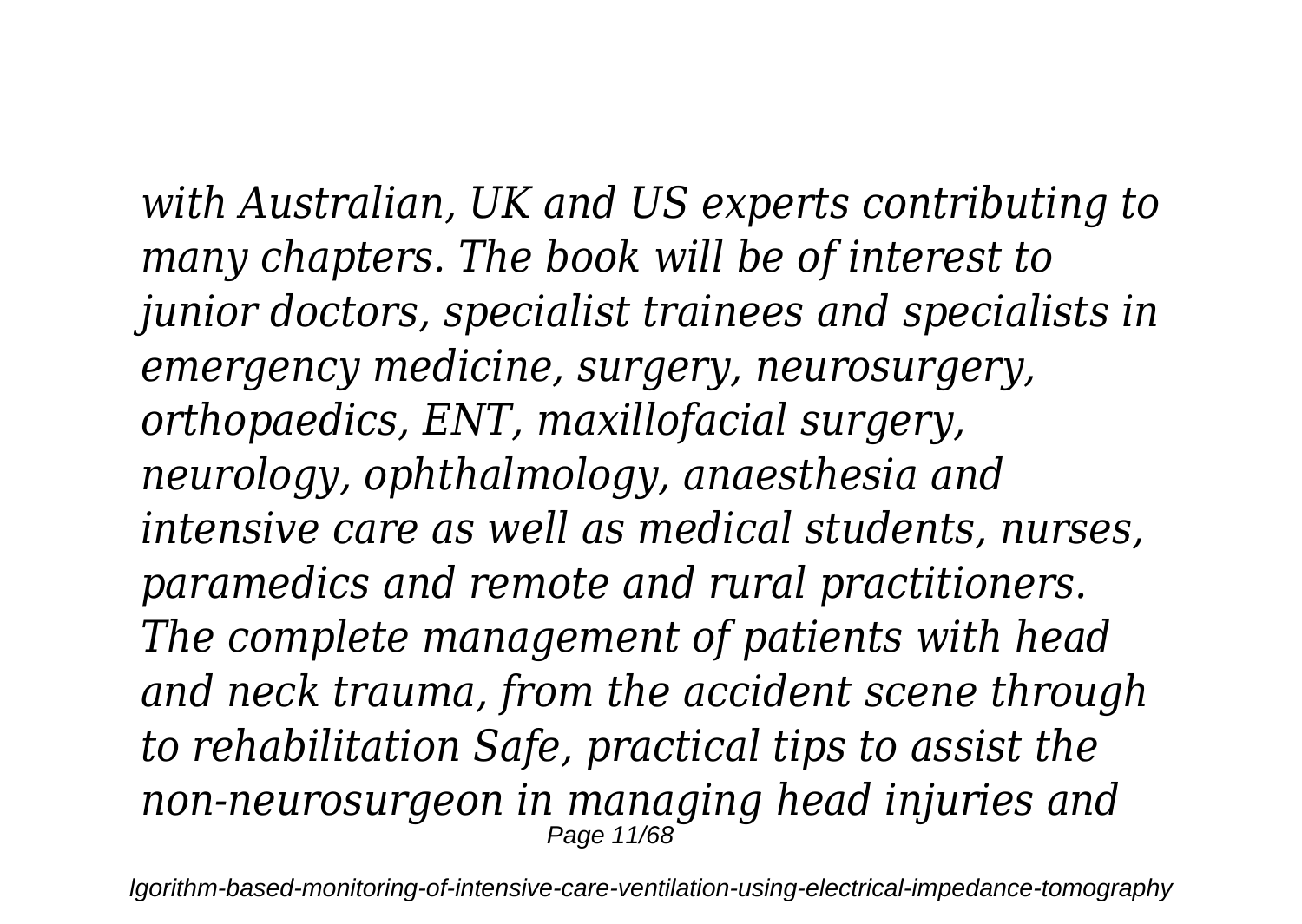*preventing secondary brain injury—a major concern for emergency and pre-hospital medical personnel All aspects of neck trauma covered, including the management of cervical spine injury Detailed discussion of topics such as the classification of brain injury, concussion in sport, head injuries in children and the elderly, penetrating head injuries and the prognosis of head injury The operative surgery of head and neck trauma outlined for the non-surgeon Contributions from a wide range of specialists, both from Australia and overseas Integration of* Page 12/68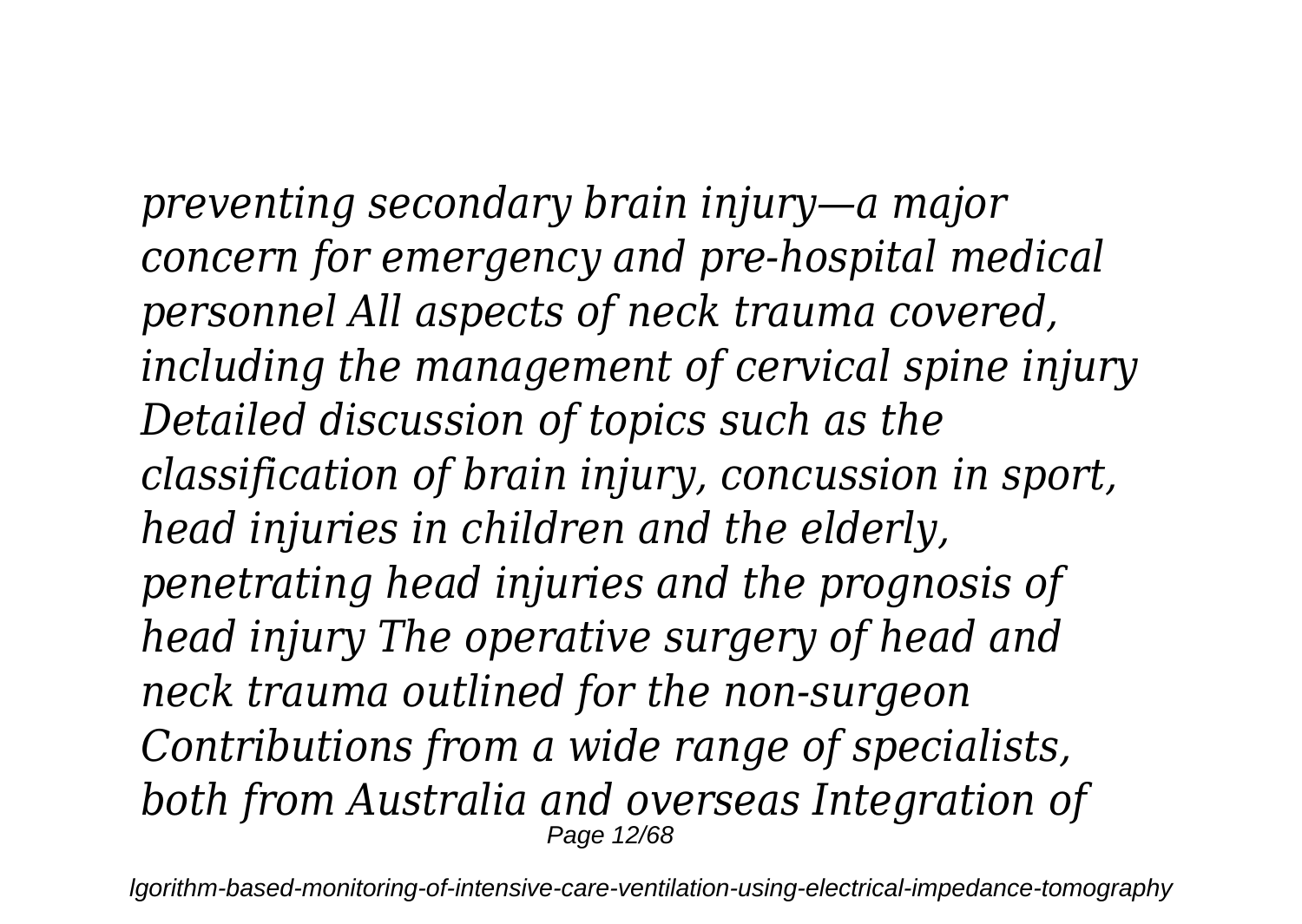*neurosurgery with ear, nose and throat (ENT) surgery, maxillofacial surgery, ophthalmology and spinal orthopaedics Basic principles of relevant anatomy and pathophysiology, each covered in a separate chapter*

*Evidence-Based Practice of Critical Care, 2nd Edition, presents objective data and expert guidance on managing critically ill patients in unique question-based chapters that focus on best practices. Now thoroughly updated by Drs. Clifford S. Deutschman, Patrick J. Neligan, and nearly 200 critical-care experts, this highly regarded title* **Page 13/68**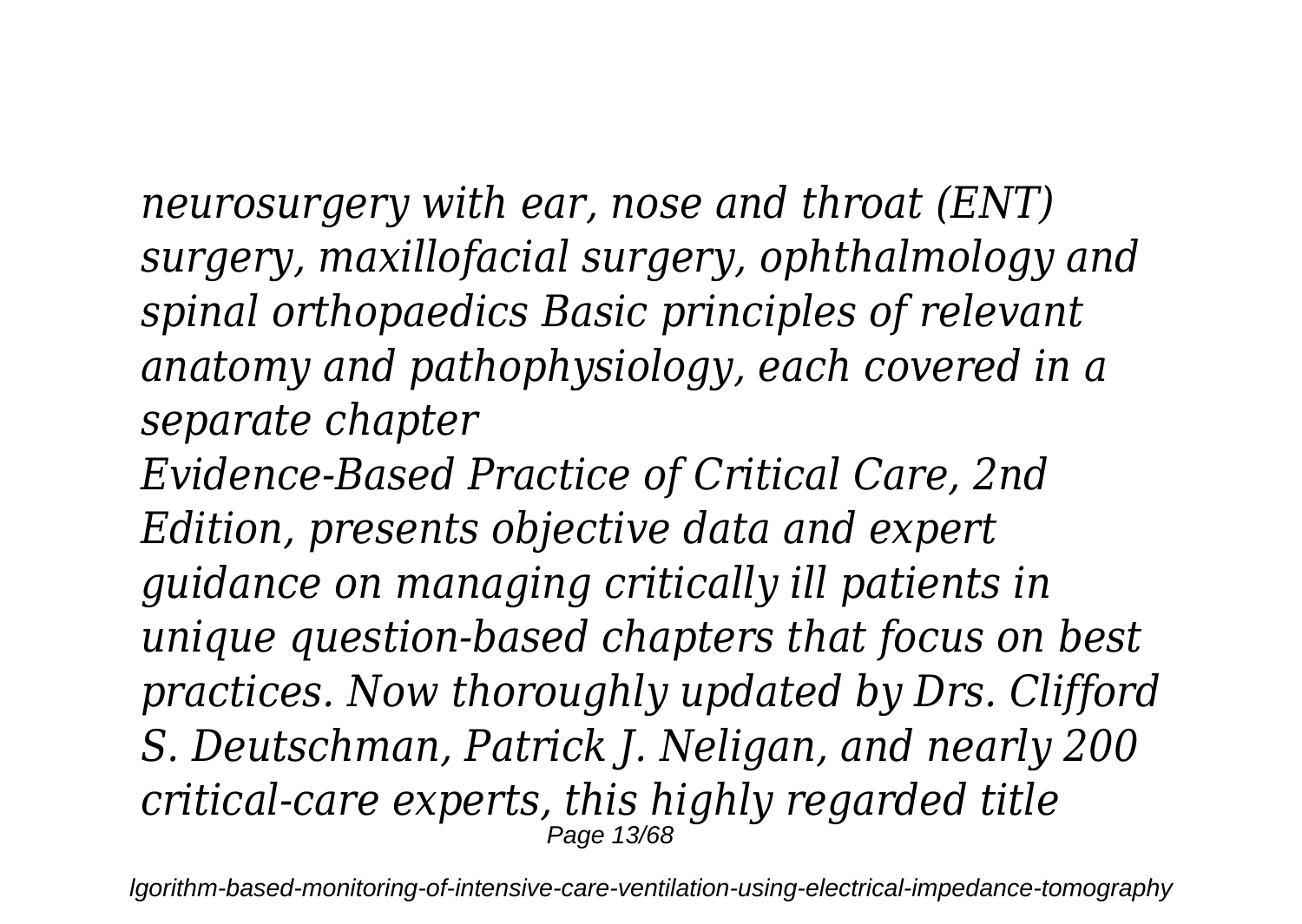*remains the only book of its kind that provides a comprehensive framework for translating evidence into practice, making it a valuable resource for both residents and practitioners. Tap into the expertise of nearly 200 critical-care experts who discuss the wide variety of clinical options in critical care, examine the relevant research, and provide recommendations based on a thorough analysis of available evidence. Think through each question in a logical, efficient manner, using a practical, consistent approach to available management options and guidelines. Find the*  $P$ age 14/68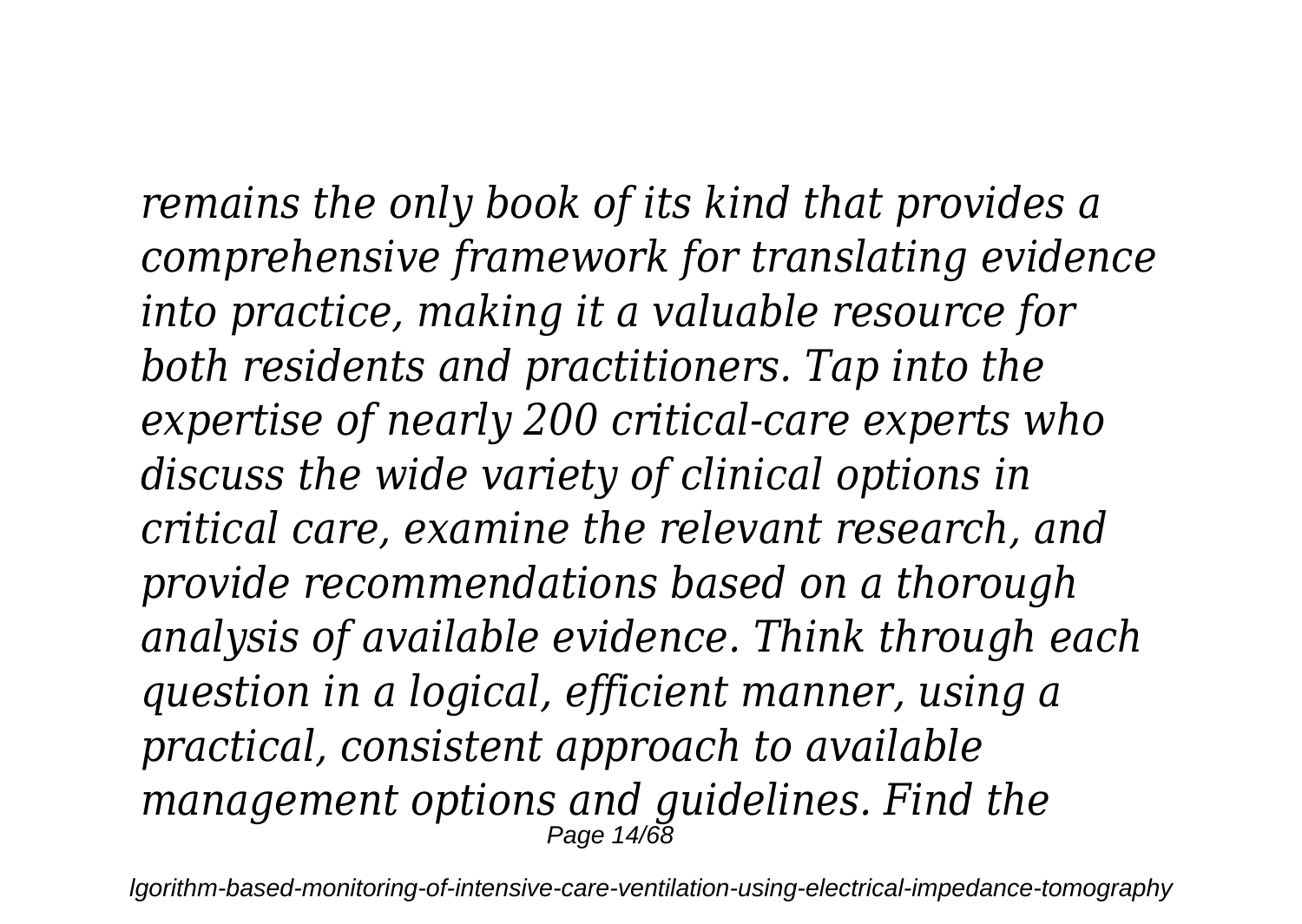*information you need quickly with tables that summarize the available literature and recommended clinical approaches. Navigate a full range of challenges from routine care to complicated and special situations. Stay up to date with new issues and controversies such as the redefinition of sepsis . changing approaches to fluid administration . immune suppression in sepsis . monitoring the microcirculation . the longterm sequelae of critical illness . minimizing ventilator associated lung injury . the benefits of evidence-based medicine management guidelines .* Page 15/68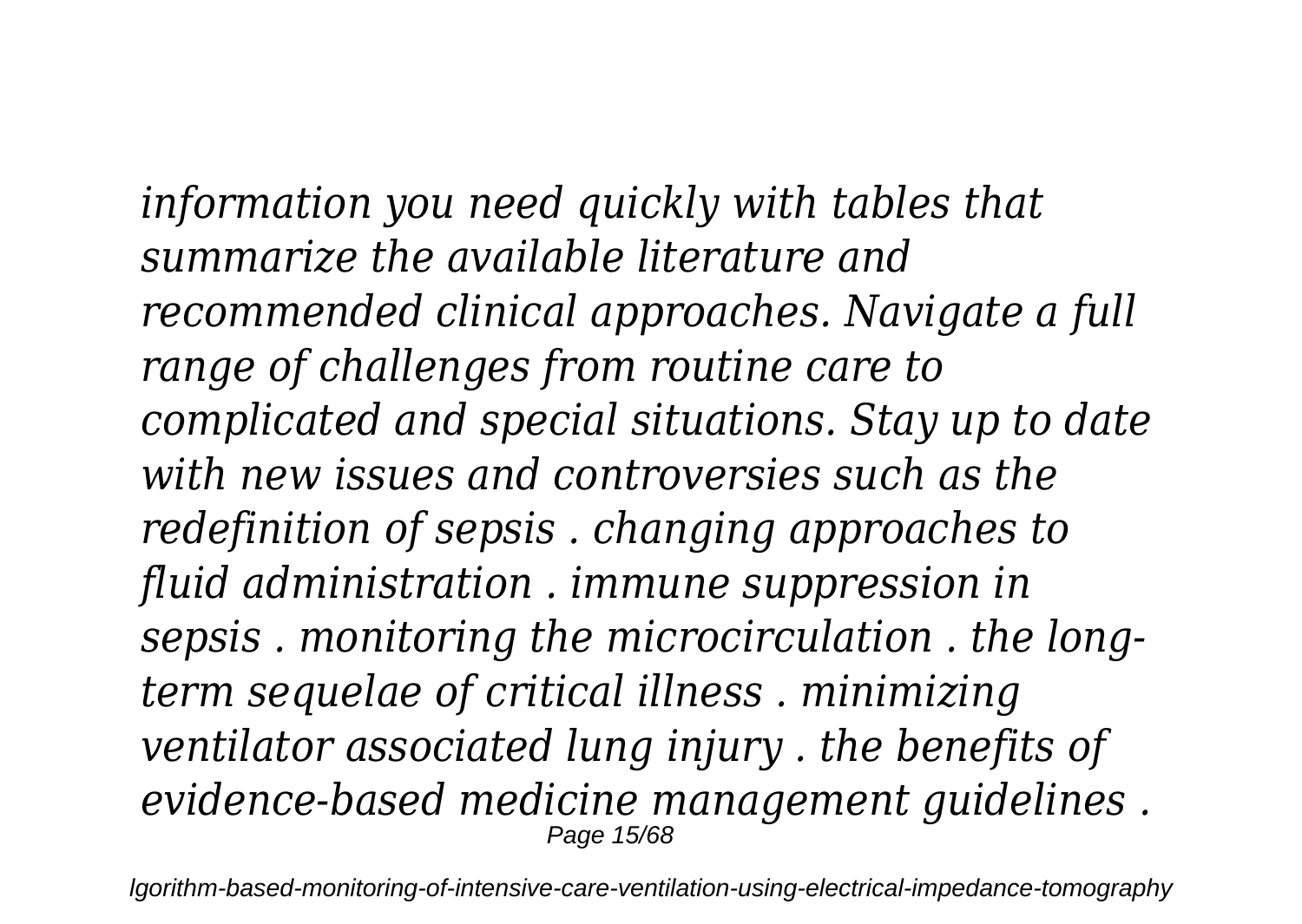*rapid response teams . and more. Benefit from allnew sections covering persistent critical illness and the role of advanced practice nurses and physician assistants in the ICU. Covering recent developments in satellite observation data undertaken for monitoring forest areas from global to national levels, this book highlights operational tools and systems for monitoring forest ecosystems. It also tackles the technical issues surrounding the ability to produce accurate and consistent estimates of forest area changes, which are needed to report greenhouse* Page 16/68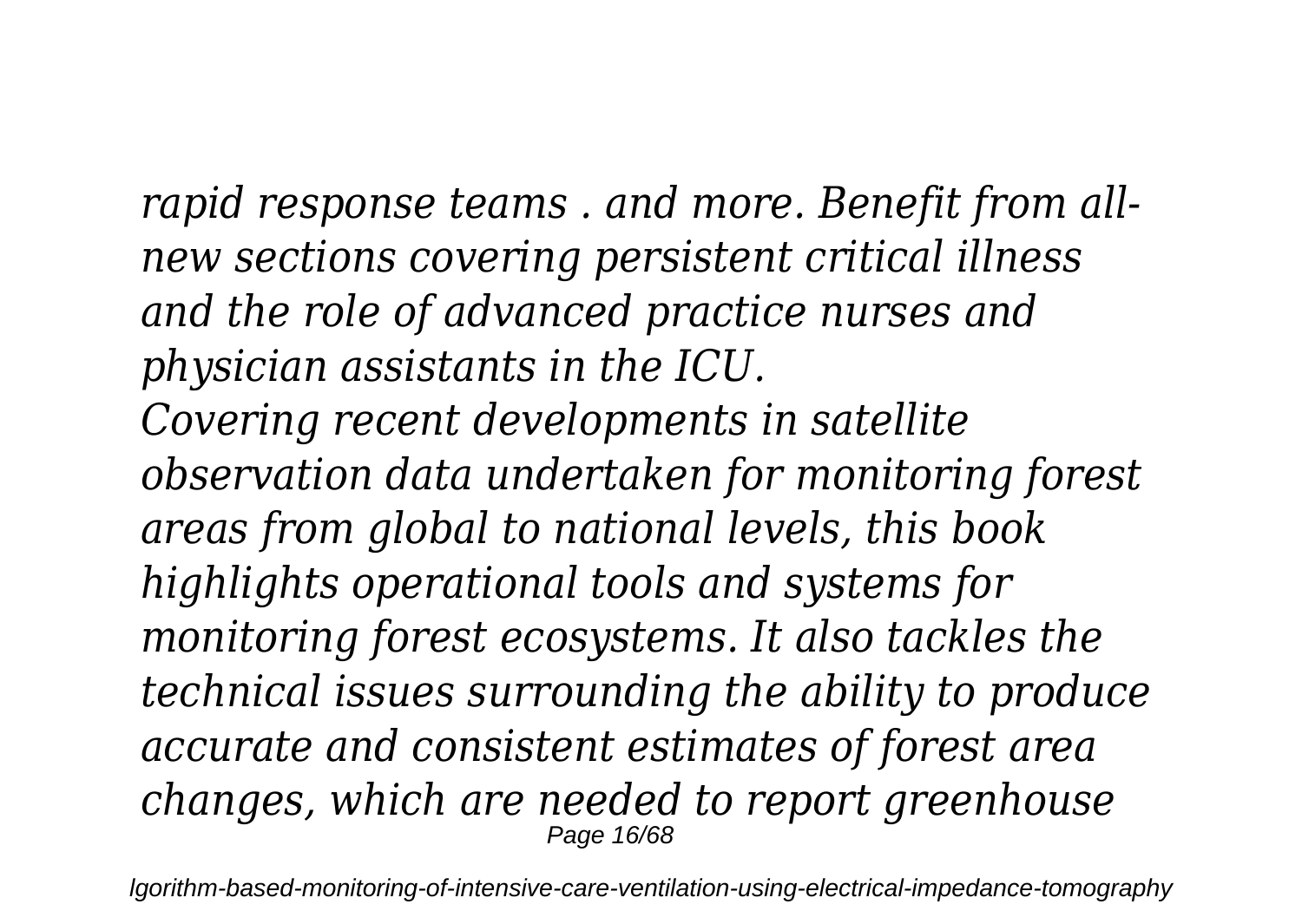*gas emissions and removals from land use changes. Written by leading global experts in the field, this book offers a launch point for future advances in satellite-based monitoring of global forest resources. It gives readers a deeper understanding of monitoring methods and shows how state-of-art technologies may soon provide key data for creating more balanced policies. This volume includes contributions from diverse disciplines including electrical engineering, biomedical engineering, industrial engineering, and medicine, bridging a vital gap between the* Page 17/68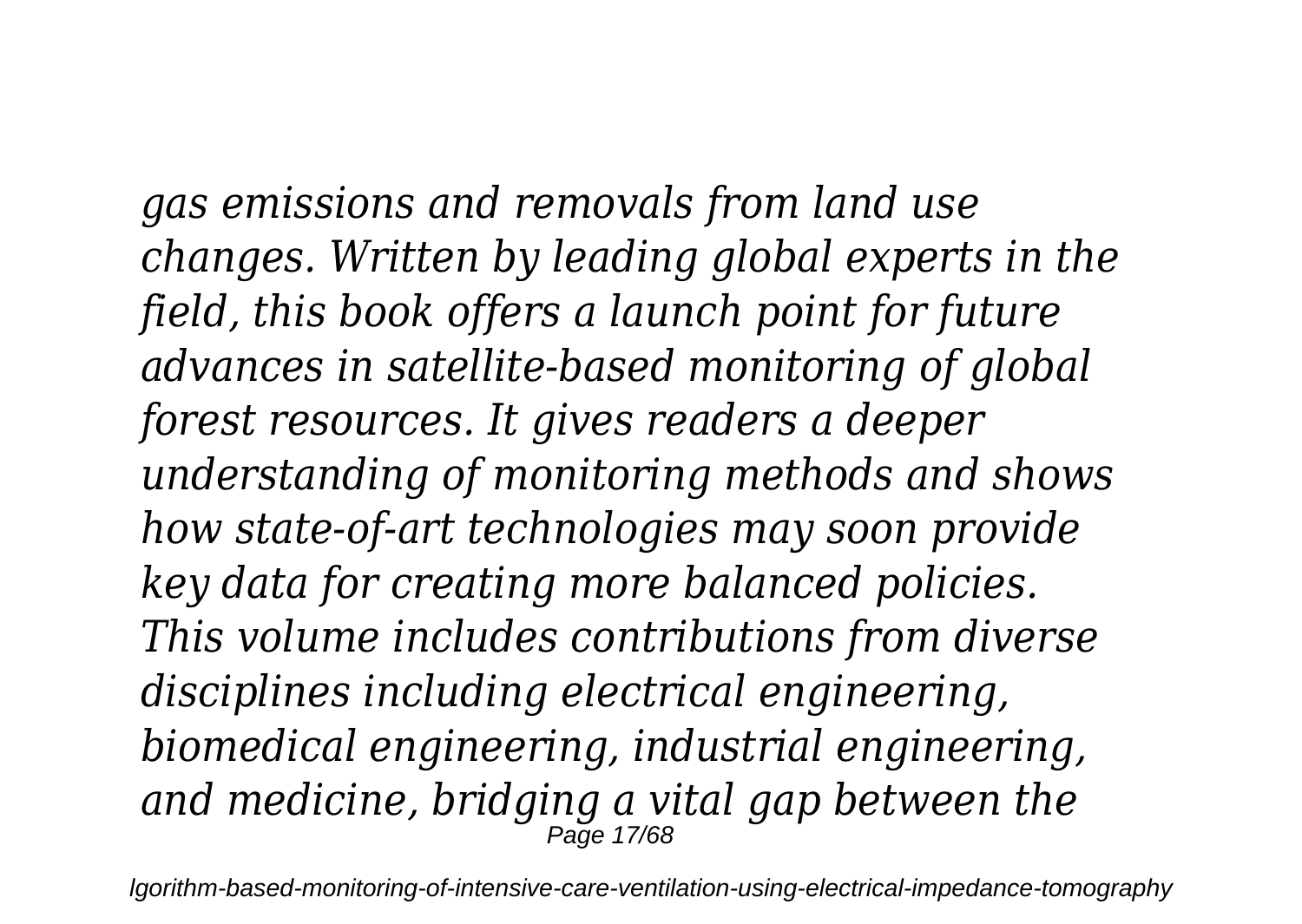*mathematical sciences and neuroscience research. Covering a wide range of research topics, this volume demonstrates how various methods from data mining, signal processing, optimization and cutting-edge medical techniques can be used to tackle the most challenging problems in modern neuroscience.*

*Practical Management of Head and Neck Injury KI ...*

*Anaesthesia, Pain, Intensive Care and Emergency Medicine — A.P.I.C.E.*

*Neonatal and Pediatric Respiratory Care - E-Book* Page 18/68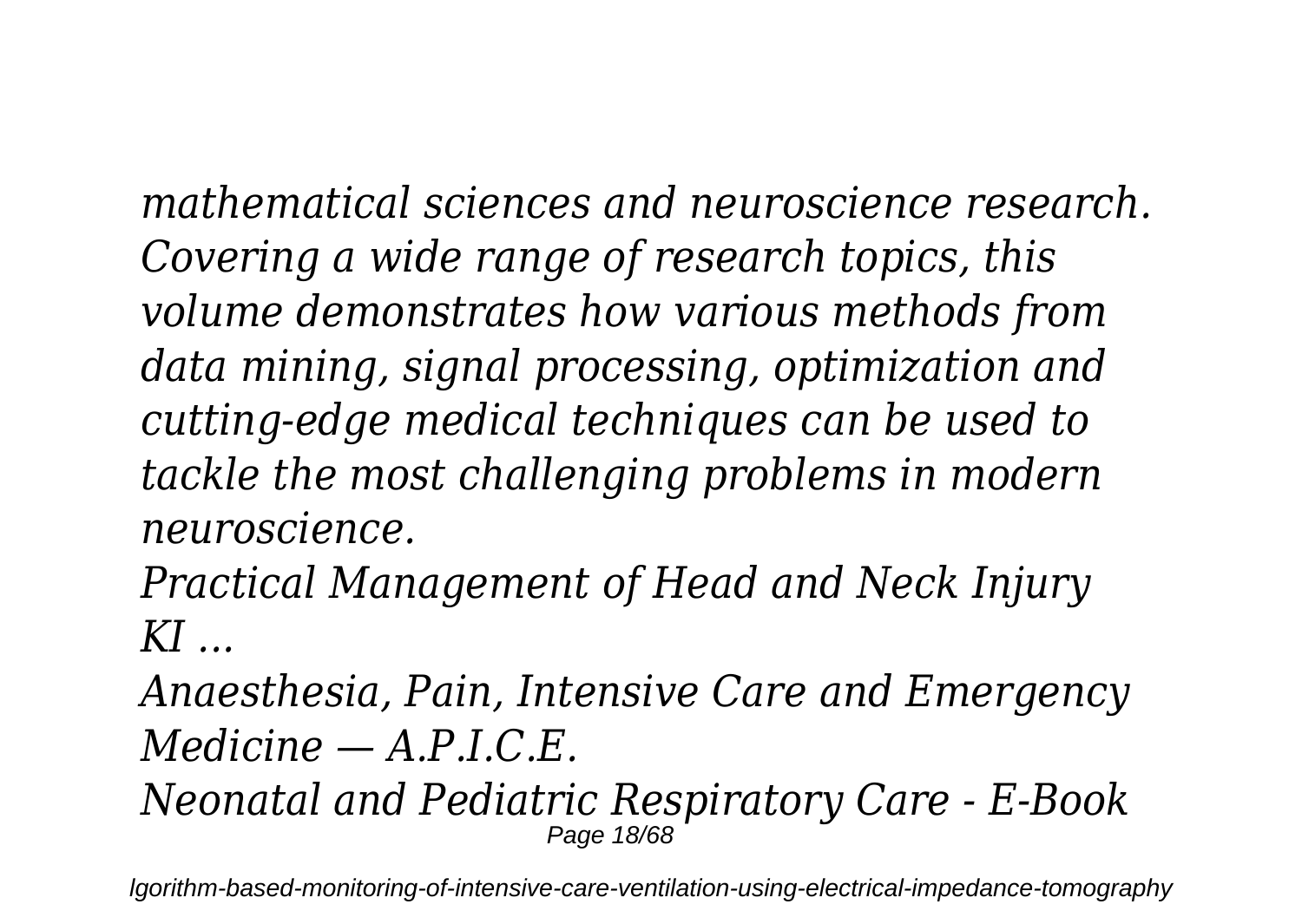*Computational Intelligence Processing in Medical Diagnosis*

*Handbook on Theoretical and Algorithmic Aspects of Sensor, Ad Hoc Wireless, and Peer-to-Peer Networks*

*This book offers an essential guide to managing the most heatedly debated topics of practical interest in anesthesia and intensive care. It reviews the state of the art in issues concerning both intensive care medicine and anesthesia, such as antibiotic therapy in multidrug*

Page 19/68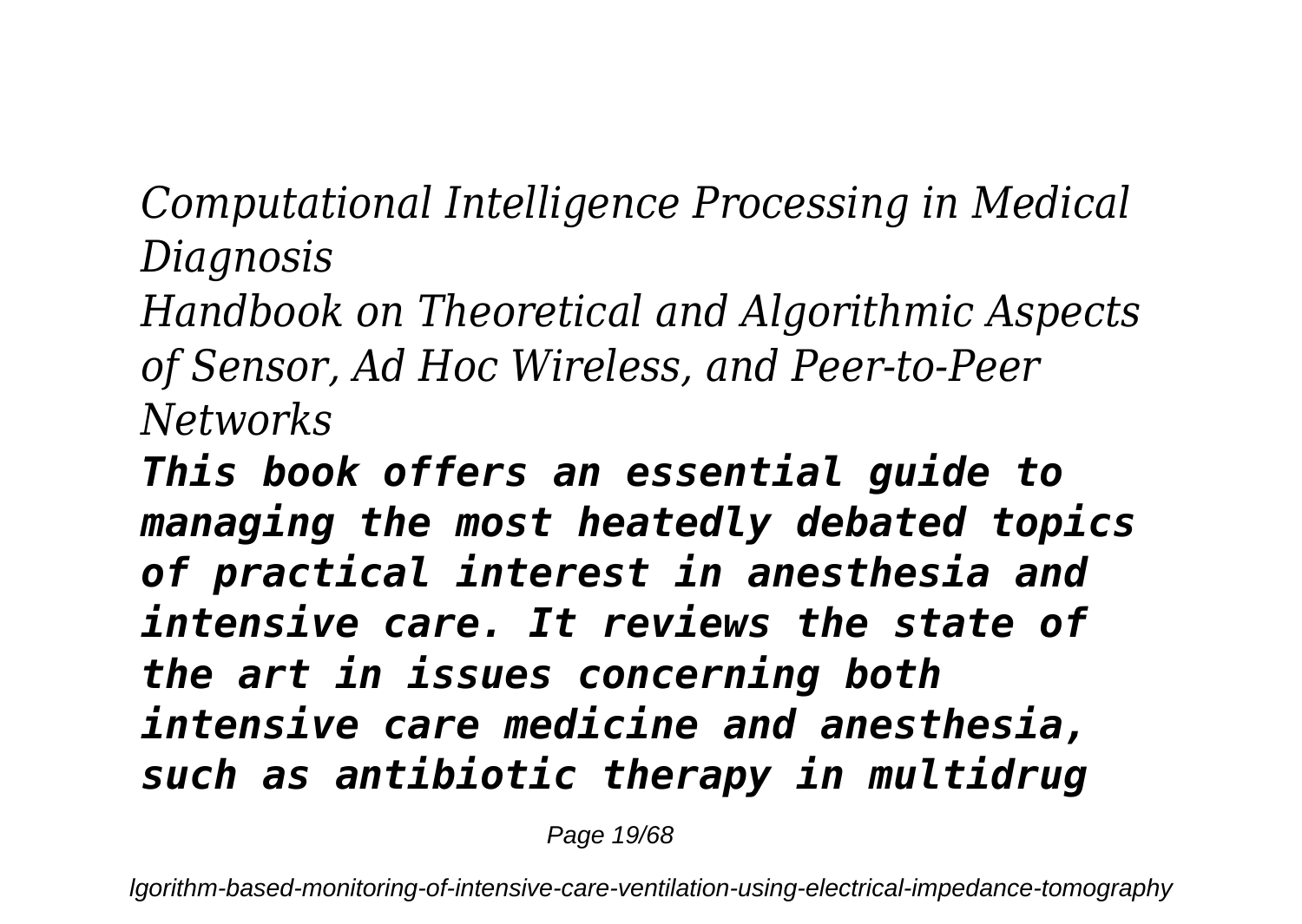*resistance infection, acute hepatic failure, weaning, ECMO, difficult airway in pediatric patients, goal directed fluid therapy, preoperative anesthesia evaluation and delirium. Written by leading experts and including updated references, it provides a comprehensive, easy-to-follow guide to anesthesia and intensive care. The book clearly explains complex topics, offering practicing clinicians valuable insights into the latest recommendations and evidence in the field while, at the same time, making it a* Page 20/68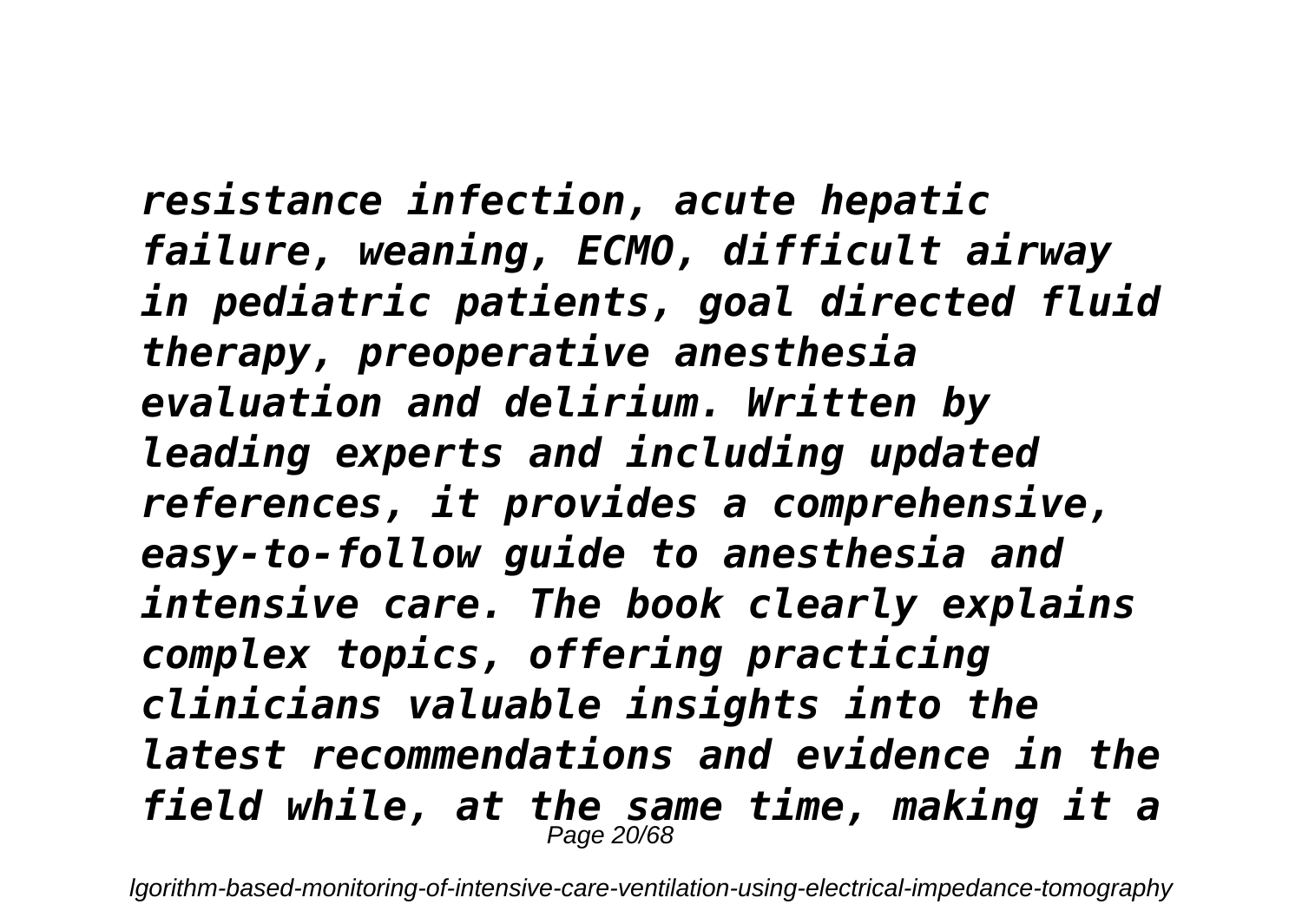*vital resource for students new to the fields of anesthesia and intensive care. Approach any critical care challenge using a practical, consistent strategy based on best practices with Evidence-Based Practice of Critical Care, 3rd Edition. Unique, question-based chapters cover the wide variety of clinical options in critical care, examine the relevant research, and provide recommendations based on a thorough analysis of available evidence. Drs. Clifford S. Deutschman and Patrick J. Nelligan, along with nearly 200* Page 21/68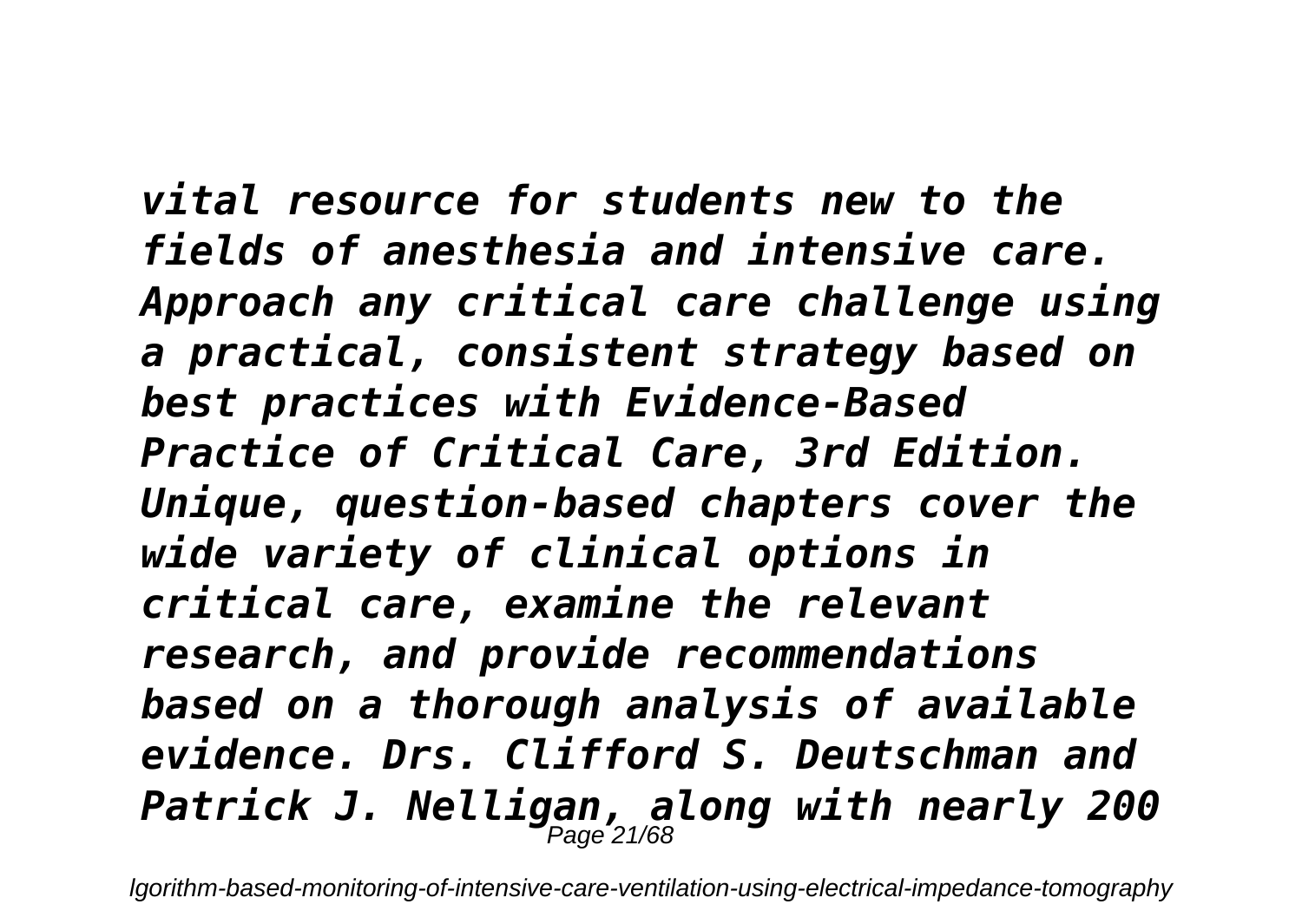*critical-care experts, provide a comprehensive framework for translating evidence into practice, helping both residents and practitioners obtain the best possible outcomes for critically ill patients. Covers a full range of critical care challenges, from routine care to complicated and special situations. Helps you think through each question in a logical, efficient manner, using a practical, consistent approach to available management options and guidelines. Features revised and updated* Page 22/6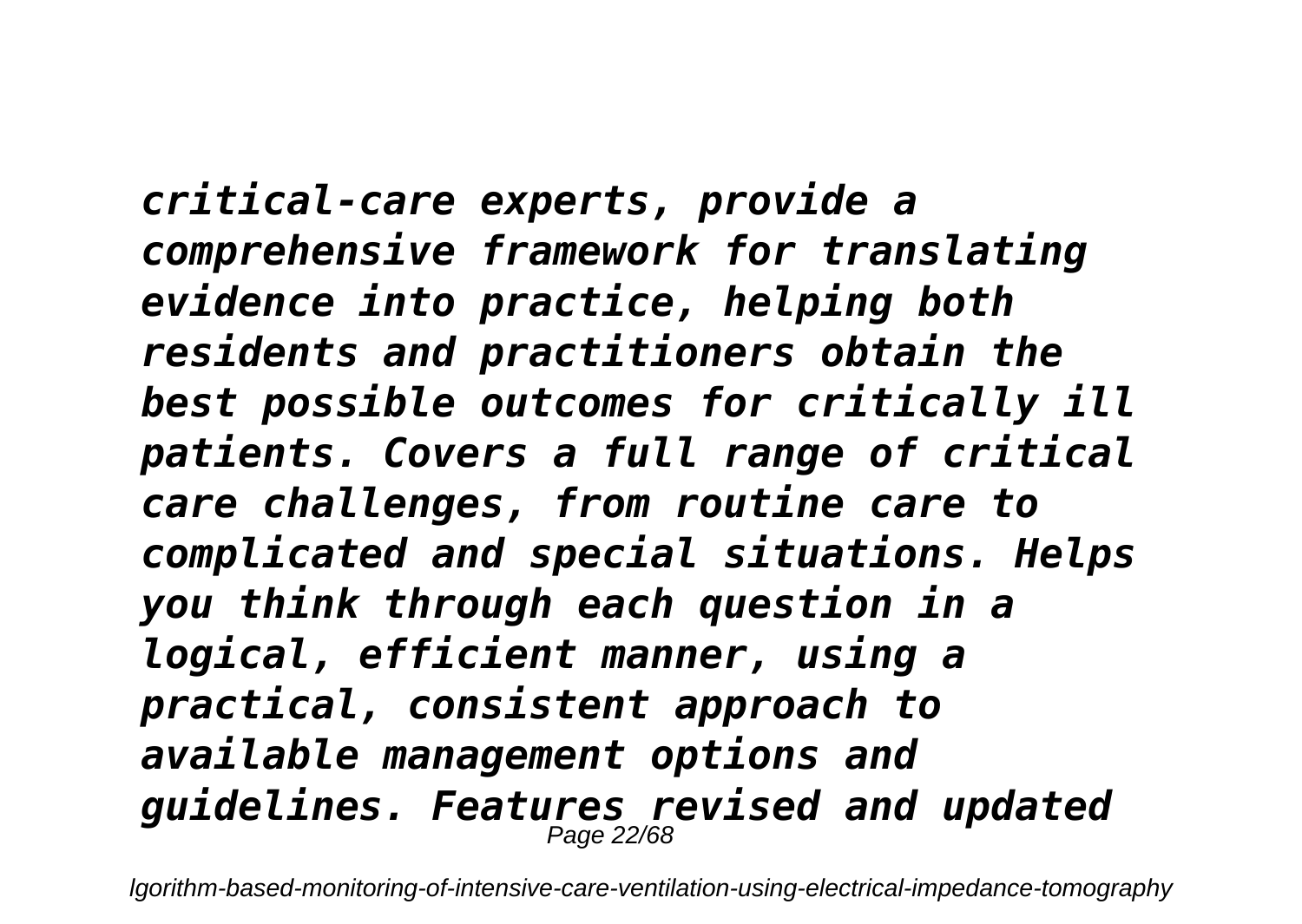*information based on current research, and includes all-new cases on key topics and controversies such as the use/overuse of antibiotics, drug resistance in the ICU, non-invasive mechanical ventilation, frequency of transfusions, and duration of renal replacement therapies. Provides numerous quick-reference tables that summarize the available literature and recommended clinical approaches. This book constitutes the refereed proceedings of the 35th IFIP TC 11 International Conference on Information* Page 23/68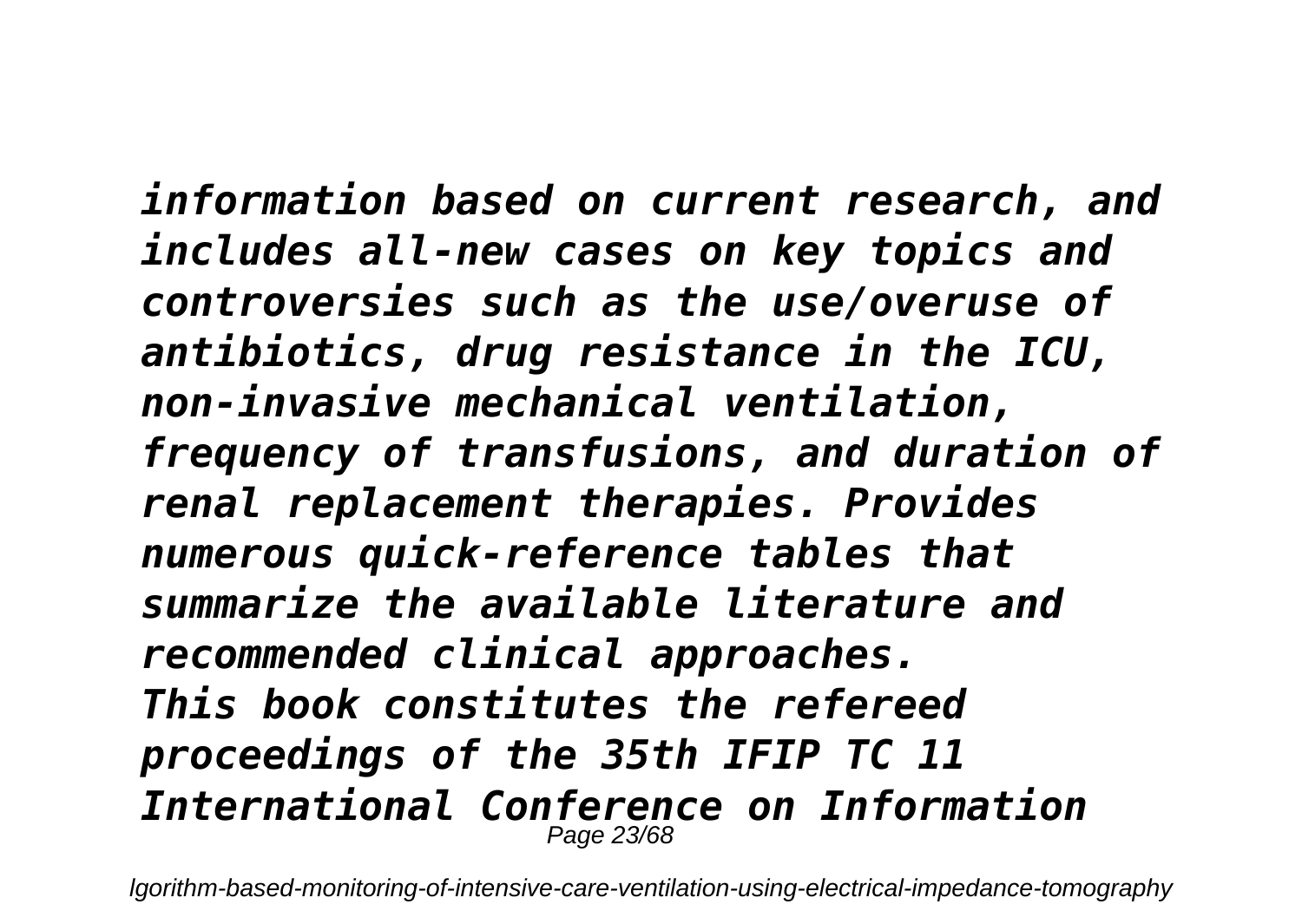*Security and Privacy Protection, SEC 2020, held in Maribor, Slovenia, in September 2020. The conference was held virtually due to the COVID-19 pandemic. The 29 full papers presented were carefully reviewed and selected from 149 submissions. The papers present novel research on theoretical and practical aspects of security and privacy protection in ICT systems. They are organized in topical sections on channel attacks; connection security; human aspects of security and privacy; detecting malware and software* Page 24/68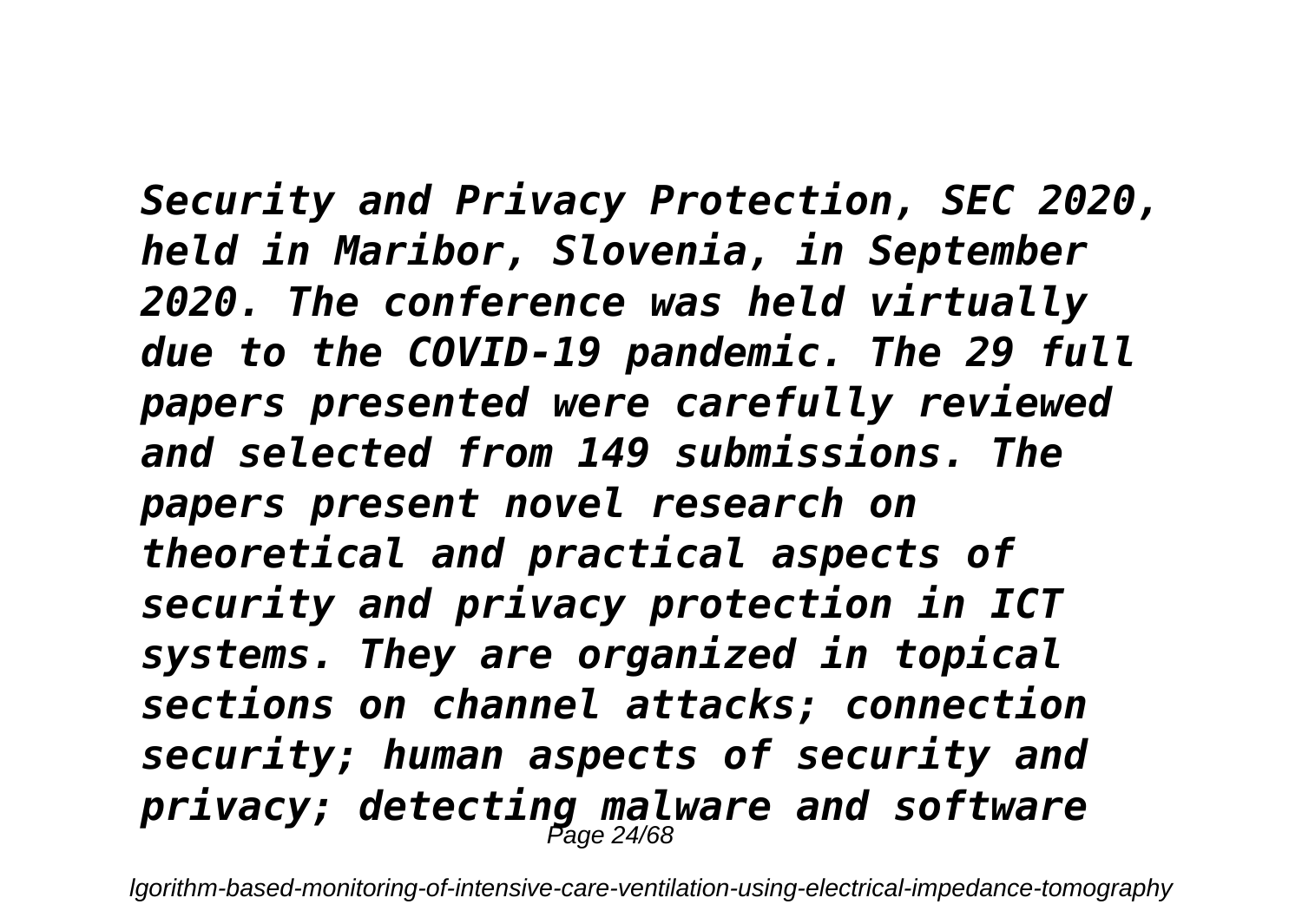*weaknesses; system security; network security and privacy; access control and authentication; crypto currencies; privacy and security management; and machine learning and security.*

*This book includes research articles and expository papers on the applications of artificial intelligence and big data analytics to battle the pandemic. In the context of COVID-19, this book focuses on how big data analytic and artificial intelligence help fight COVID-19. The book is divided into four parts. The first part* Page 25/68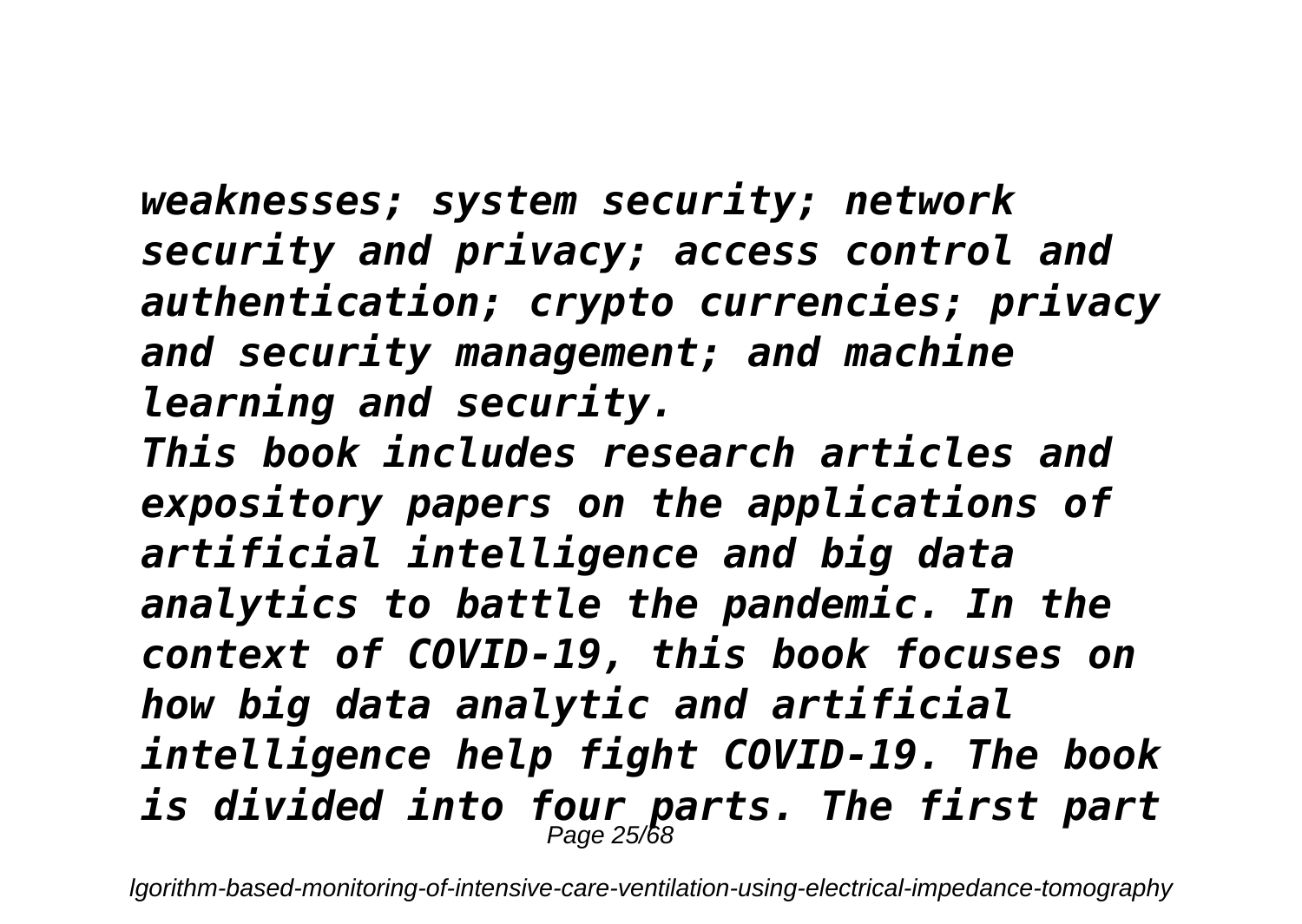*discusses the forecasting and visualization of the COVID-19 data. The second part describes applications of artificial intelligence in the COVID-19 diagnosis of chest X-Ray imaging. The third part discusses the insights of artificial intelligence to stop spread of COVID-19, while the last part presents deep learning and big data analytics which help fight the COVID-19. Medical Informatics, Biostatistics and Epidemiology for Efficient Health Care and Medical Research* Page 26/68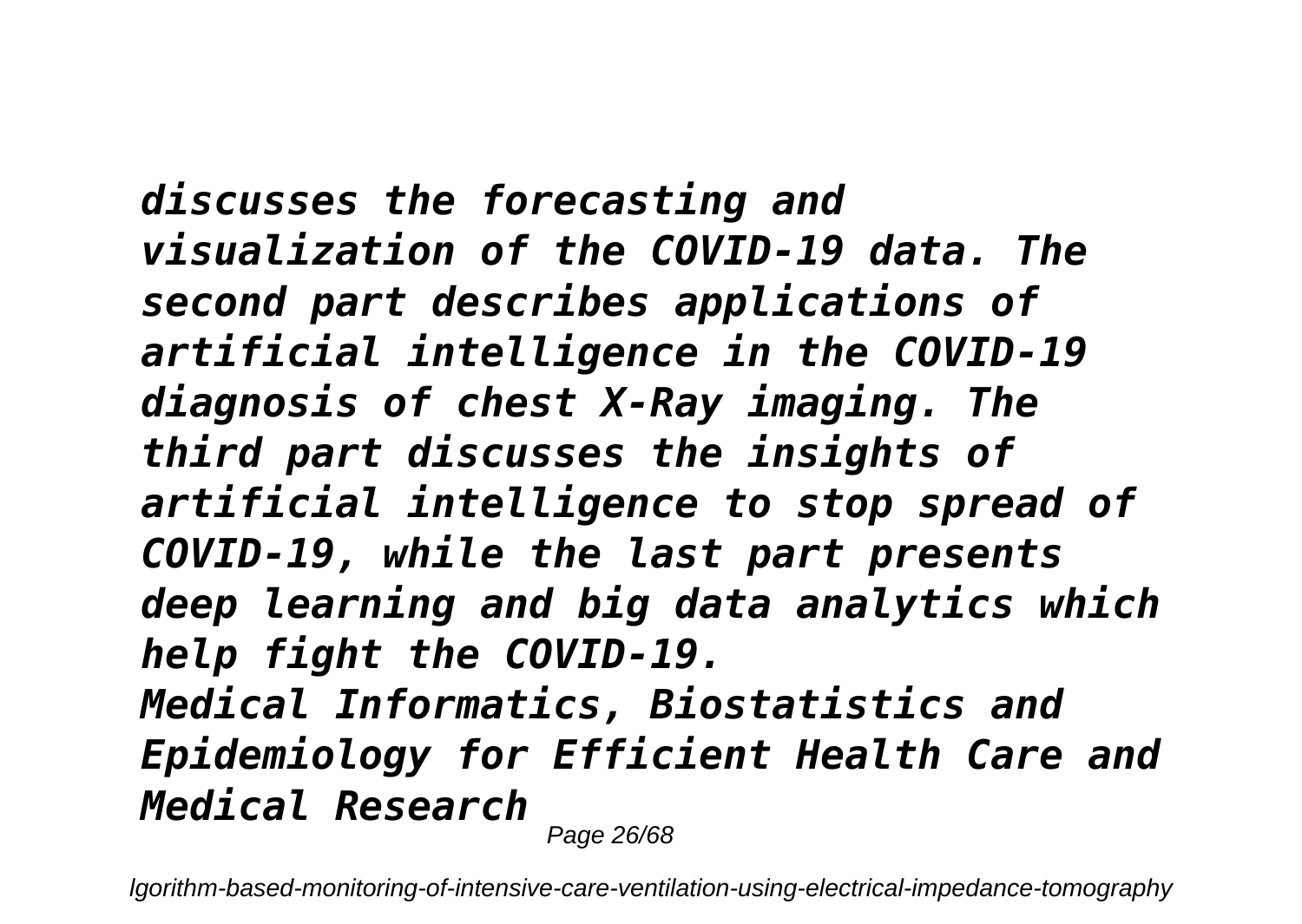*Big Data Analytics and Artificial Intelligence Against COVID-19: Innovation Vision and Approach IoT-based Algorithms and Implementation Critical Care Medicine 26-28 April 1994 Neurophysiological Monitoring During Intensive Care and Surgery* Computational intelligence techniques are gaining momentum in the medical prognosis and diagnosis. This volume presents advanced applications of machine intelligence in medicine and bio-medical

Page 27/68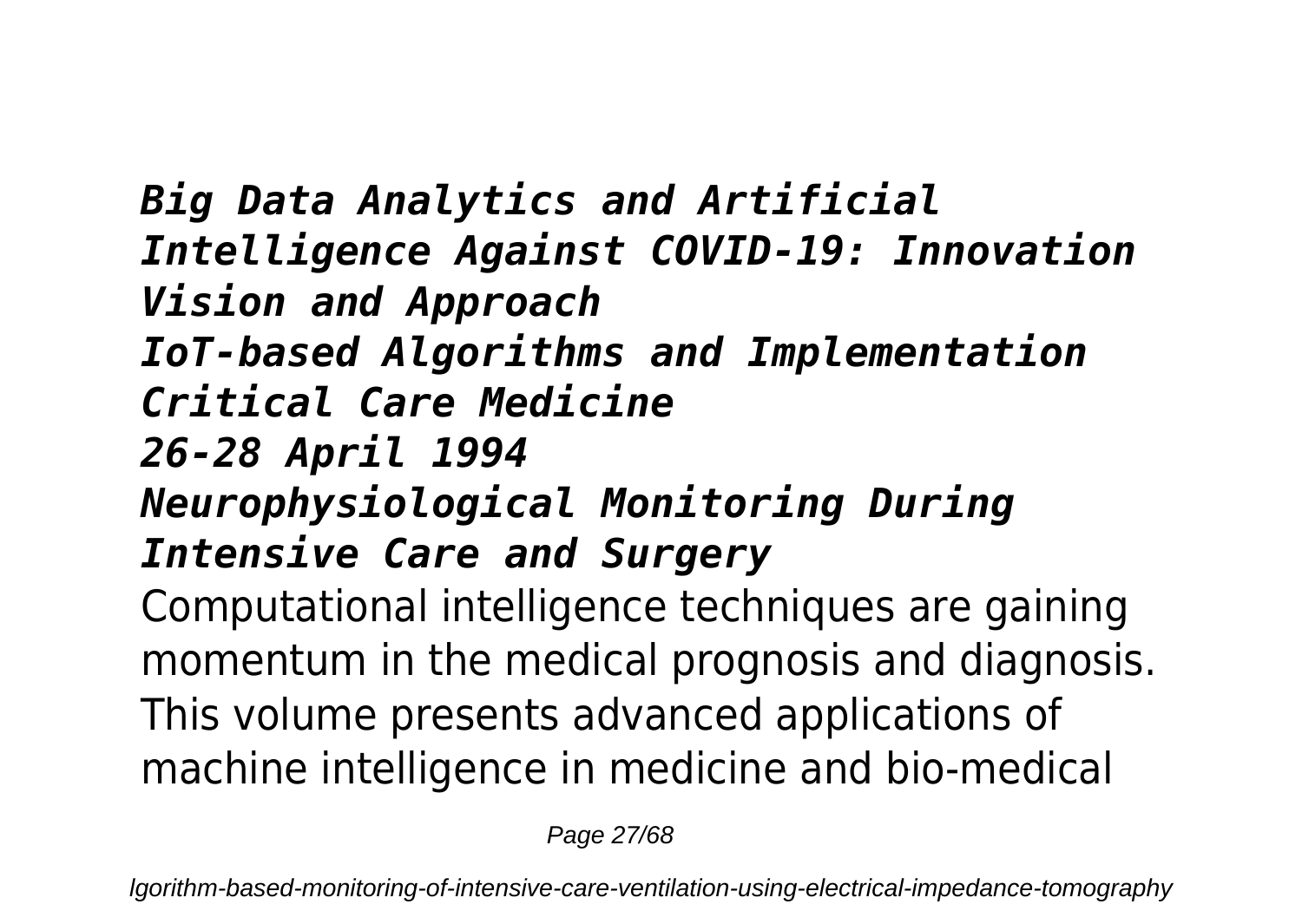engineering. Applied methods include knowledge bases, expert systems, neural networks, neurofuzzy systems, evolvable systems, wavelet transforms, and specific internet applications. The volume is written in view of explaining to the practitioner the fundamental issues related to computational intelligence paradigms and to offer a fast and friendly-managed introduction to the most recent methods based on computer intelligence in medicine.

The interest of researchers, clinicians, practitioners and surgeons in critical care medicine is growing. Page 28/68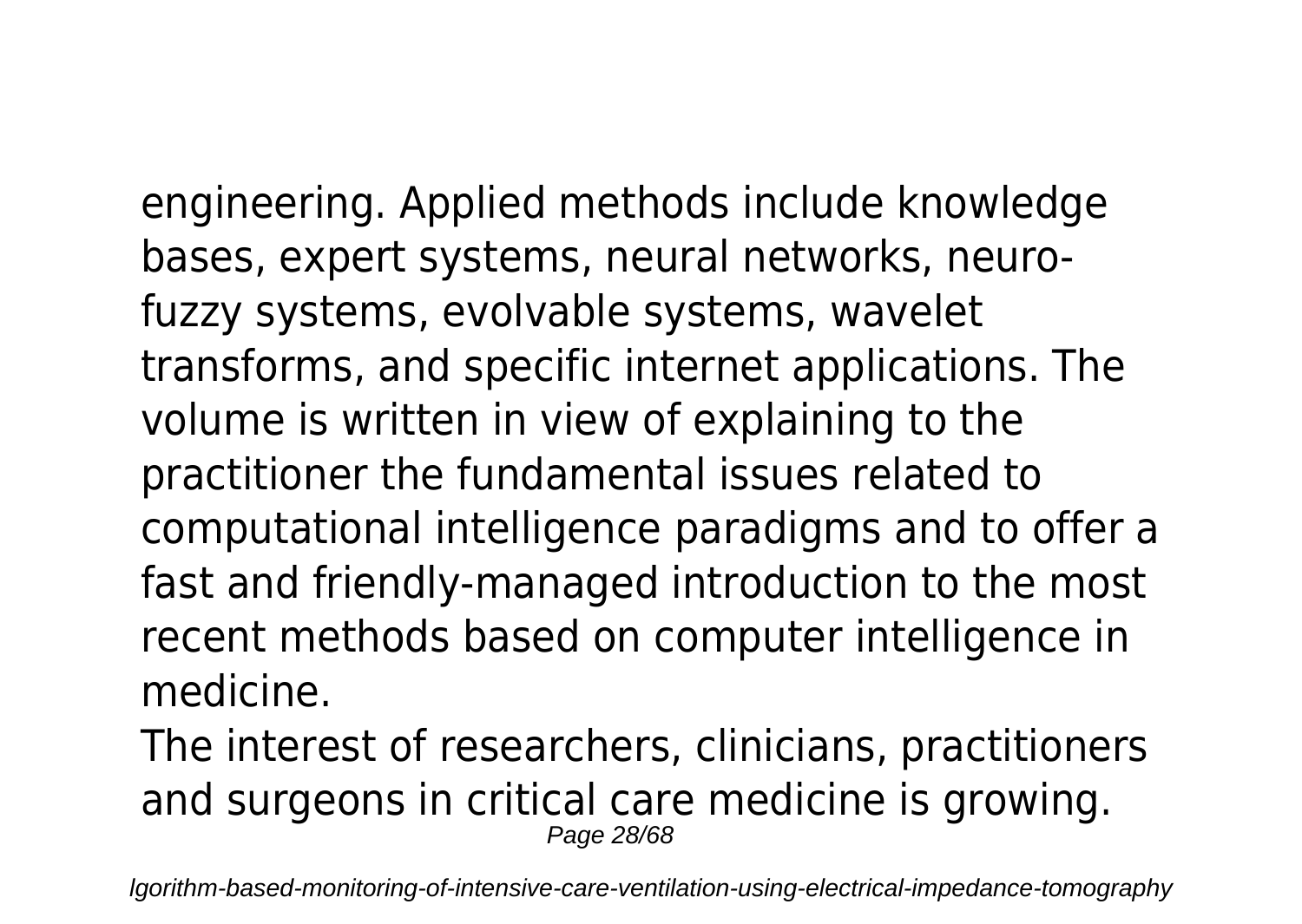Clinical pharmacology and new technologies now allow more appropriate therapies, and the commitment of all those involved in this field is of fundamental importance for reaching high interventional standards, in both the prevention and treatment of critical conditions, but also for satisfying the concept of cost-effectiveness in critical care. In this volume advances in critical care medicine are described, including the application of new technologies in the clinical setting, the full integration of computers and informatics, and the continual training of physicians and technicians. Page 29/68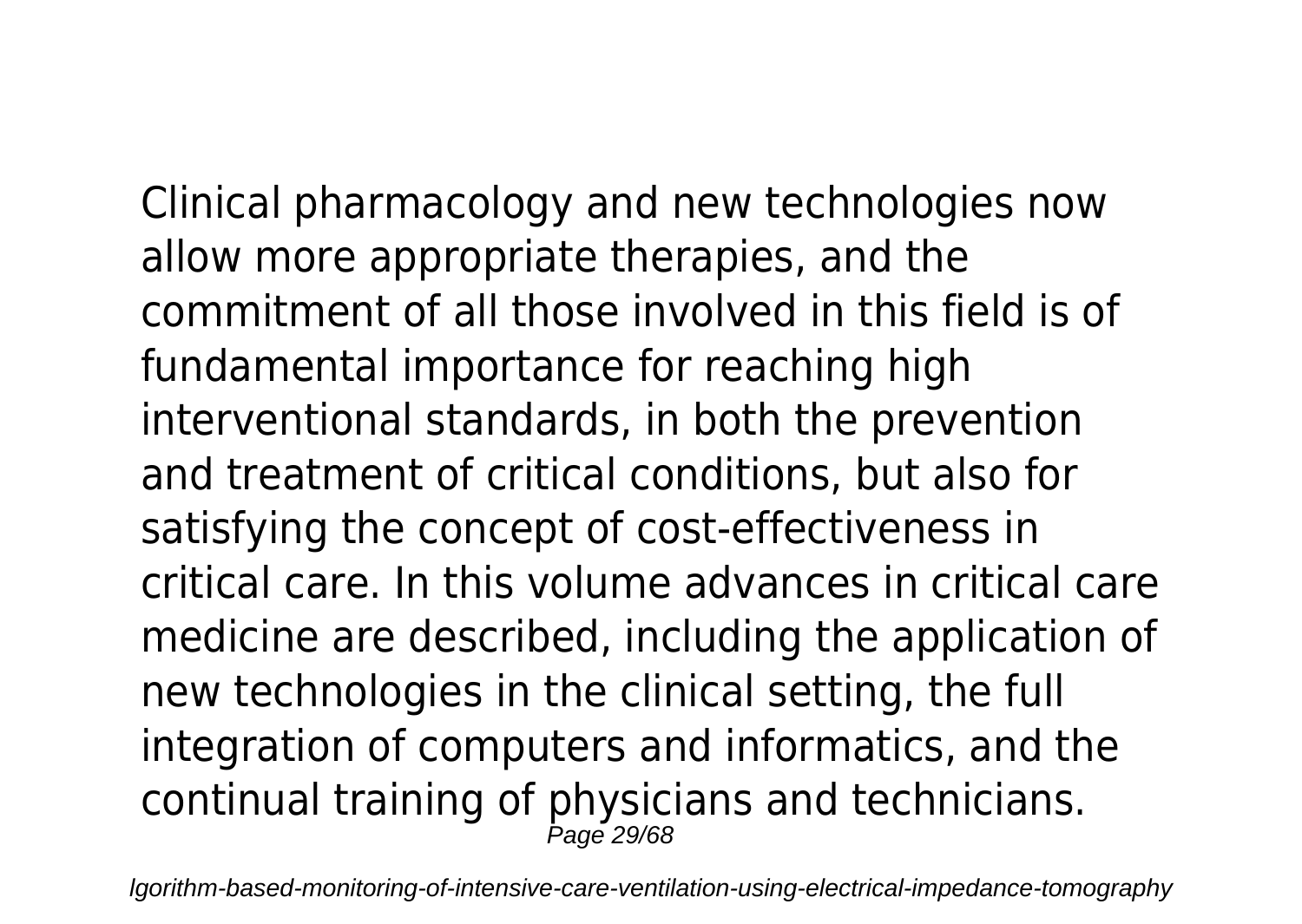Cities and towns are the original producers of many of the global environmental problems related to waste disposal, and air and water pollution. There is a rapidly growing need for technologies that will enable monitoring of the world's natural resources and urban assets, and managing exposure to natural and man-made risks. The Group on Earth Observation (GEO) calls for strengthening the cooperation and coordination among global observing systems and research programs. Global Urban Monitoring and Assessment through Earth Observation introduces this important international Page 30/68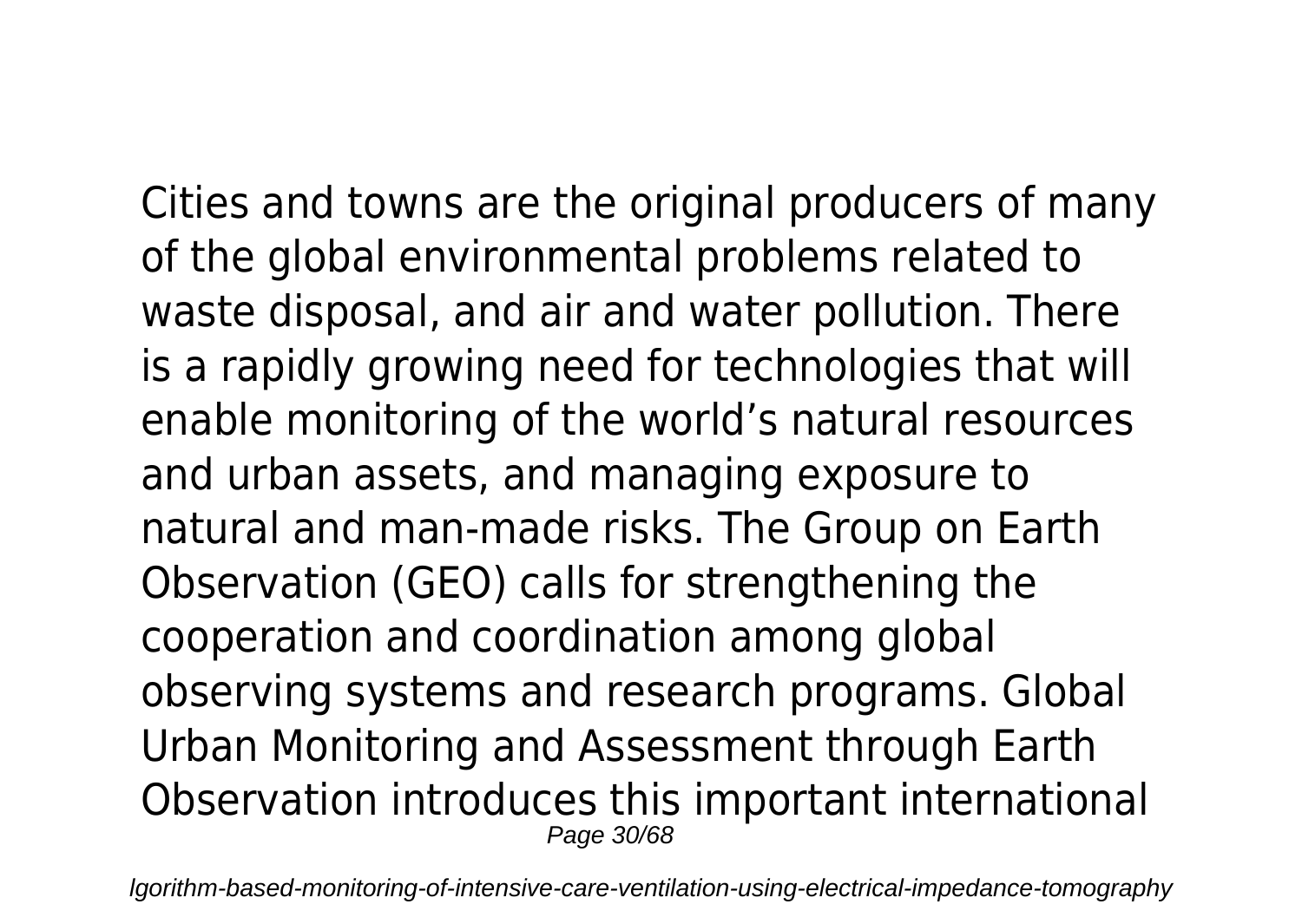collaborative effort, reviews the current state of global urban remote sensing, and expands on future directions in the field. The book reviews the current state of global urban monitoring, assessment, modeling, and prediction through Earth observation and related technologies. It then introduces GEO's important international collaborative effort—Global Urban Observation and Information Task—and the current state of global urban remote sensing and future directions. It explores groundbreaking work in urban remote sensing and examines how it could contribute to Page 31/68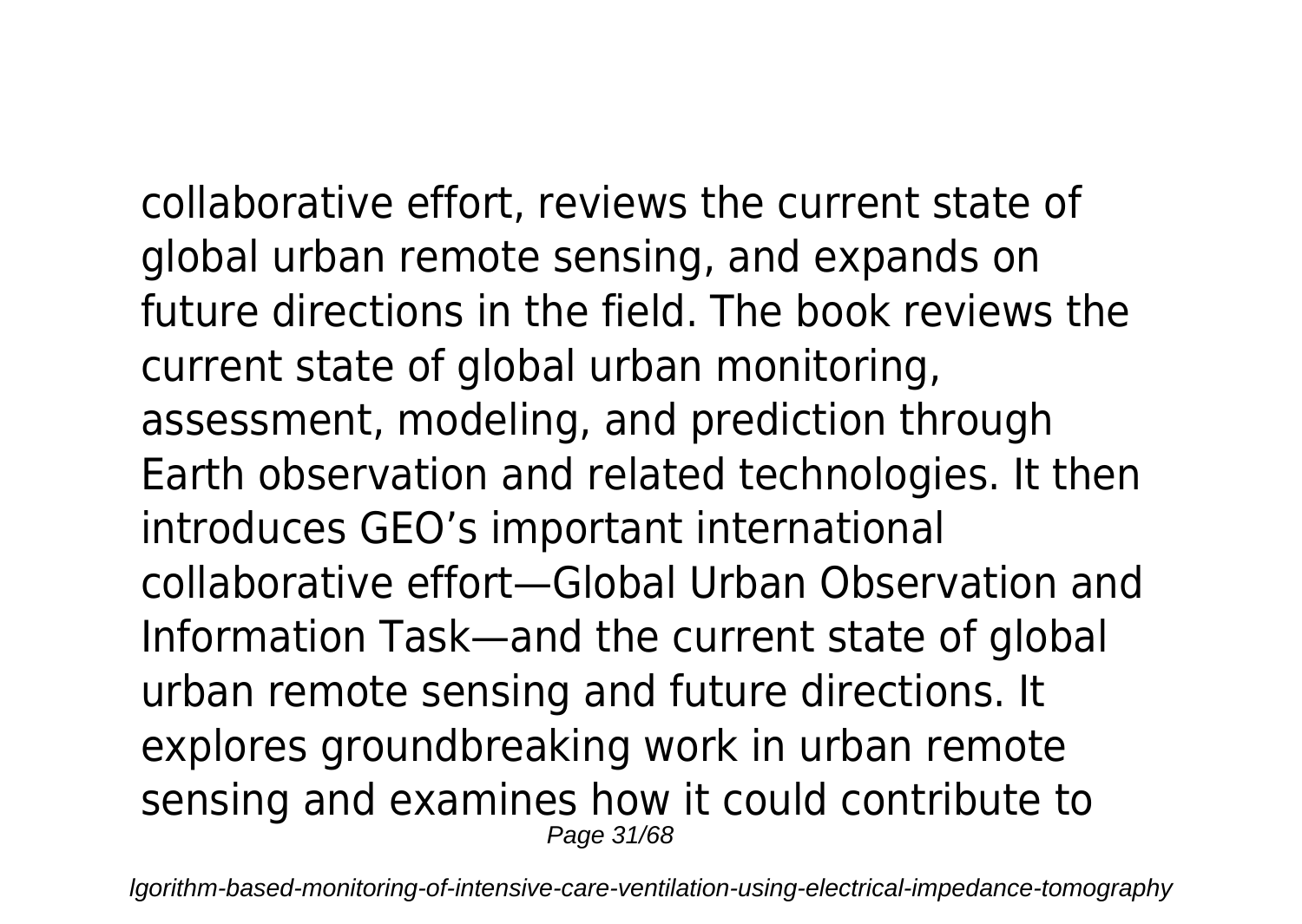the development of innovative concepts and techniques for sustainable urban development. Despite significant progress in recent years, there remain substantial gaps in ongoing national, regional, and global efforts to address environmental challenges. Edited by a well-known expert in the field of remote sensing, GIS, and other geospatial technologies, this book addresses the gaps in an effective and long-term manner, highlighting the importance of increased coordination and networking among major stakeholders and of working together with other Page 32/68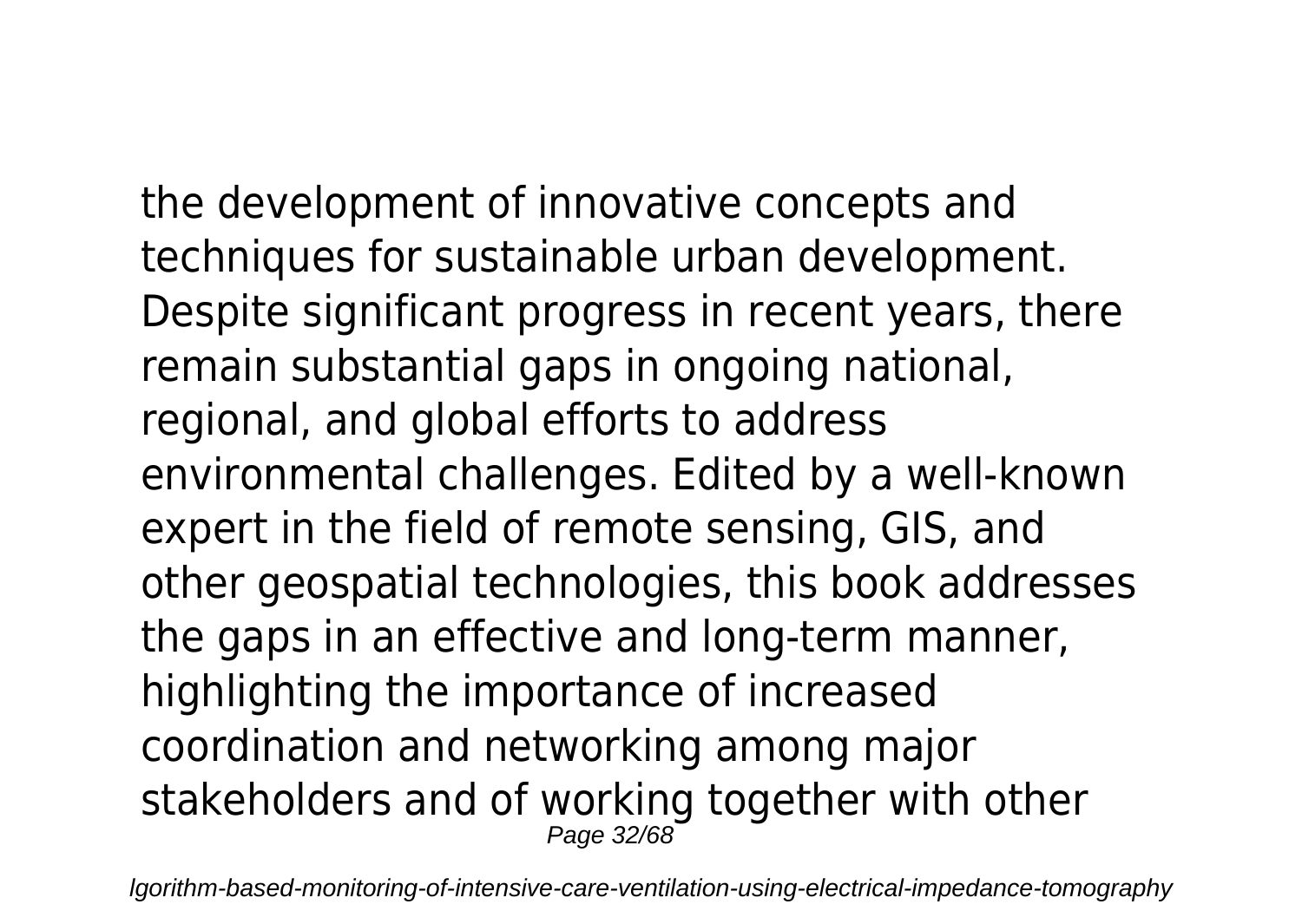key international mechanisms. Drawing on the expertise of pioneers in the field from across the globe, the book details emerging research in the theory, methods, and techniques of urban remote sensing that provide insight into how to solve the major issues of sustainable development—one of the most important issues facing society in the future.

Learn to improve the respiratory care of neonates, infants, and children. Neonatal and Pediatric Respiratory Care, 5th Edition gives you a solid foundation in the assessment and treatment of Page 33/68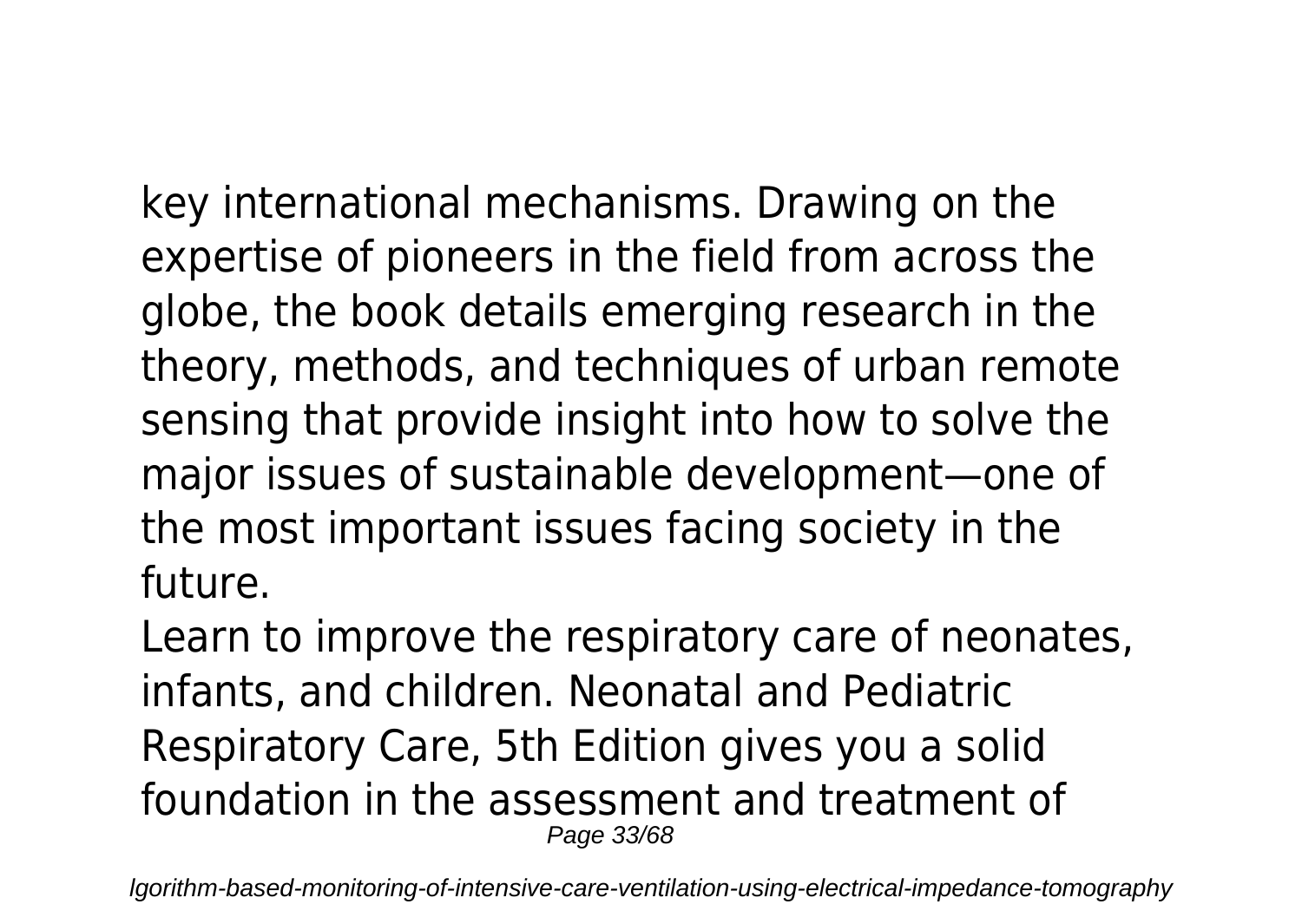respiratory disorders. Clear, full-color coverage simplifies the principles of respiratory care while emphasizing clinical application. A critical piece in respiratory care's total curriculum solution, this new edition includes all the changes in current clinical practice and in the education environment. Learning objectives at the beginning of each chapter break down key content into measurable behaviors, criteria, and conditions, and selfassessment questions provide an excellent review for the NBRC Neonatal/Pediatric Specialty exam. UPDATED! Content reflects the latest developments Page 34/68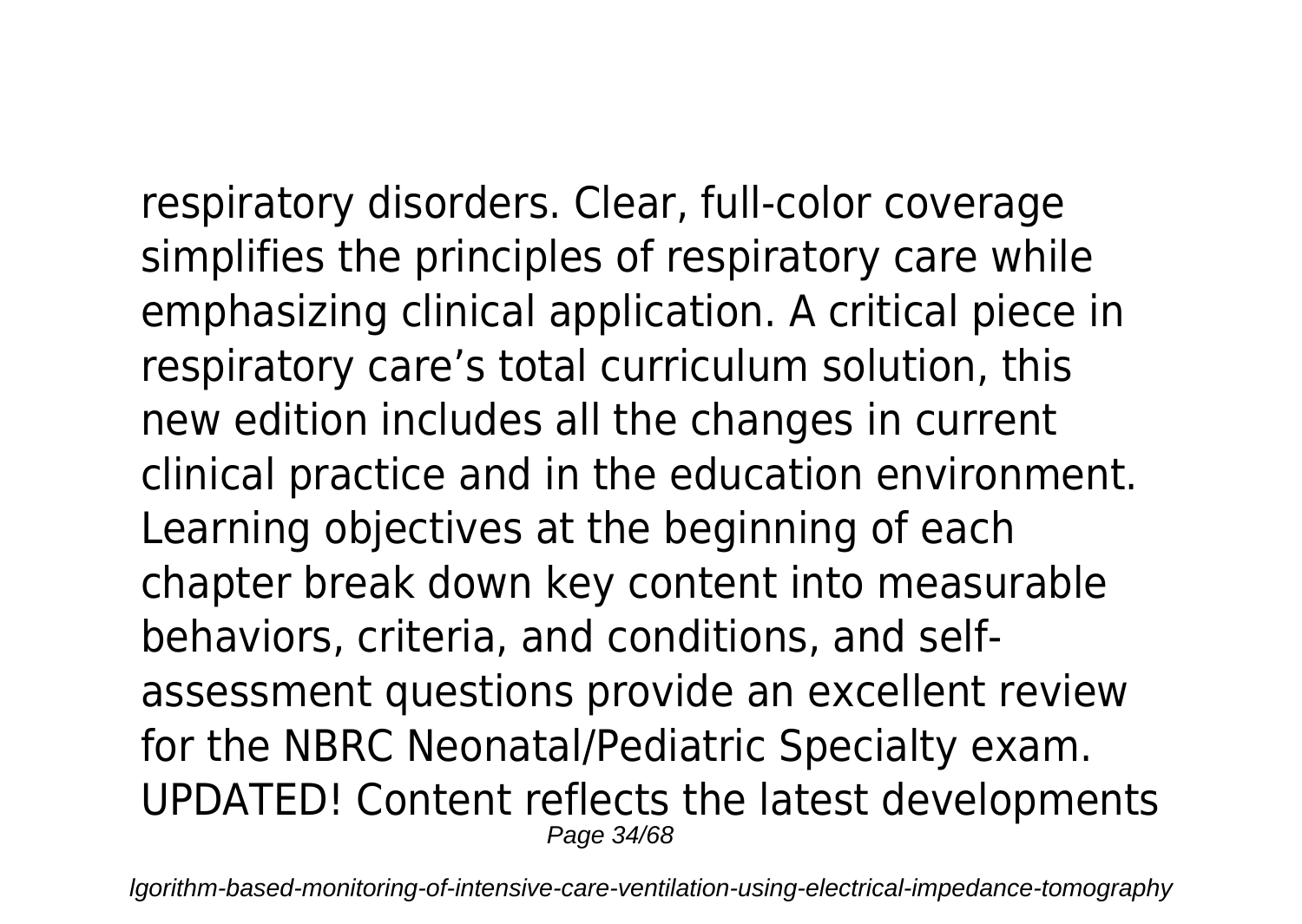in the field meeting the needs of AD programs and BS Respiratory Care programs which are growing in this field. NBRC exam-style assessment questions test your comprehension of the material in each chapter. Neonatal and pediatric disorders case studies provide an opportunity to see how content covered in the text applies to the more difficult areas of care for neonatal and pediatric disorders. Comprehensive test preparation is provided through coverage of all the content in the matrix for the NPS exam. Learning objectives at the beginning of each chapter highlight what you  $P$ age 35/68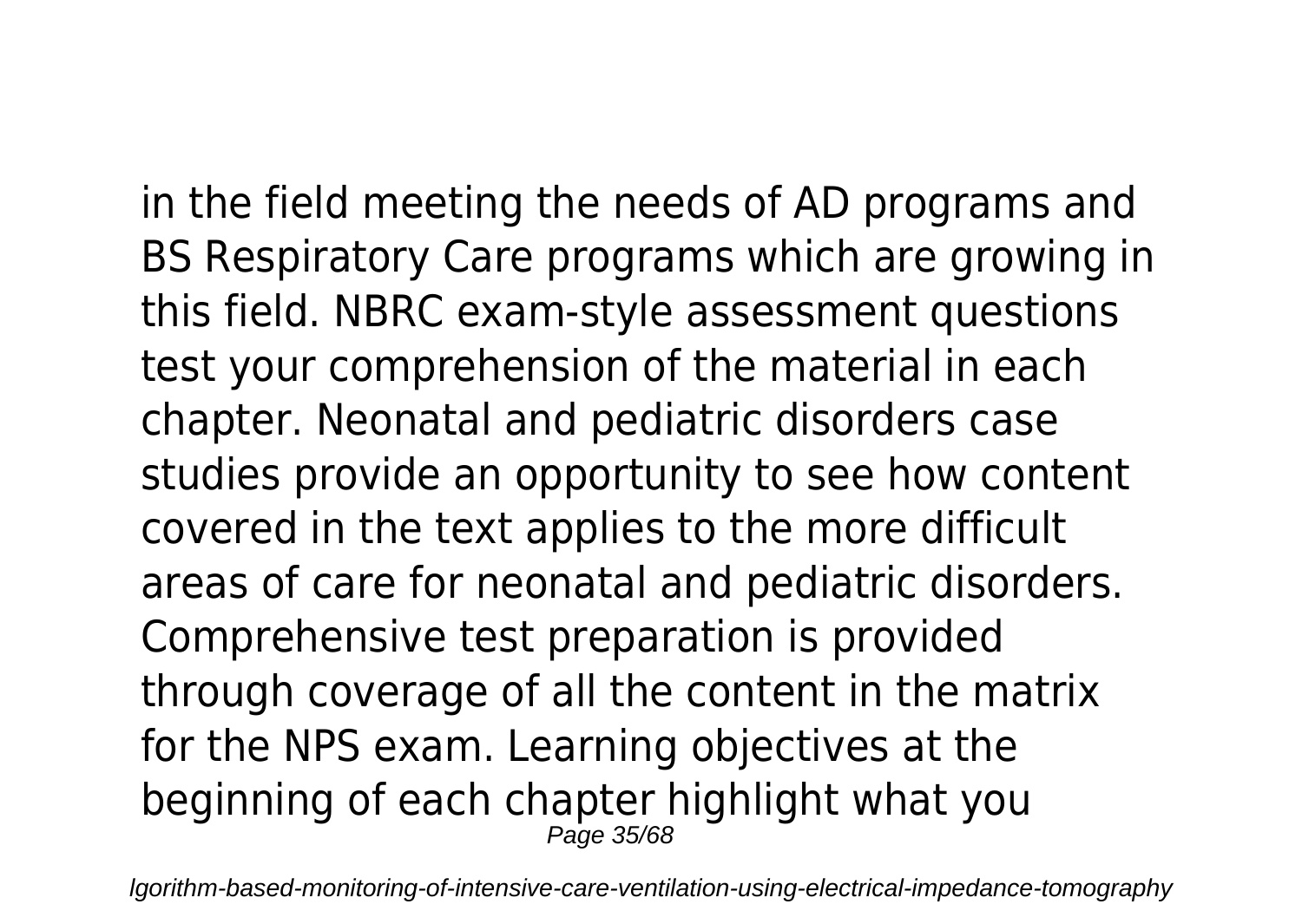should learn by breaking down key content into measurable behaviors, criteria, and conditions. Academic and authoritative presentation of content covers all of the major topics of respiratory care for neonates, infants, and children, including both theory and application. Dedicated Quality and Safety chapter addresses quality care for the neonatal/pediatric patient. NEW! Revised chapter Invasive Mechanical Ventilation of the Neonate and Pediatric Patient, conforms to the new terminology and taxonomy for modes of ventilation. NEW! Additional case studies provides more application Page 36/68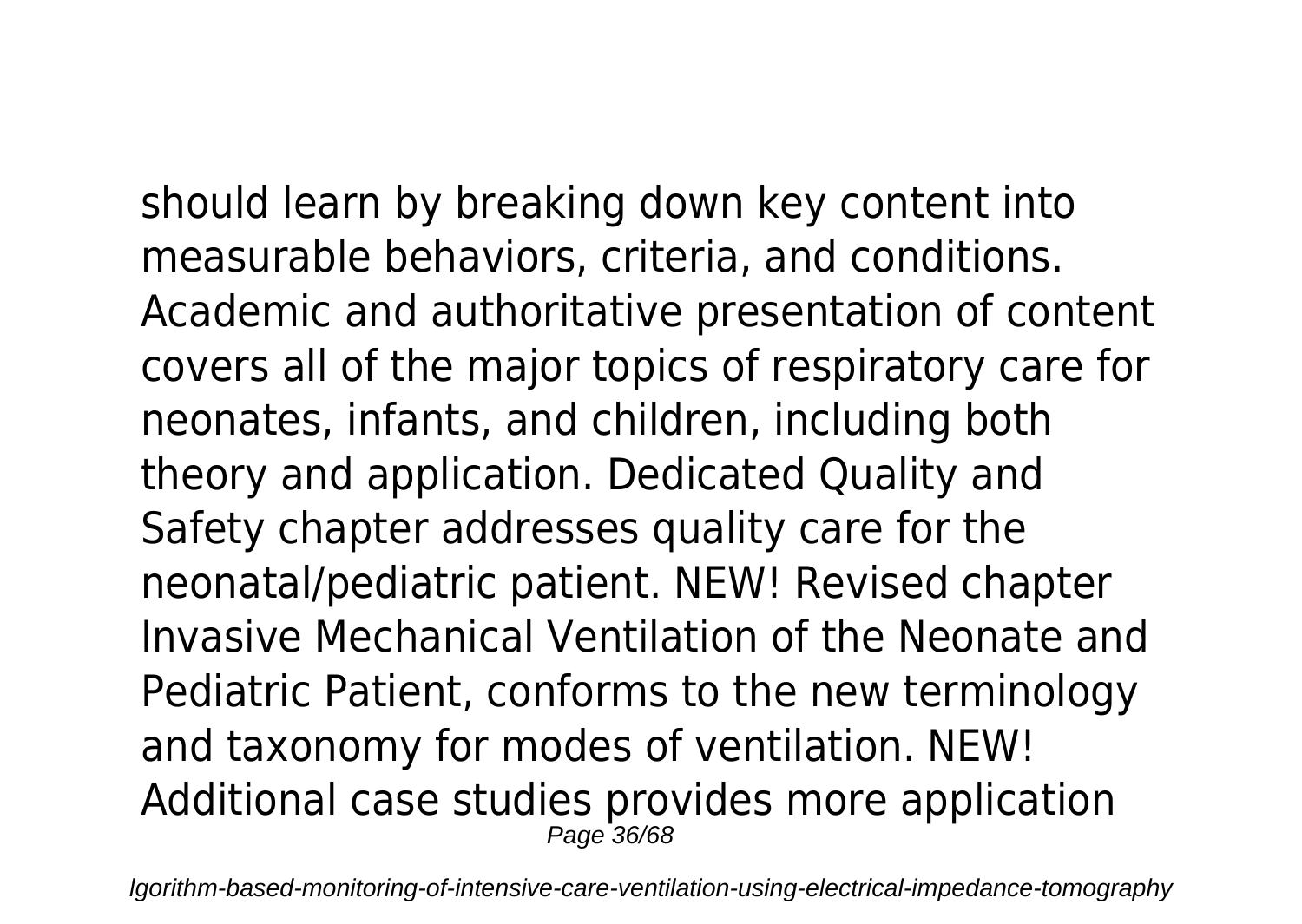opportunities for you. NEW! Revised content better correlates to the NBRC NPS exam.

Bio-Inspired Algorithms and Devices for Treatment of Cognitive Diseases Using Future Technologies 20th International Conference, CAV 2008 Princeton, NJ, USA, July 7-14, 2008, Proceedings Body Sensor Networking, Design and Algorithms A Medical Informatics Odyssey Algorithm-based Monitoring of Intensive-care Ventilation Using Electrical Impedance Tomography Papers Presented at IECI '81,"applications of Mini and Microcomputers", Hyatt Regency Hotel, San Page 37/68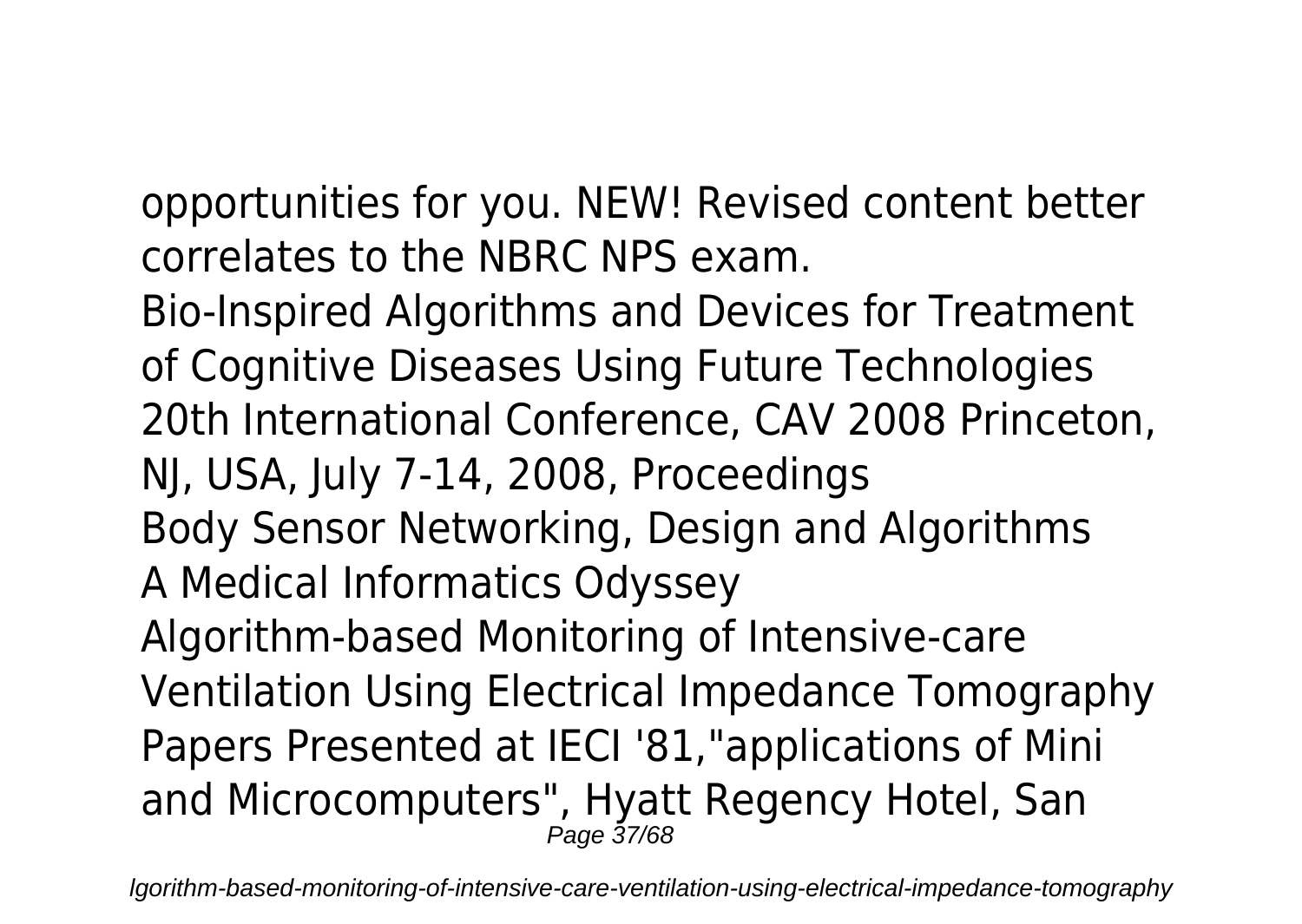Francisco, California, November 9-12, 1981 *This book presents a step by step Asset Health Management Optimization Approach Using Internet of Things (IoT). The authors provide a comprehensive study which includes the descriptive, diagnostic, predictive, and prescriptive analysis in detail. The presentation focuses on the challenges of the parameter selection, statistical data analysis, predictive algorithms, big data storage and selection, data pattern recognition, machine learning techniques, asset failure distribution estimation,* Page 38/68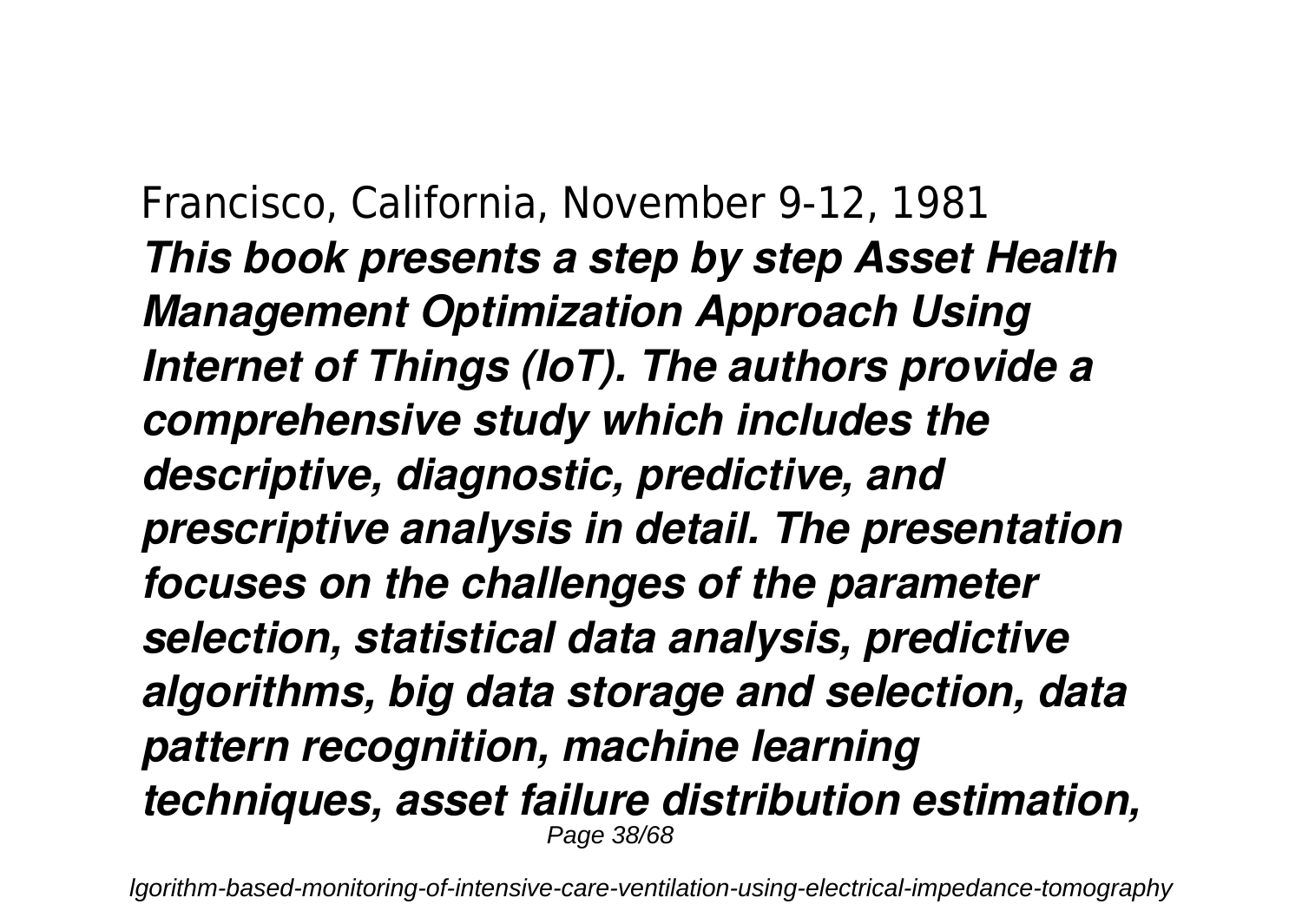*reliability and availability enhancement, condition based maintenance policy, failure detection, data driven optimization algorithm, and a multi-objective optimization approach, all of which can significantly enhance the reliability and availability of the system. This book offers the first comprehensive and practice-oriented guide to condition monitoring algorithms in MATLAB®. After a concise introduction to vibration theory and signal processing techniques, the attention is moved to the algorithms. Each signal processing algorithm* Page 39/68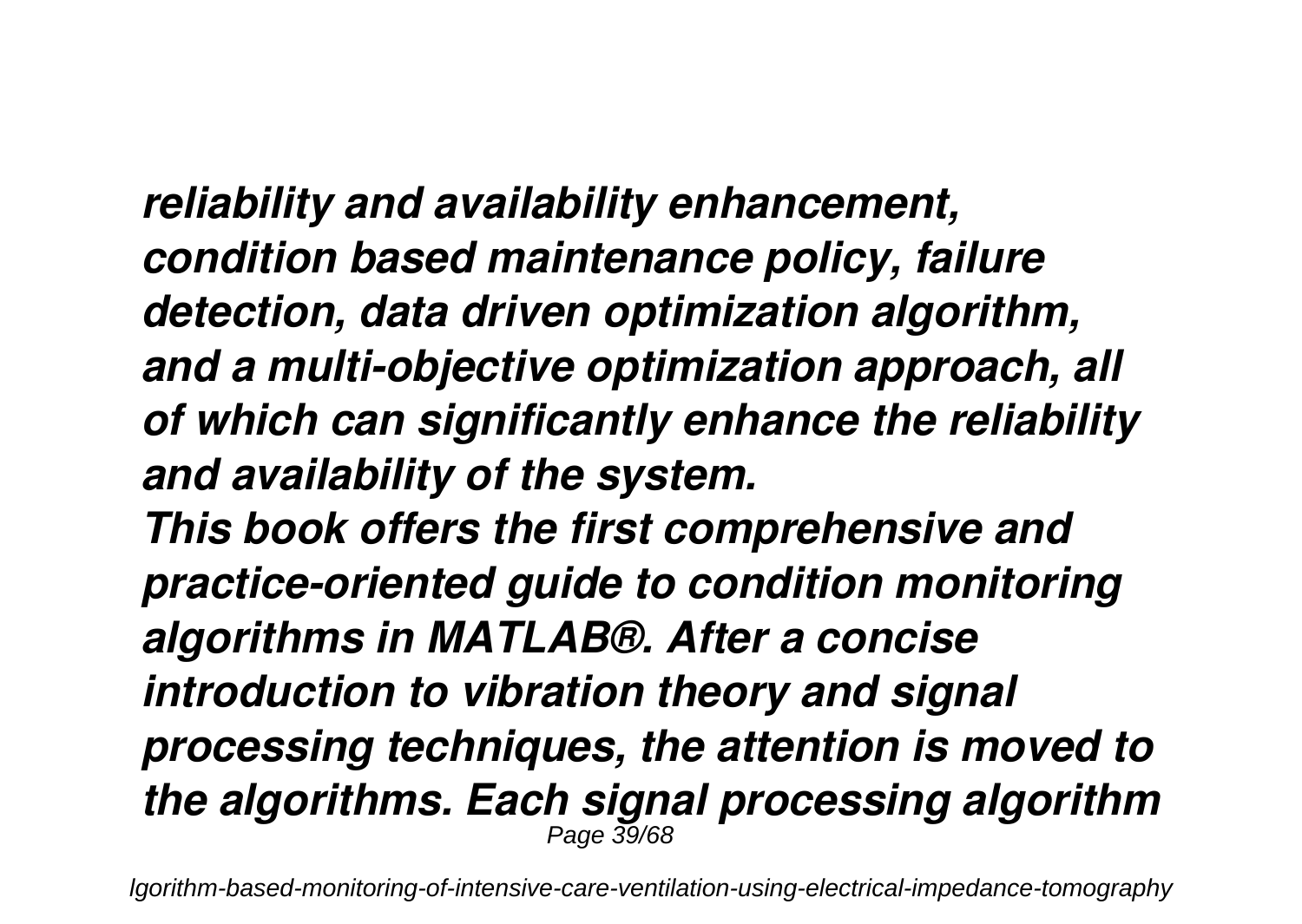*is presented in depth, from the theory to the application, and including extensive explanations on how to use the corresponding toolbox in MATLAB®. In turn, the book introduces various techniques for synthetic signals generation, as well as vibration-based analysis techniques for large data sets. A practical guide on how to directly access data from industrial condition monitoring systems (CMS) using MATLAB® .NET Libraries is also included. Bridging between research and practice, this book offers an extensive guide on* Page 40/68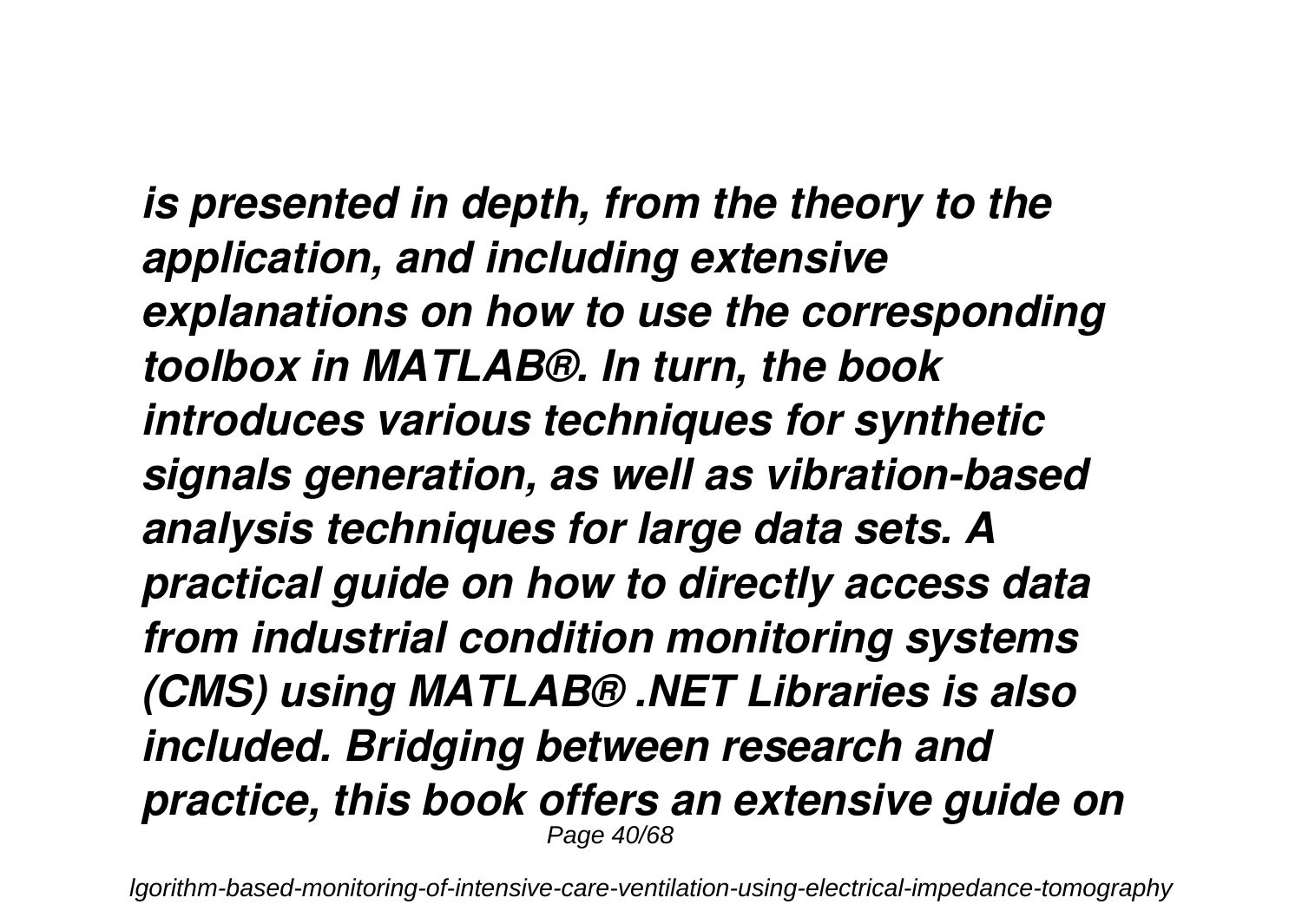*condition monitoring algorithms to both scholars and professionals. "Condition Monitoring Algorithms in MATLAB® is a great resource for anyone in the field of condition monitoring. It is a unique as it presents the theory, and a number of examples in Matlab®, which greatly improve the learning experience. It offers numerous examples of coding styles in Matlab, thus supporting graduate students and professionals writing their own codes." Dr. Eric Bechhoefer Founder and CEO of GPMS Developer of the Foresight MX Health and Usage Monitoring* Page 41/68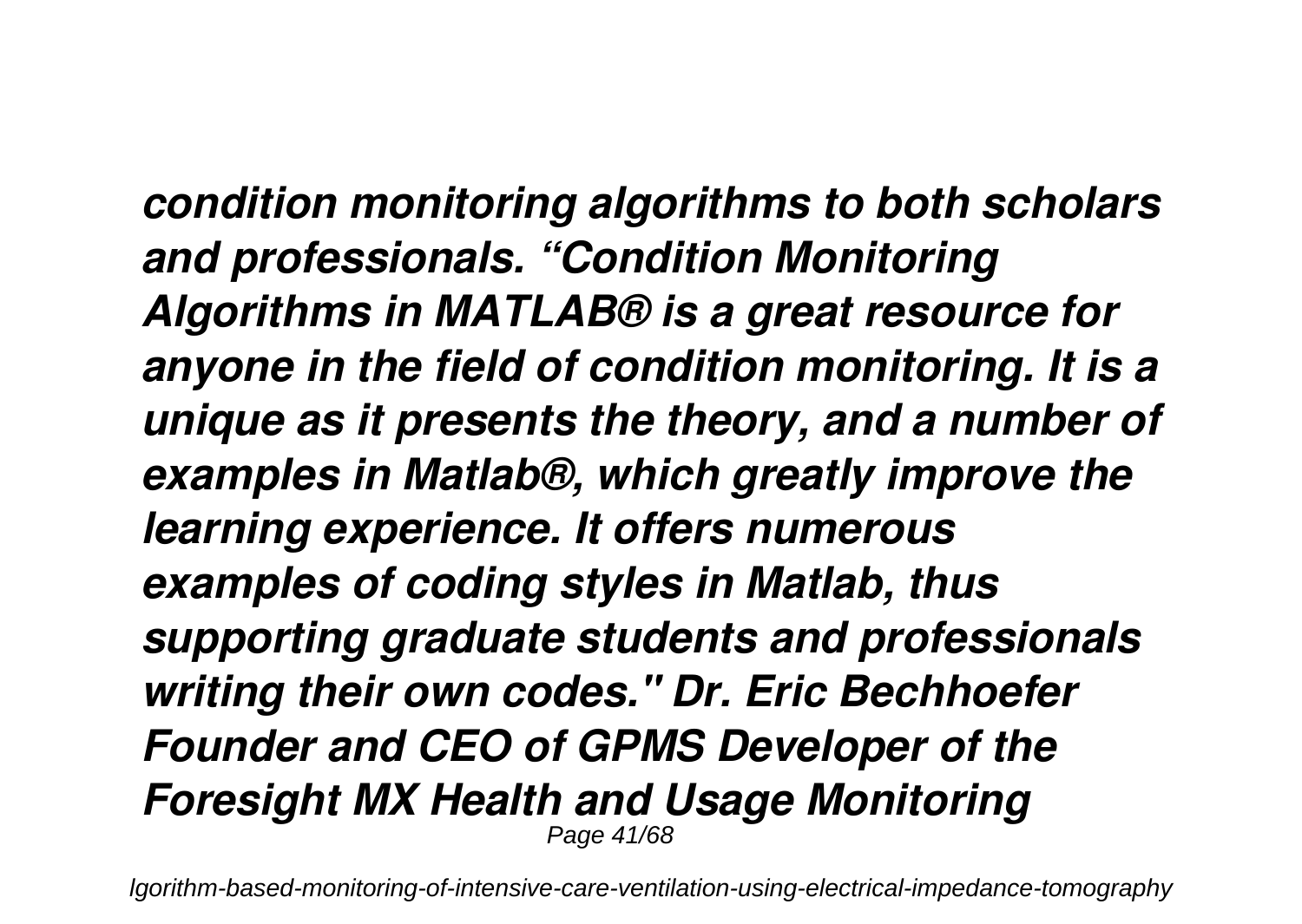## *System The availability of cheaper, faster, and more reliable electronic components has stimulated important advances in computing and communication technologies. Theoretical and algorithmic approaches that address key issues in sensor networks, ad hoc wireless networks, and peer-to-peer networks play a central role in the development of emerging network Vital signs, such as heart rate and respiration rate, are useful to health monitoring because they can provide important physiological* Page 42/68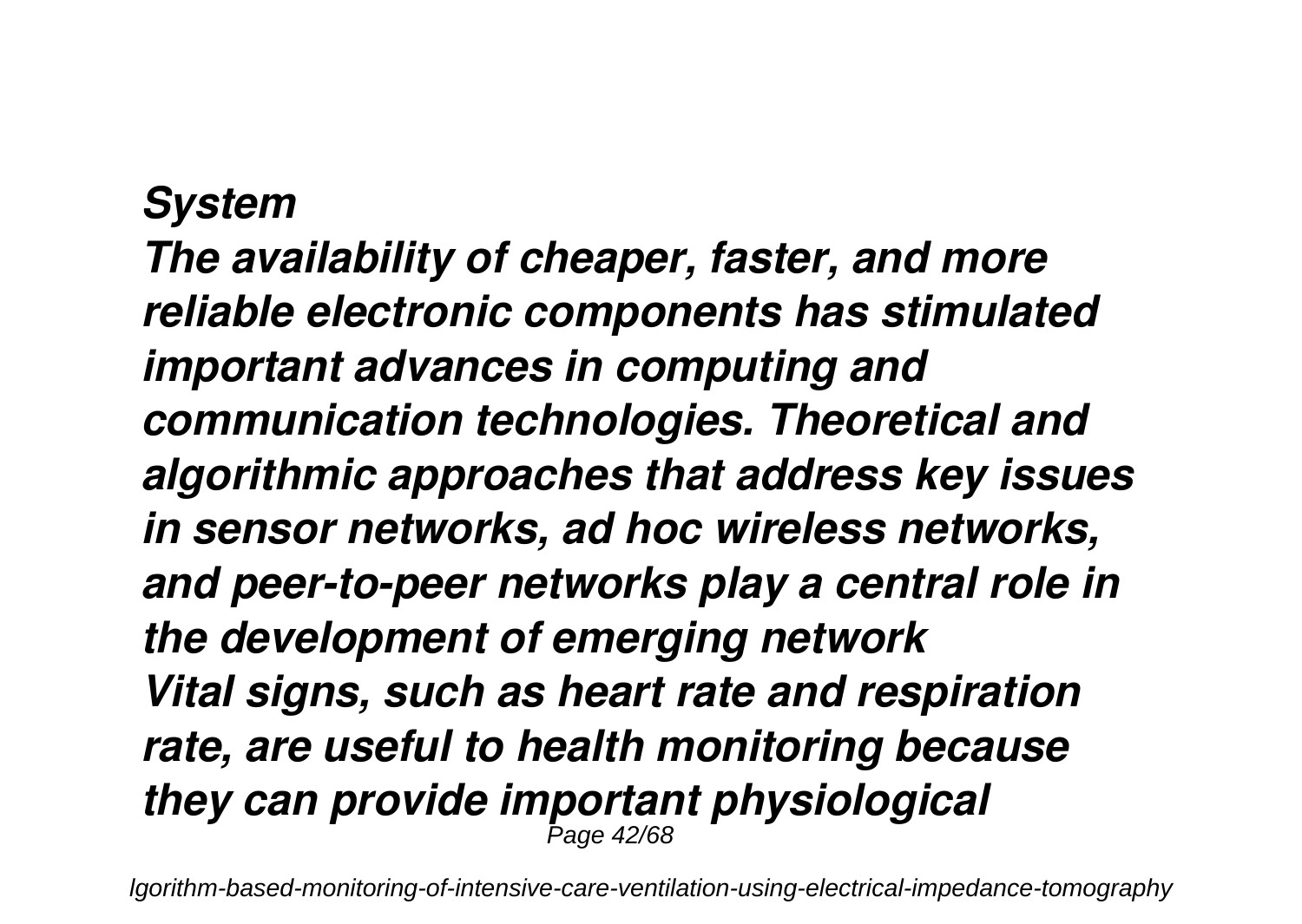*insights for medical diagnosis and well-being management. Most traditional methods for measuring vital signs require a person to wear biomedical devices, such as a capnometer, a pulse oximeter, or an electrocardiogram sensor. These contact-based technologies are inconvenient, cumbersome, and uncomfortable to use. There is a compelling need for technologies that enable contact-free, easily deployable, and long-term monitoring of vital signs for healthcare. Contactless Vital Signs Monitoring presents a systematic and in-depth* Page 43/68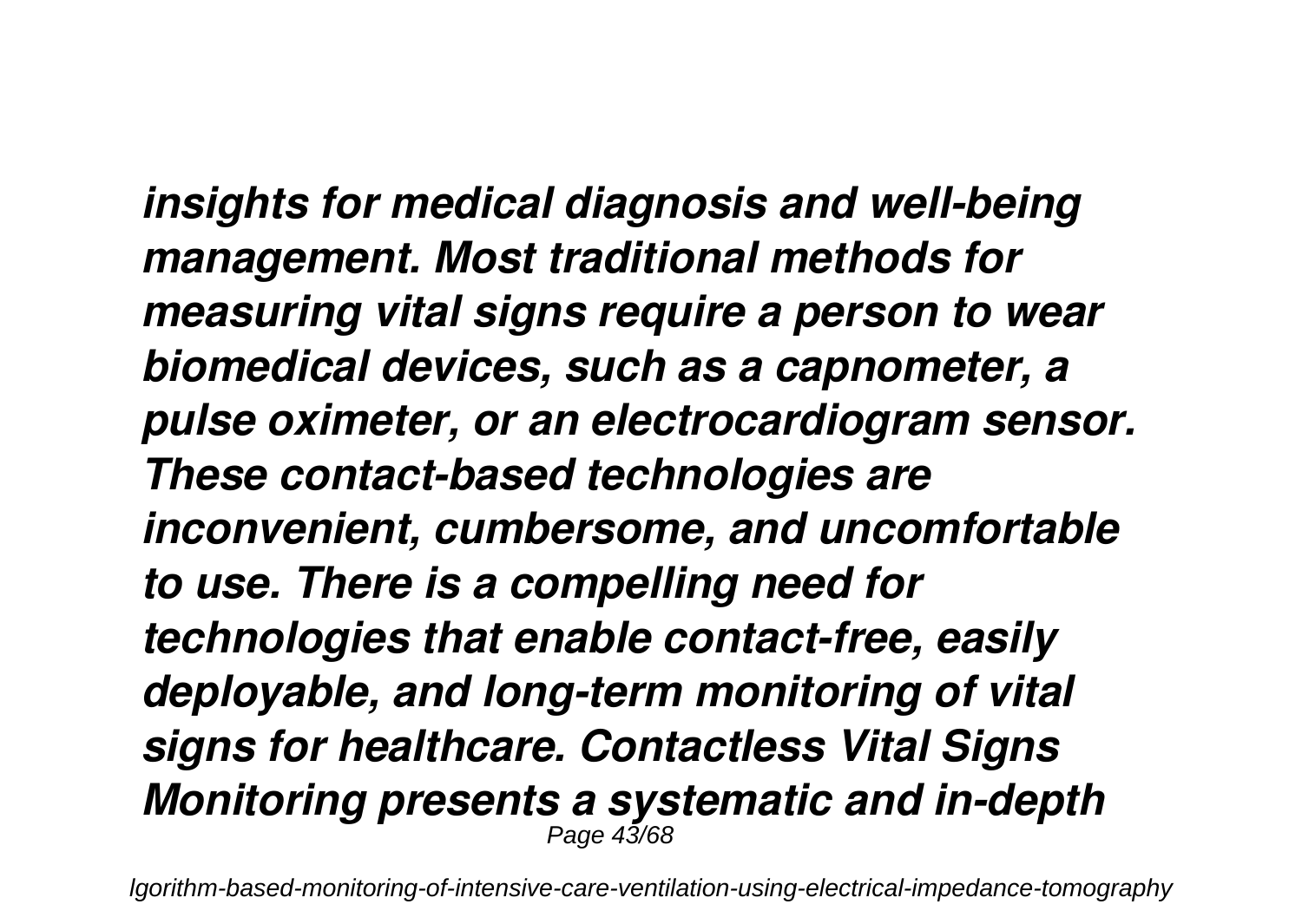*review on the principles, methodologies, and opportunities of using different wavelengths of an electromagnetic spectrum to measure vital signs from the human face and body contactlessly. The volume brings together pioneering researchers active in the field to report the latest progress made, in an intensive and structured way. It also presents various healthcare applications using camera and radio frequency-based monitoring, from clinical care to home care, to sport training and automotive, such as patient/neonatal monitoring in intensive* Page 44/68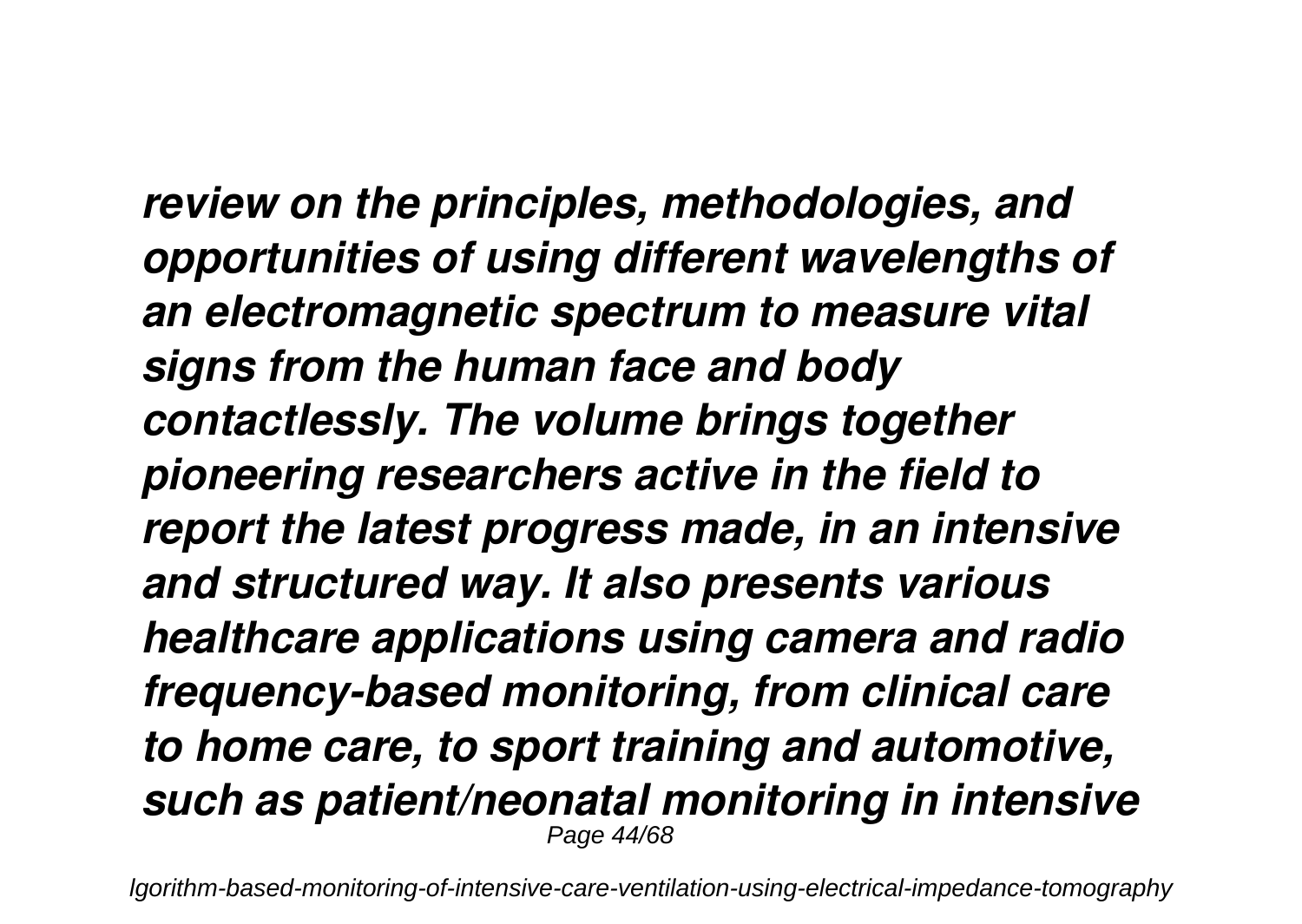*care units, general wards, emergency department triage, MR/CT cardiac and respiratory gating, sleep centers, baby/elderly care, fitness cardio training, driver monitoring in automotive settings, and more. This book will be an important educational source for biomedical researchers, AI healthcare researchers, computer vision researchers, wireless-sensing researchers, doctors/clinicians, physicians/psychologists, and medical equipment manufacturers. Includes various contactless vital signs monitoring techniques,* Page 45/68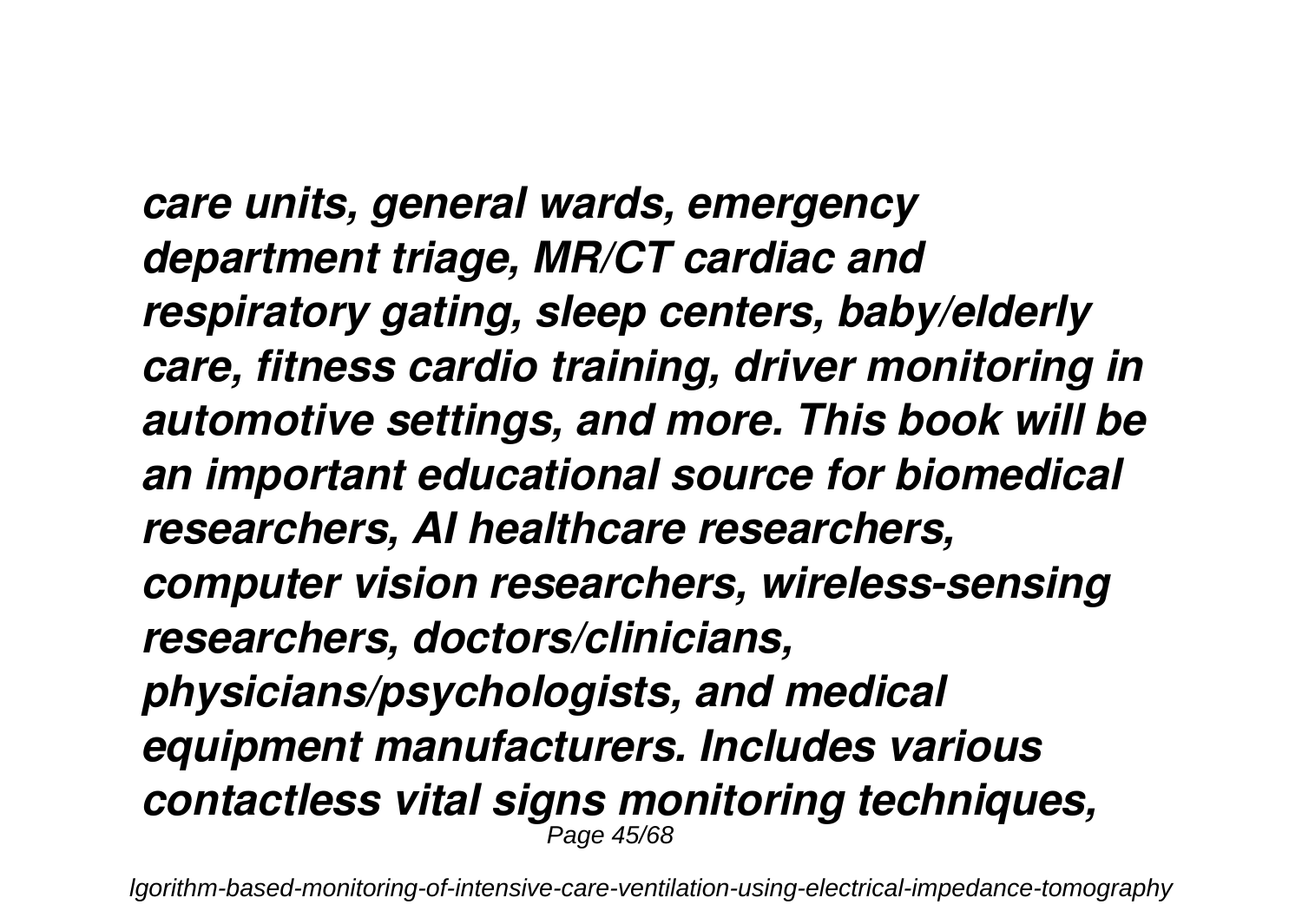*such as optical-based, radar-based, WiFi-based, RFID-based, and acoustic-based methods. Presents a thorough introduction to the measurement principles, methodologies, healthcare applications, hardware set-ups, and systems for contactless measurement of vital signs using camera or RF sensors. Presents the opportunities for the fusion of camera and RF sensors for contactless vital signs monitoring and healthcare. Condition Monitoring Algorithms in MATLAB® Hemodynamic Monitoring* Page 46/68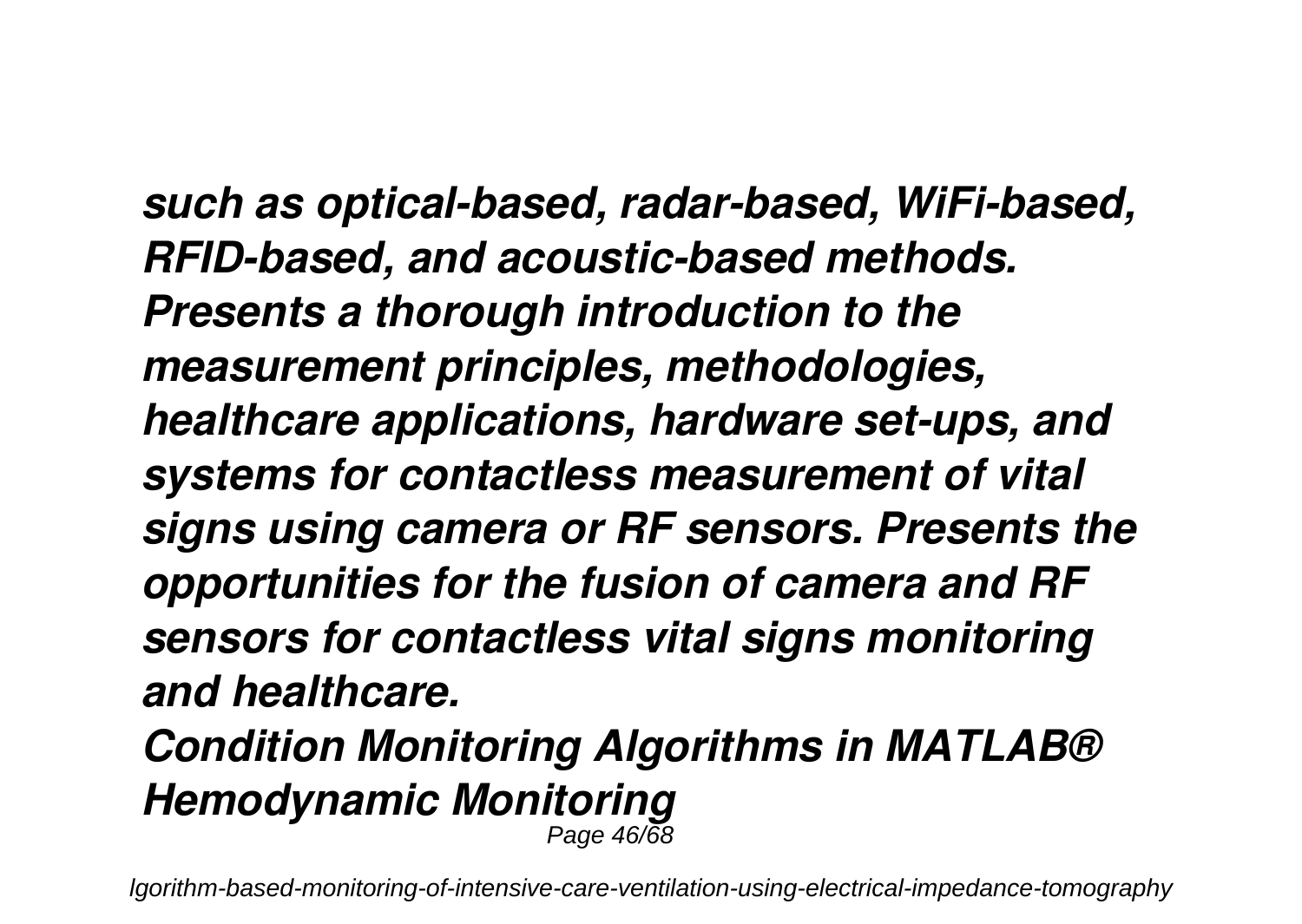## *Practical Trends in Anesthesia and Intensive Care 2019*

*Contributions from the 44th Annual Conference of the GMDS / Beiträge Von Der 44. Jahrestagung Der GMDS Heidelberg, September 1999 Evidence-Based Practice of Critical Care E-Book IEEE IECI Proceedings*

This title enables readers to understand how to undert appropriate neurophysiological investigations in the crit care setting. The book addresses the scientific princip (biological and technological), recording techniques, the development of electrical potentials in normal subjects, and ways these are disturbed by trauma, surgery and disease.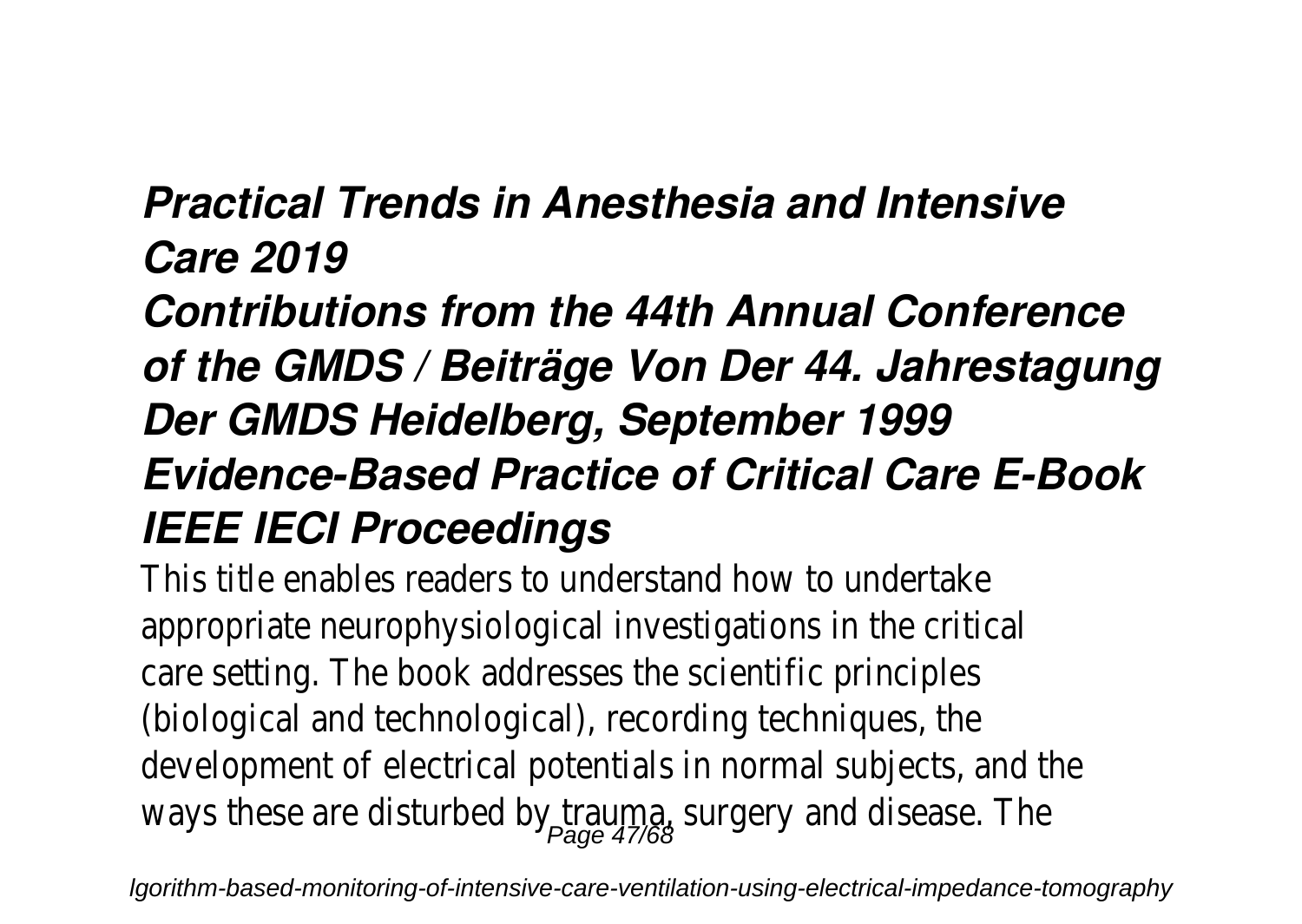impact of digital technologies and the possibilities quantification, statistical treatment and advanced signal processing techniques have enabled practitioners to work more rigorous scientific standards. The increasing availability of such tools in daily clinical work means that patients can a benefit from investigations of known specificity and sensitity Intensive Care Medicine compiles the most recent development in experimental and clinical research and practice in one comprehensive reference book. The chapters are written by recognized experts in the field of intensive care and emerge medicine. It is addressed to everyone involved in inter medicine, anesthesia, surgery, pediatrics, intensive care and emergency medicine

A complete quide to the state of the art theoretical Page 48/68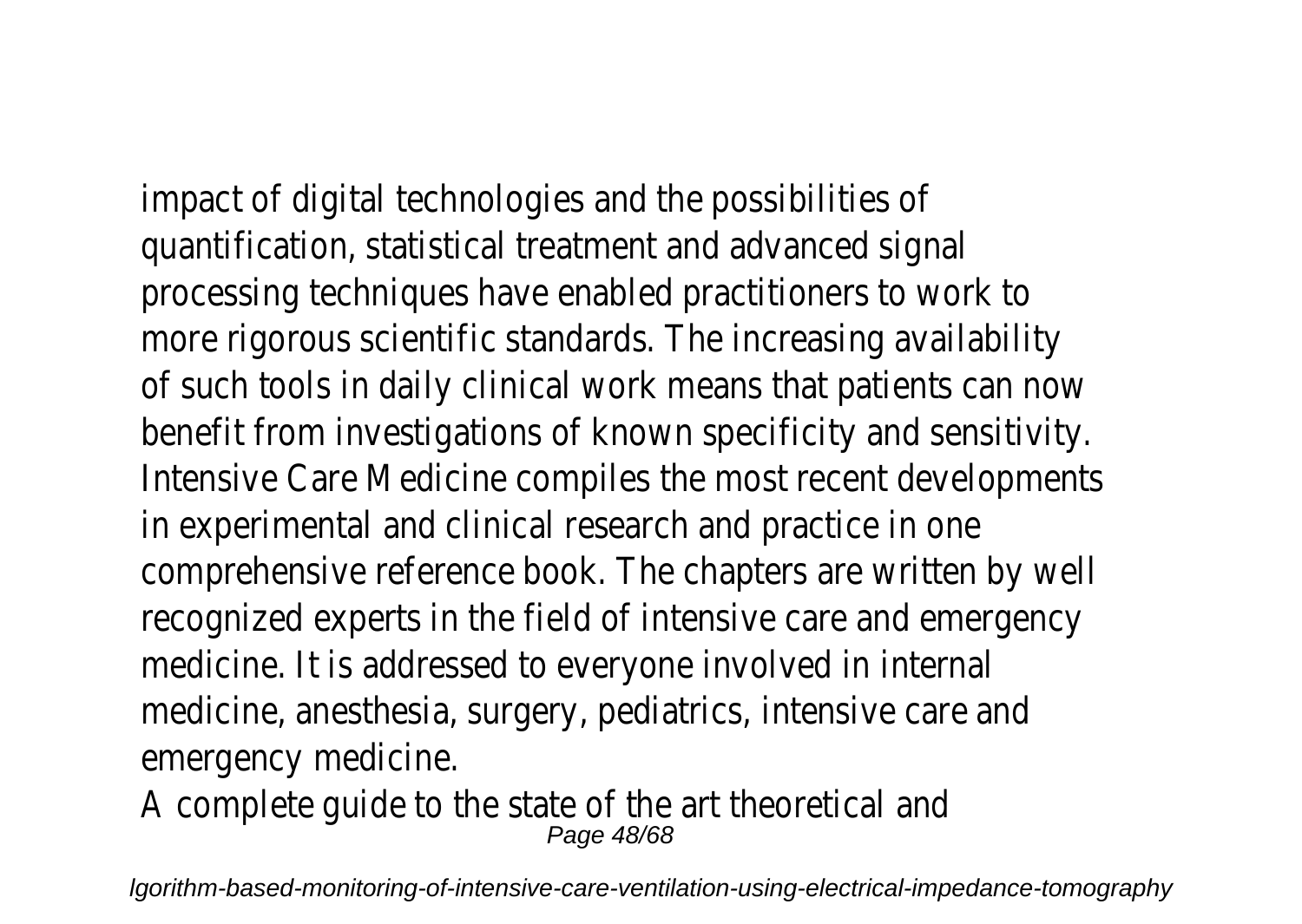manufacturing developments of body sensor network, des and algorithms In Body Sensor Networking, Design, and Algorithms, professionals in the field of Biomedical Engineer and e-health get an in-depth look at advancements, changes, and developments. When it comes to advances in the indus the text looks at cooperative networks, noninvasive implantable sensor microelectronics, wireless sensor networks platforms, and optimization—to name a few. Each chapter provides essential information needed to understand current landscape of technology and mechanical development It covers subjects including Physiological Sensors, Sleep Stage Classification, Contactless Monitoring, and much more. Amo the many topics covered, the text also includes additions s as: ? Over 120 figures, charts, and tables to assist with Page 49/68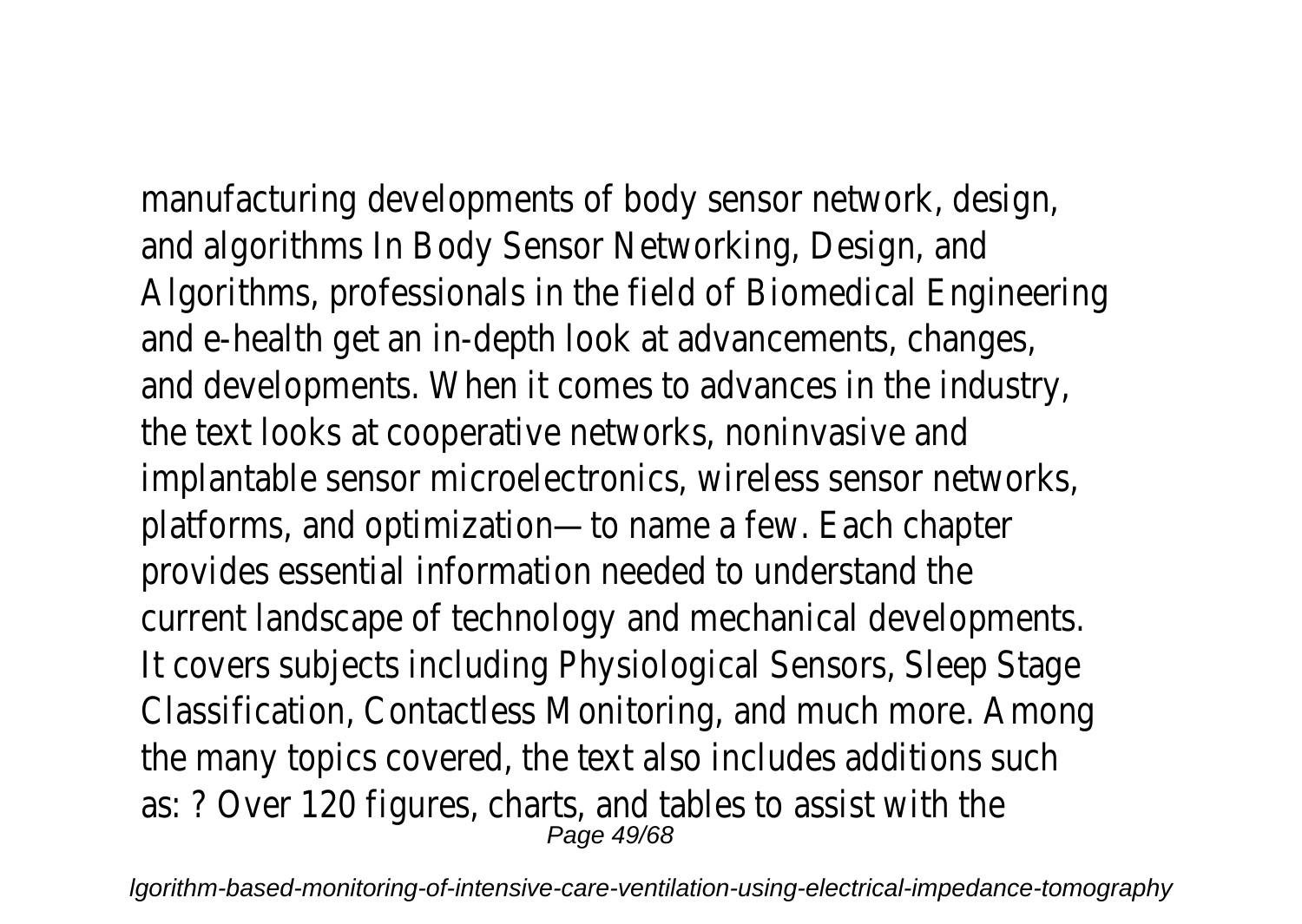understanding of complex topics ? Design examples a detailed experimental works ? A companion website featured MATLAB and selected data sets Additionally, readers will learn about wearable and implantable devices, invasive and noninvasive monitoring, biocompatibility, and the tools and platforms for long-term, low-power deployment of wirel communications. It's an essential resource for understand the applications and practical implementation of BSN whe comes to elderly care, how to manage patients with chronic illnesses and diseases, and use cases for rehabilitation. This book, part of the European Society of Intensive C Medicine textbook series, teaches readers how to use hemodynamic monitoring, an essential skill for toda intensivists. It offers a valuable guide for beginners, as we<br><sup>Page 50/68</sup>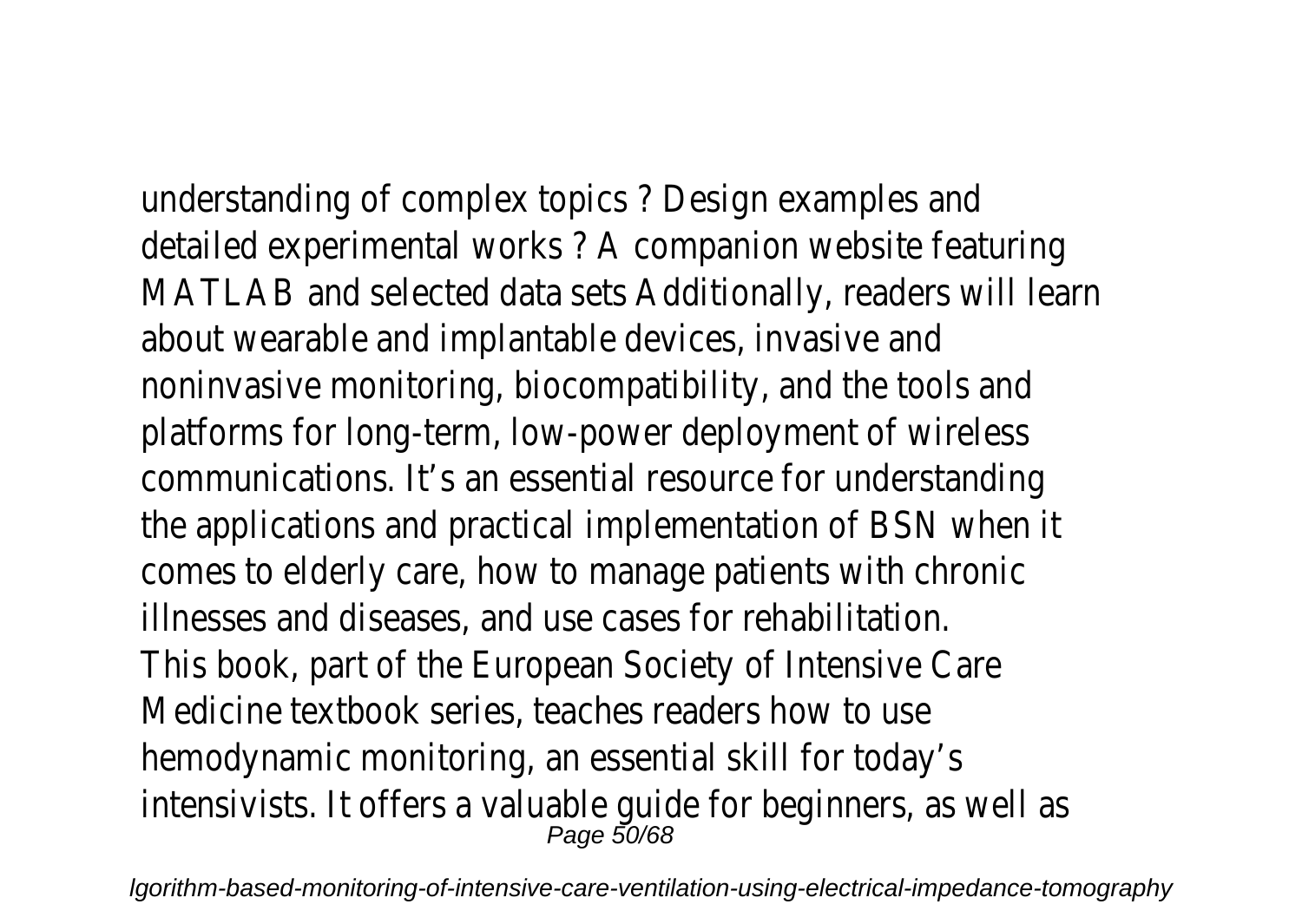for experienced intensivists who want to hone their sk helping both groups detect an inadequacy of perfusion and make the right choices to achieve the main goal hemodynamic monitoring in the critically ill, i.e., to corred assess the cardiovascular system and its response to tis oxygen demands. The book is divided into distinguish sections: from physiology to pathophysiology; clini assessment and measurements; and clinical practi achievements including techniques, the basic goals in clini practice as well as the more appropriate hemodynamic ther to be applied in different conditions. All chapters use a learn oriented style, with practical examples, key points and t home messages, helping readers quickly absorb the content  $\varepsilon$ at the same time, apply what they have learned in the cling Page 51/68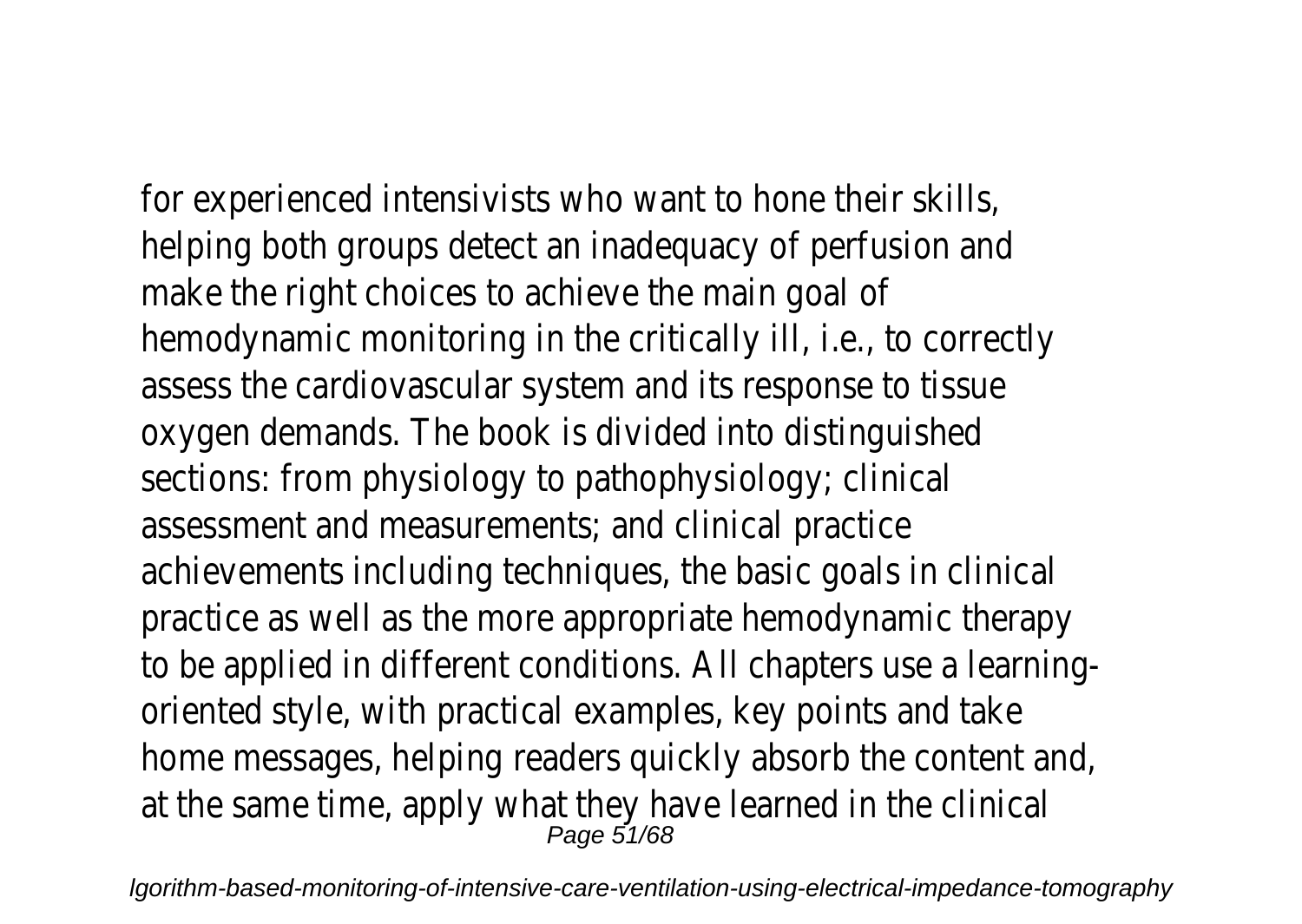setting. The European Society of Intensive Care Medicine has developed the Lessons from the ICU series with the vision providing focused and state-of-the-art overviews of cent topics in Intensive Care and optimal resources for clinicia working in Intensive Care

Global Urban Monitoring and Assessment through Earth **Observation** 

15th International Conference, ICA3PP 2015, Zhangjiaj China, November 18-20, 2015, Proceedings, Part 6th International Symposium, ISoLA 2014, Imperial, Cort Greece, October 8-11, 2014, Proceedings, Part Computational Neuroscience Intensive Care Medicine Contactless Vital Signs Monitoring Page 52/68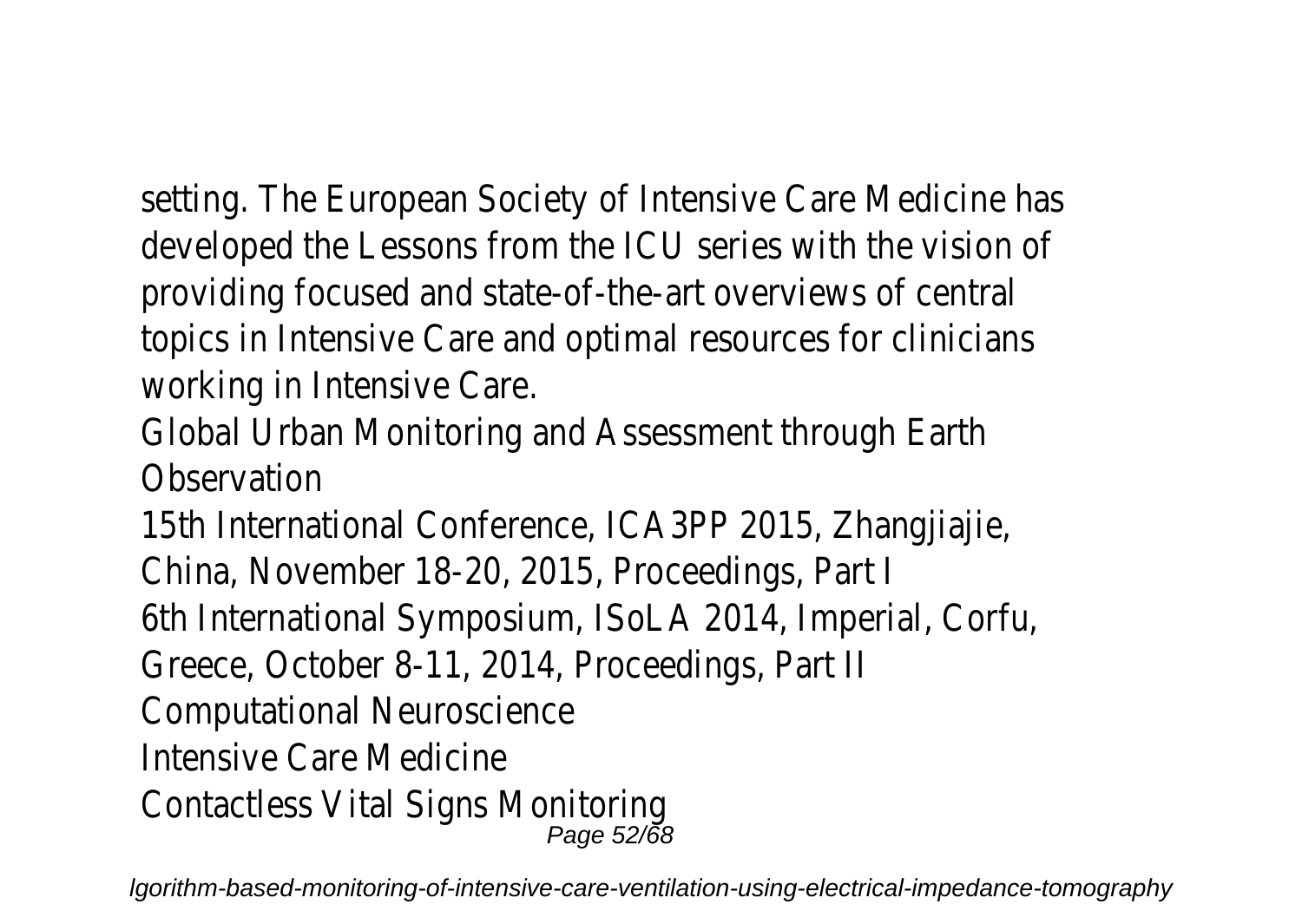*Here's the most clinically oriented critical care text focusing on the adult patient. In full-color and superbly illustrated with clinical photographs, imaging studies, and management algorithms, and with a broad multidisciplinary focus, this text will help you enhance your skills at any level of training. Stands alone as a clinically oriented comprehensive reference. Completely updated and authorship expanded to reflect the evolution in critical care practice. In color for the first time, with new color schematics and treatment algorithms for greater ease of reference. Utilizes key* Page 53/68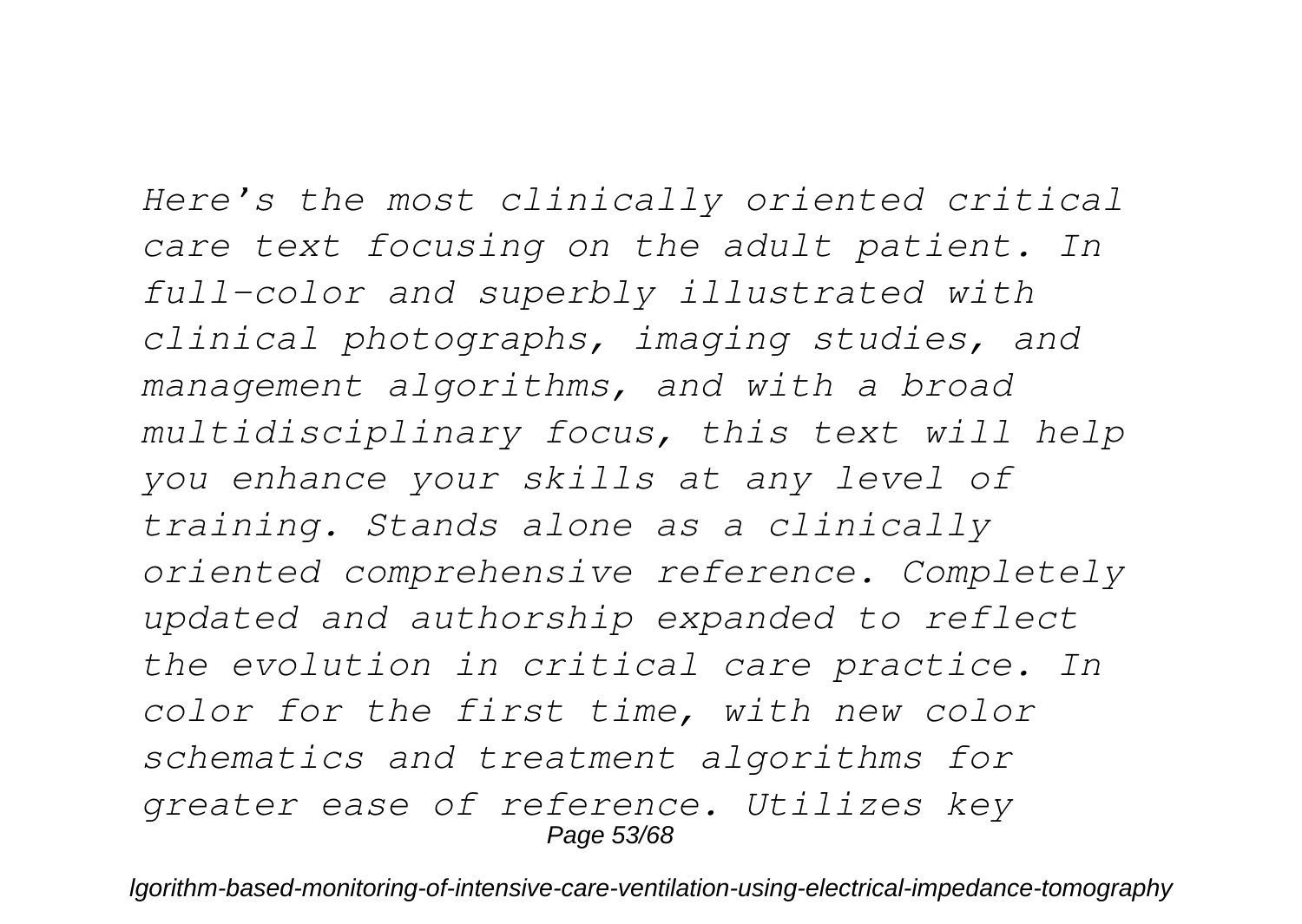*points lists at the end of chapter, to help you make decisions rapidly and easily. Delivers key references that list other useful resources for information. Includes these seven new chapters to keep you on the cutting edge of your specialty: Assessment of Cardiac Filling and Blood Flow Mechanical Ventilation of Obstructive Airways Disease Mechanical Ventilation of Acute Respiratory Distress Syndrome Severe Sepsis and Multiple Organ Dysfunction Stroke Delirium, Psychosis, Sleep and Depression in the ICU ICU Education This book constitutes the refereed proceedings of the 20th International* Page 54/68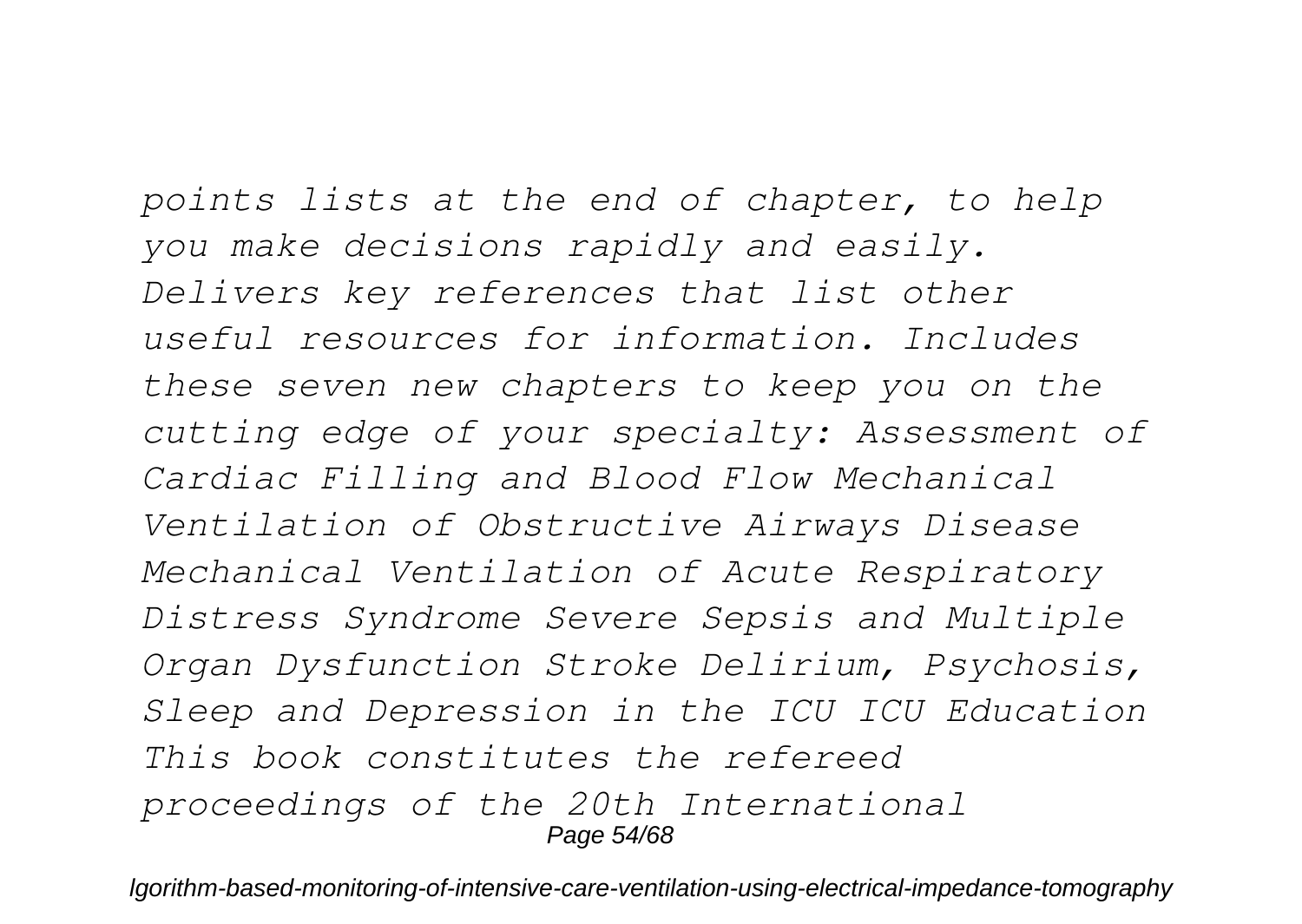*Conference on Computer Aided Verification, CAV 2008, held in Princeton, NJ, USA, in July 2008. The 33 revised full papers presented together with 14 tool papers and 2 invited papers and 4 invited tutorials were carefully reviewed and selected from 104 regular paper and 27 tool paper submissions. The papers are organized in topical sections on concurrency, memory consistency, abstraction/refinement, hybrid systems, dynamic verification, modeling and specification formalisms, decision procedures, program verification, program and shape analysis, security and program analysis, hardware verification,* Page 55/68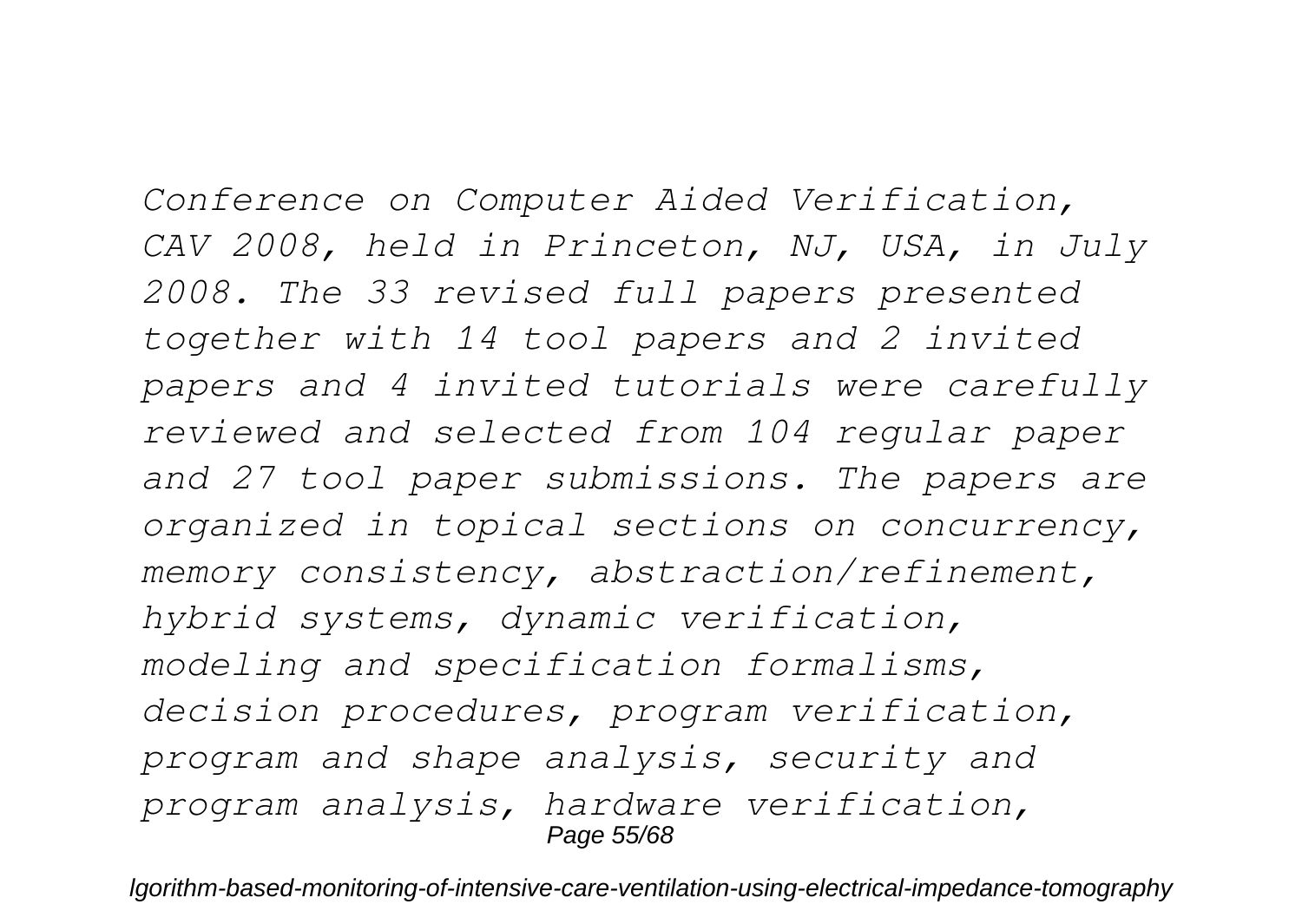*model checking, space efficient algorithms, and model checking.*

*As there are no proper medical tests available to predict certain diseases such as Alzheimer's and Parkinson's at an early stage, there is a need to further study and consider the potential uses of bio- and nature-inspired algorithms and future technologies such as machine learning in correlation to disease detection and treatment. Bio-Inspired Algorithms and Devices for Treatment of Cognitive Diseases Using Future Technologies considers new tools for early detection of cognitive brain* Page 56/68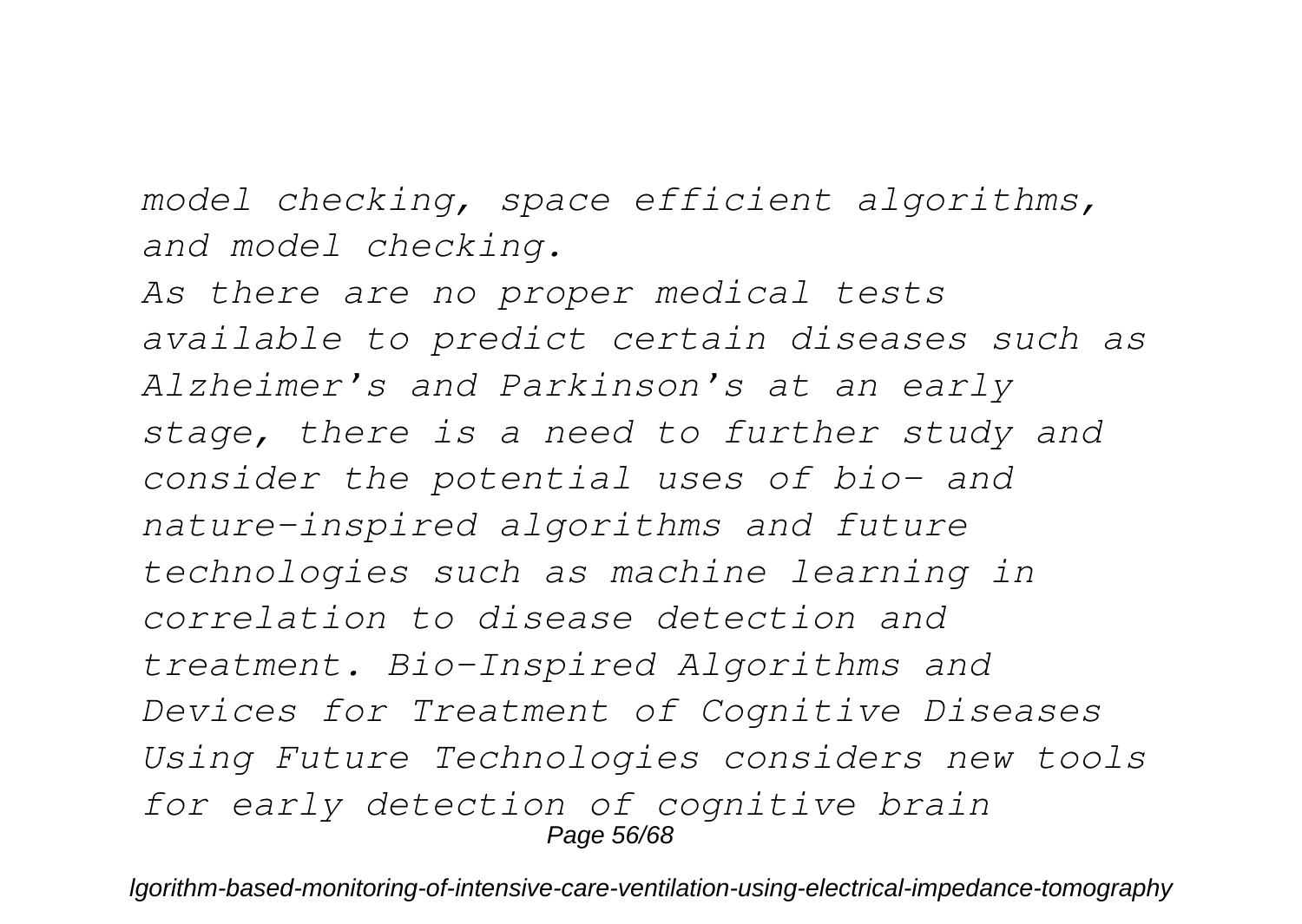*diseases using devices and algorithms whose basic concept is taken from nature and discusses design, analysis, and application of various bionics or bio-inspired algorithms. Covering topics such as depression and cognitive science, this publication is an ideal resource for researchers, academicians, industry professionals, psychologists, psychiatrists, nurses, engineers, instructors, and students. Here's the most clinically oriented critical care text focusing on the adult patient. In full-color and superbly illustrated with clinical photographs, imaging studies, and* Page 57/68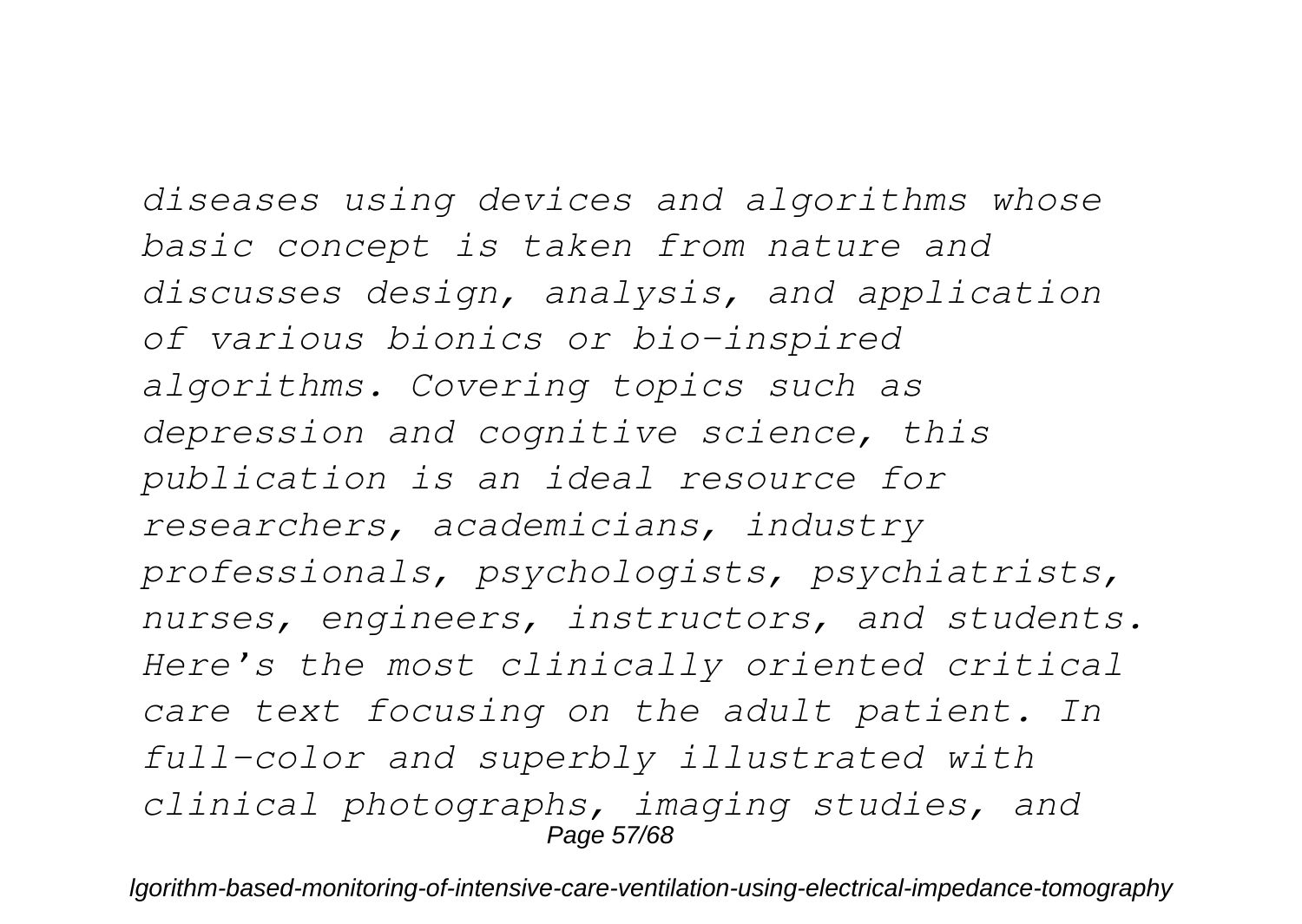*management algorithms, and with a broad multidisciplinary focus, this text will help you enhance your skills at any level of training. Stands alone as a clinically oriented comprehensive reference. Completely updated and authorship expanded to reflect the evolution in critical care practice. In color for the first time, with new color schematics and treatment algorithms for greater ease of reference. Utilizes key points lists at the end of chapter, to help you make decisions rapidly and easily. Delivers key references that list other useful resources for information. Learn from* Page 58/68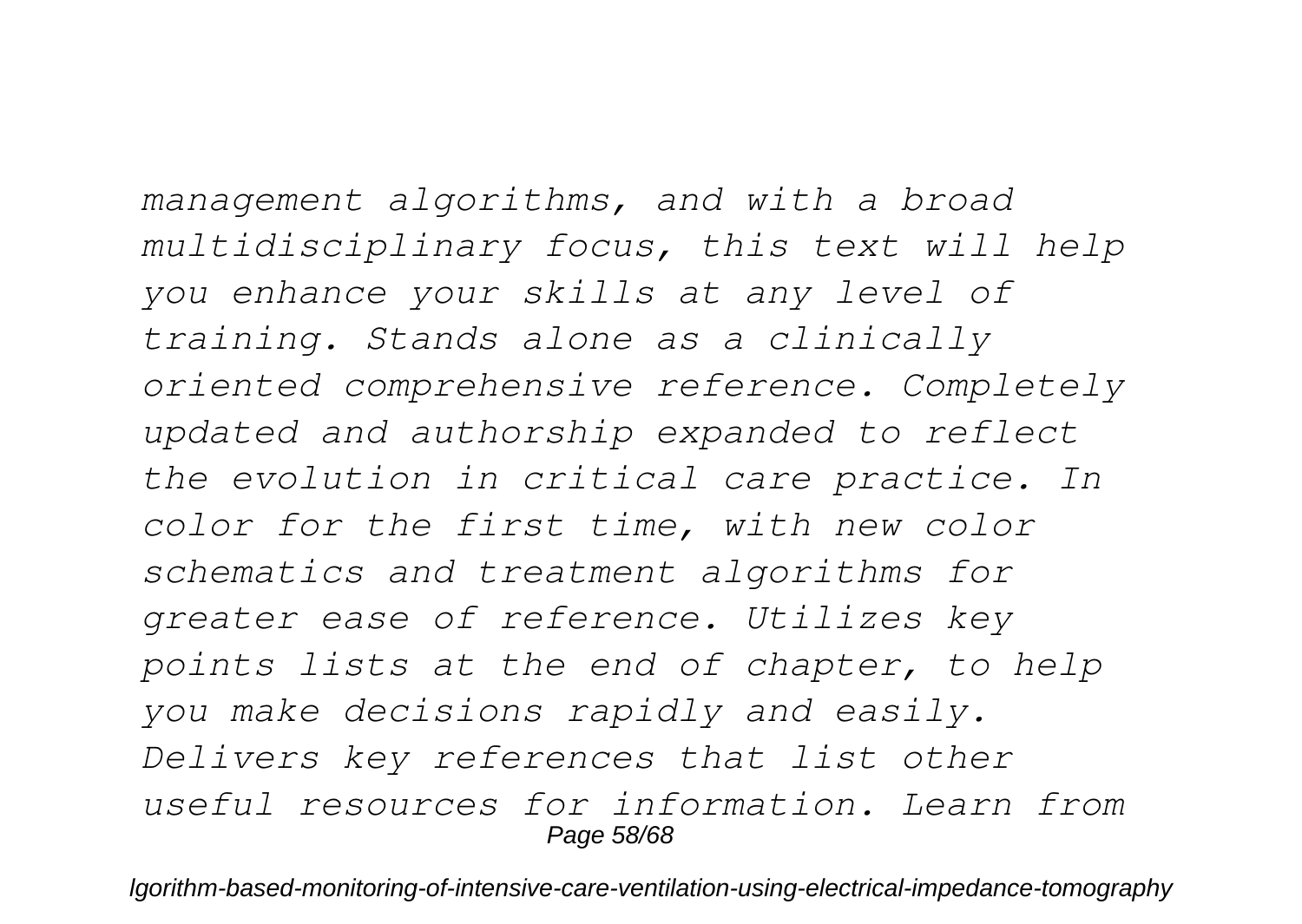*the best ICU specialists worldwide with contributions from an increased number of international authorities. Effectively manage common complications in the ICU with updated coverage of severe sepsis, septic shock, surgical infections, neurogenic and anaphylactic shock, severe heart failure, acute coronary syndromes, and Acute Respiratory Distress Syndrome. Access the complete contents online at Expert Consult, along with an image bank and instructional videos!*

*Evidence-based Practice of Critical Care Pediatric and Neonatal Mechanical Ventilation* Page 59/68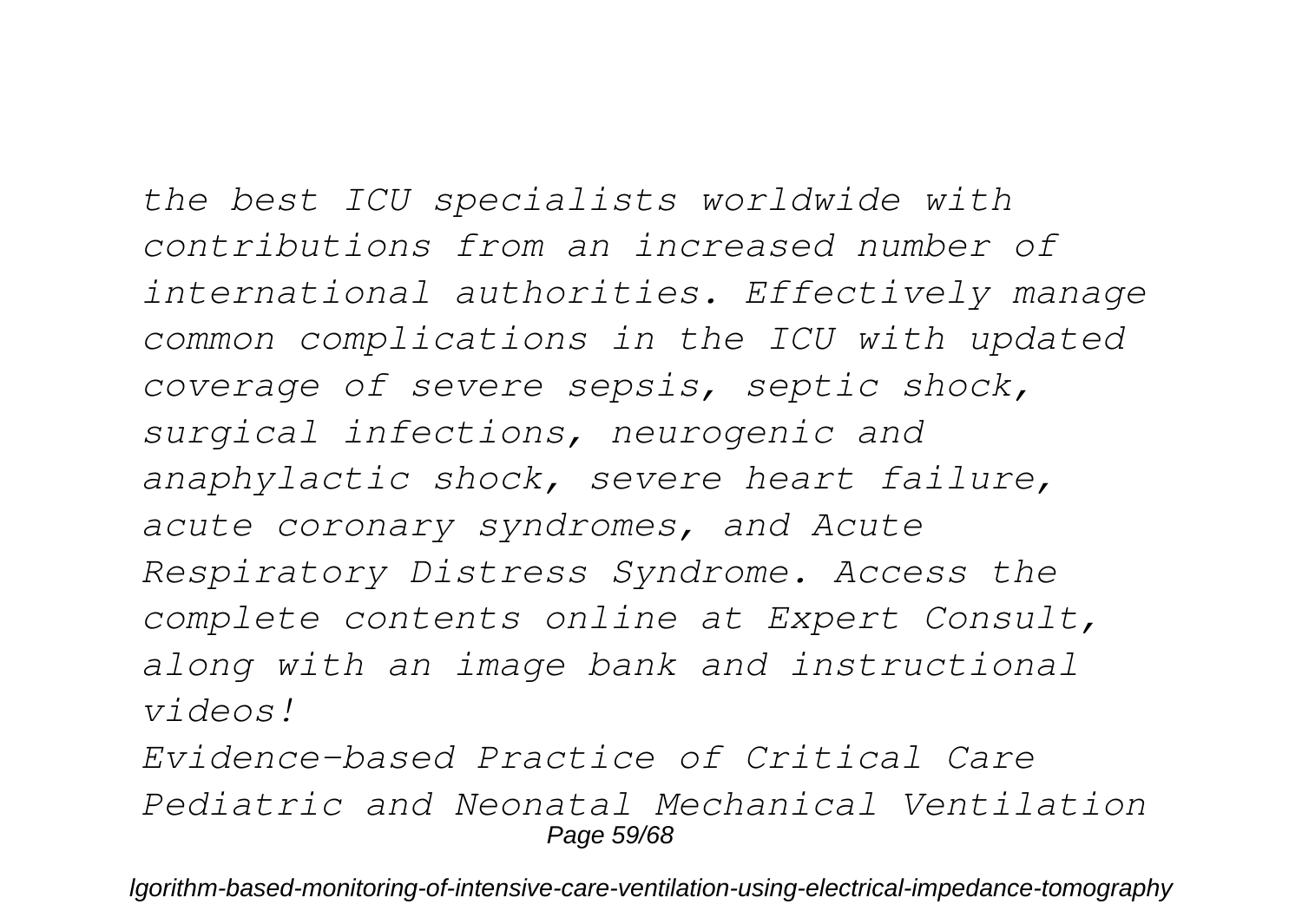*Computer Aided Verification Mathematical Statistics with Applications in Biometry*

*From Basics to Clinical Practice*

*Seventh International Conference on 'Road*

*Traffic Monitoring and Control'*

(Cont.) that the methods developed in this research have the potential of helping provide patient-specific decision support for critical care.

The two-volume set LNCS 8802 and LNCS 8803 constitutes the refereed proceedings of the 6th International Symposium on Leveraging Applications of Formal Methods, Verification and Validation,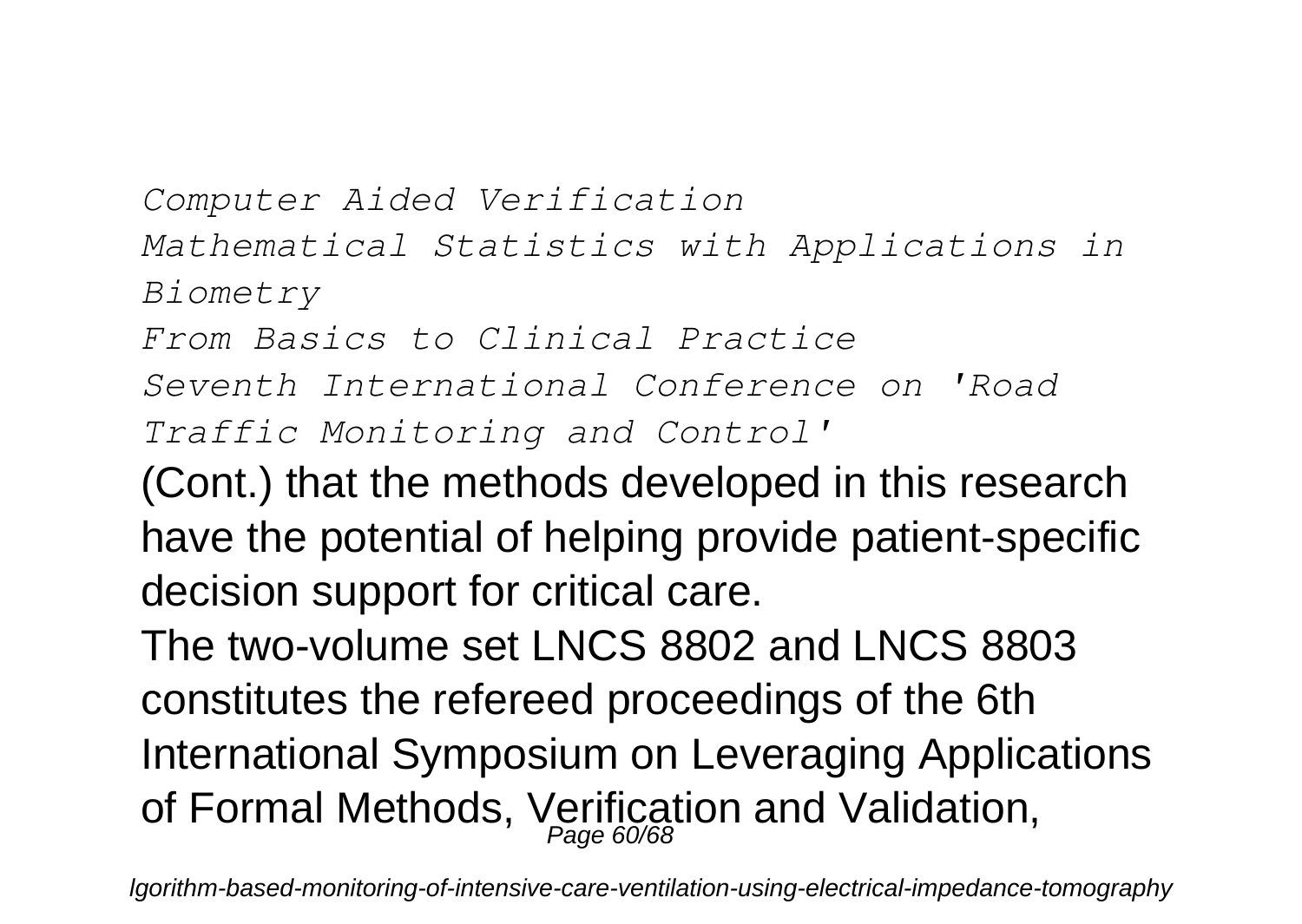ISoLA 2014, held in Imperial, Corfu, Greece, in October 2014. The total of 67 full papers was carefully reviewed and selected for inclusion in the proceedings. Featuring a track introduction to each section, the papers are organized in topical sections named: evolving critical systems; rigorous engineering of autonomic ensembles; automata learning; formal methods and analysis in software product line engineering; model-based code generators and compilers; engineering virtualized systems; statistical model checking; risk-based testing; medical cyber-physical systems; scientific  $P$ age 61/68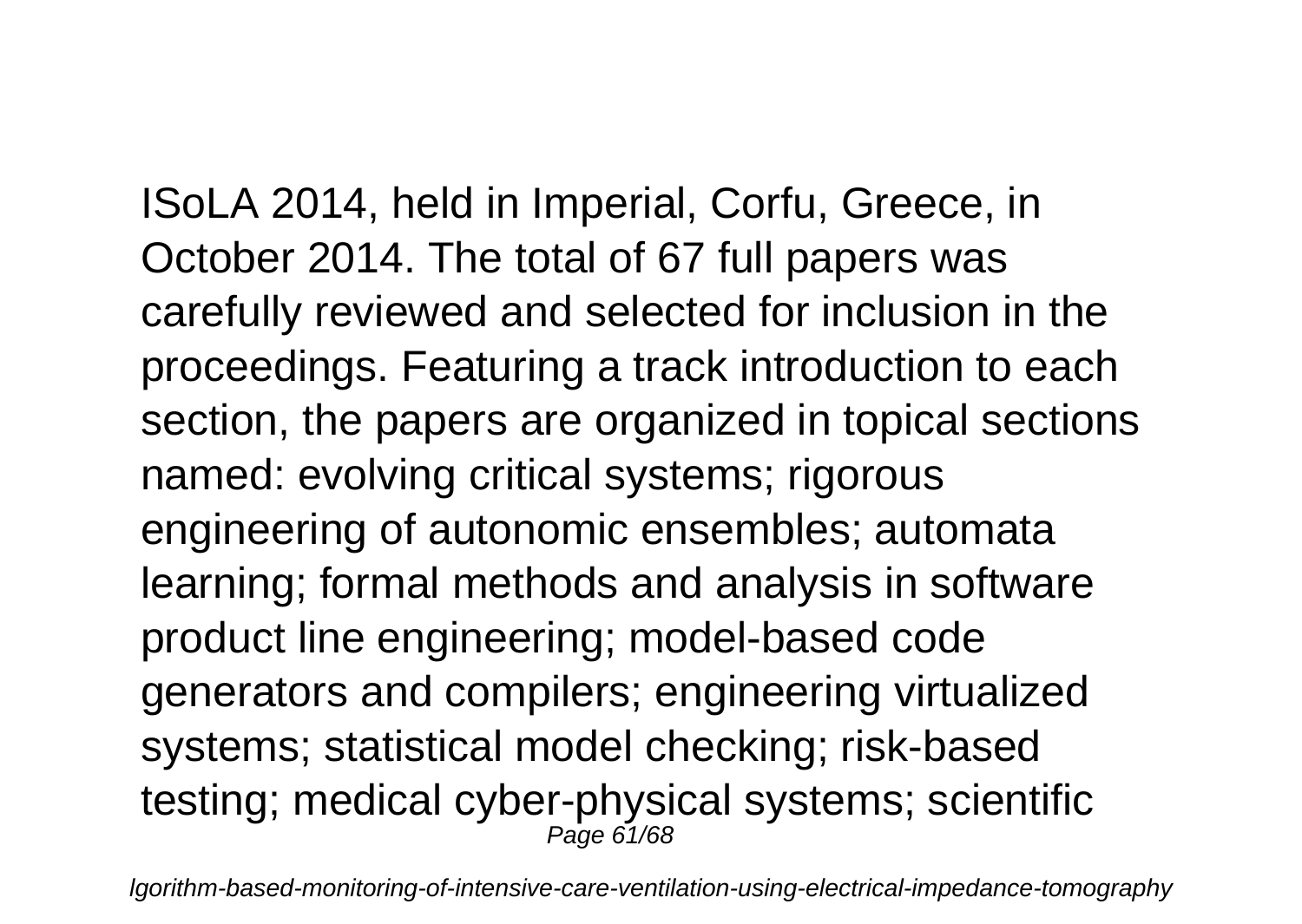workflows; evaluation and reproducibility of program analysis; processes and data integration in the networked healthcare; semantic heterogeneity in the formal development of complex systems. In addition, part I contains a tutorial on automata learning in practice; as well as the preliminary manifesto to the LNCS Transactions on the Foundations for Mastering Change with several position papers. Part II contains information on the industrial track and the doctoral symposium and poster session. This volume contains the contributed papers and invited talks presented at the 1stInternationalWorksh Page 62/68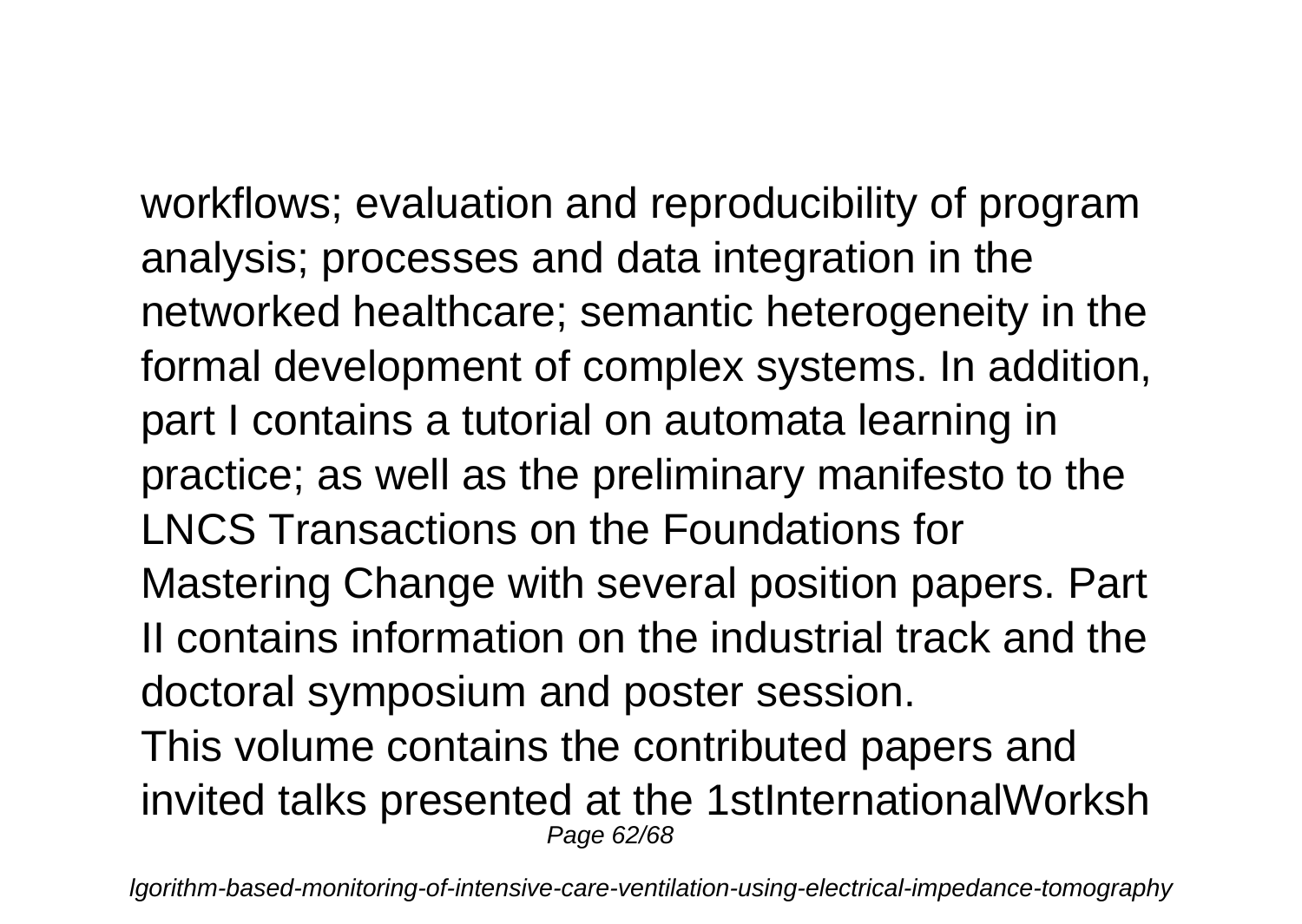oponAlgorithmicAspectsofWirelessSensorNetworks (ALGOSENSORS 2004), which was held July 16, 2004, in Turku, Finland, - located with the 31st International Colloquium on Automata, Languages, and Programming (ICALP 2004). Wireless ad hoc sensor networks have become a very important research subject due to their potential to provide diverse services in numerous appli- tions. The realization of sensor networks requires intensive technical research and development e?orts, especially in power-aware scalable wireless ad hoc c- munications protocols, due to their unusual Page 63/68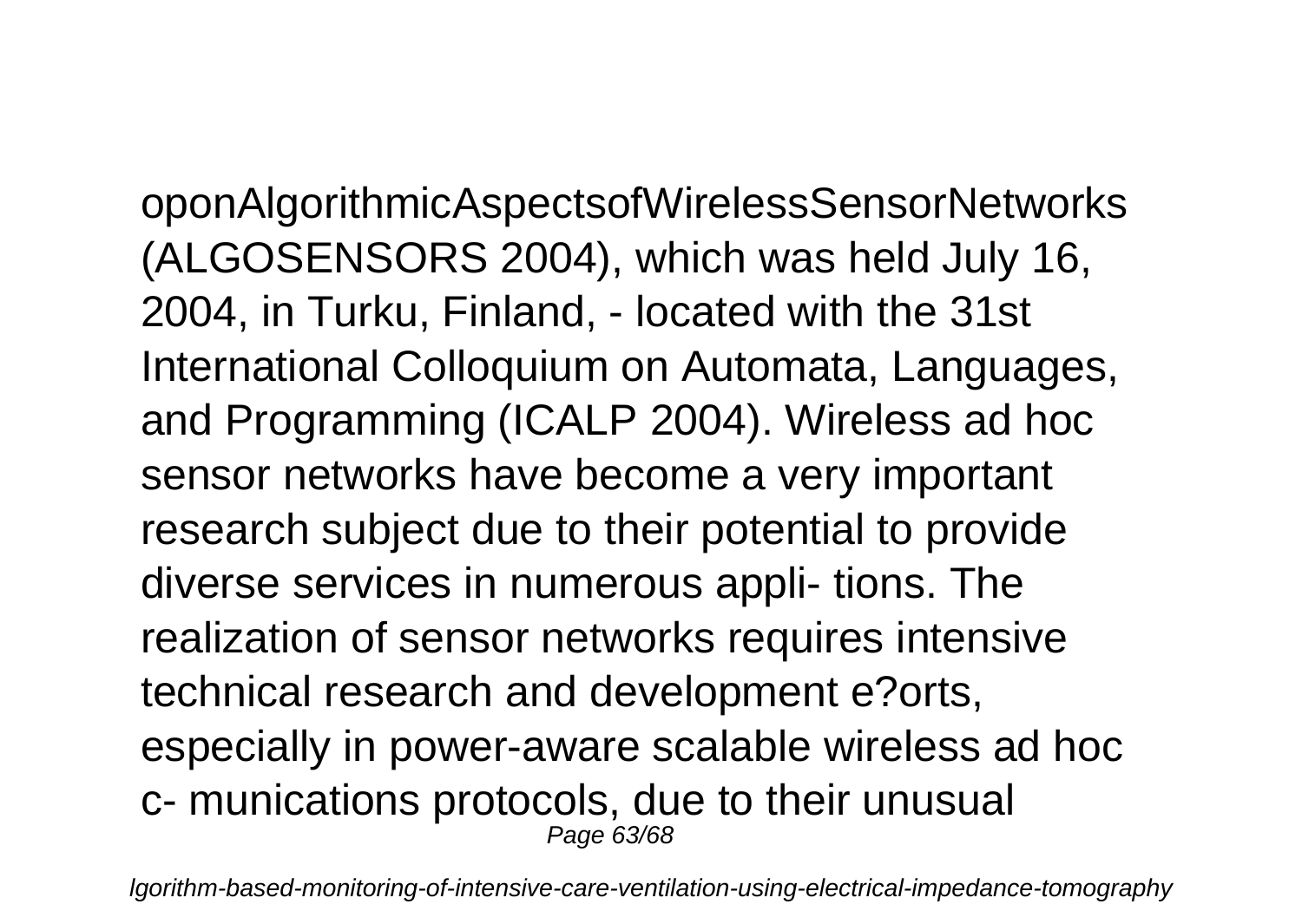application requirements and severe constraints. On the other hand, a solid theoretical background seems necessary for sensor networks to achieve their full potential. It is an algorithmic challenge to achieve e?cient and robust realizations of such large, highly dynamic, complex, n- conventional networking environments. Features, including the huge number of sensor devices involved, the severe power, computational and memory limi- tions, their dense deployment and frequent failures, pose new design, analysis and implementation challenges. This event is intended to provide a forum for Page 64/68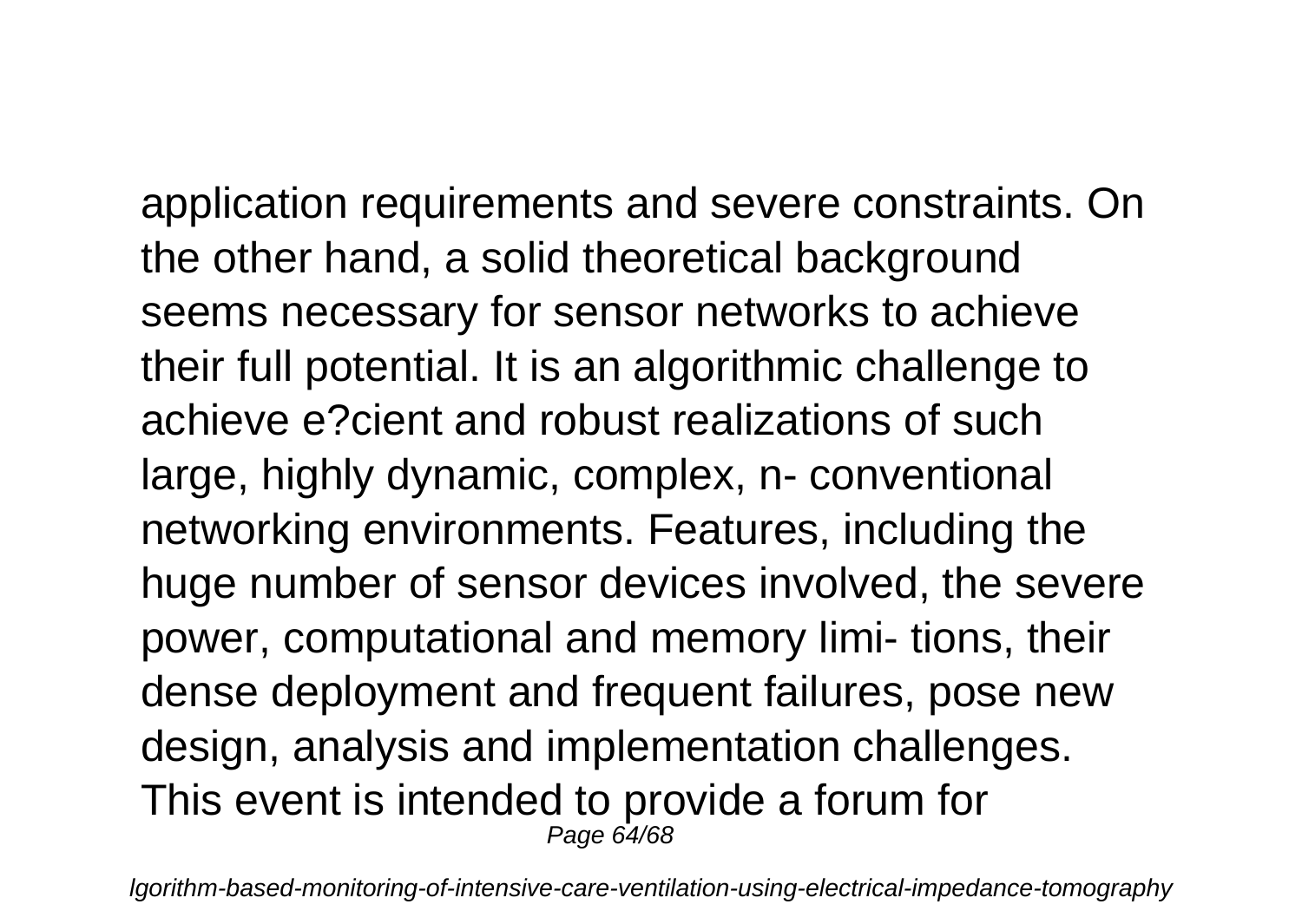researchers and practitioners to present their contributions related to all aspects of wireless sensor networks. Topics of interest for ALGOSENSORS 2004 were: – Modeling of speci?c sensor networks. – Methods for ad hoc deployment. - Algorithms for sensor localization and tracking of mobile users. – Dynamic sensor networks. – Hierarchical clustering architectures. – Attribute-based named networks. – Routing: implosion issues and resource management. – Communication protocols. – Media access control in sensor networks. – Simulators for sensor networks.

Page 65/68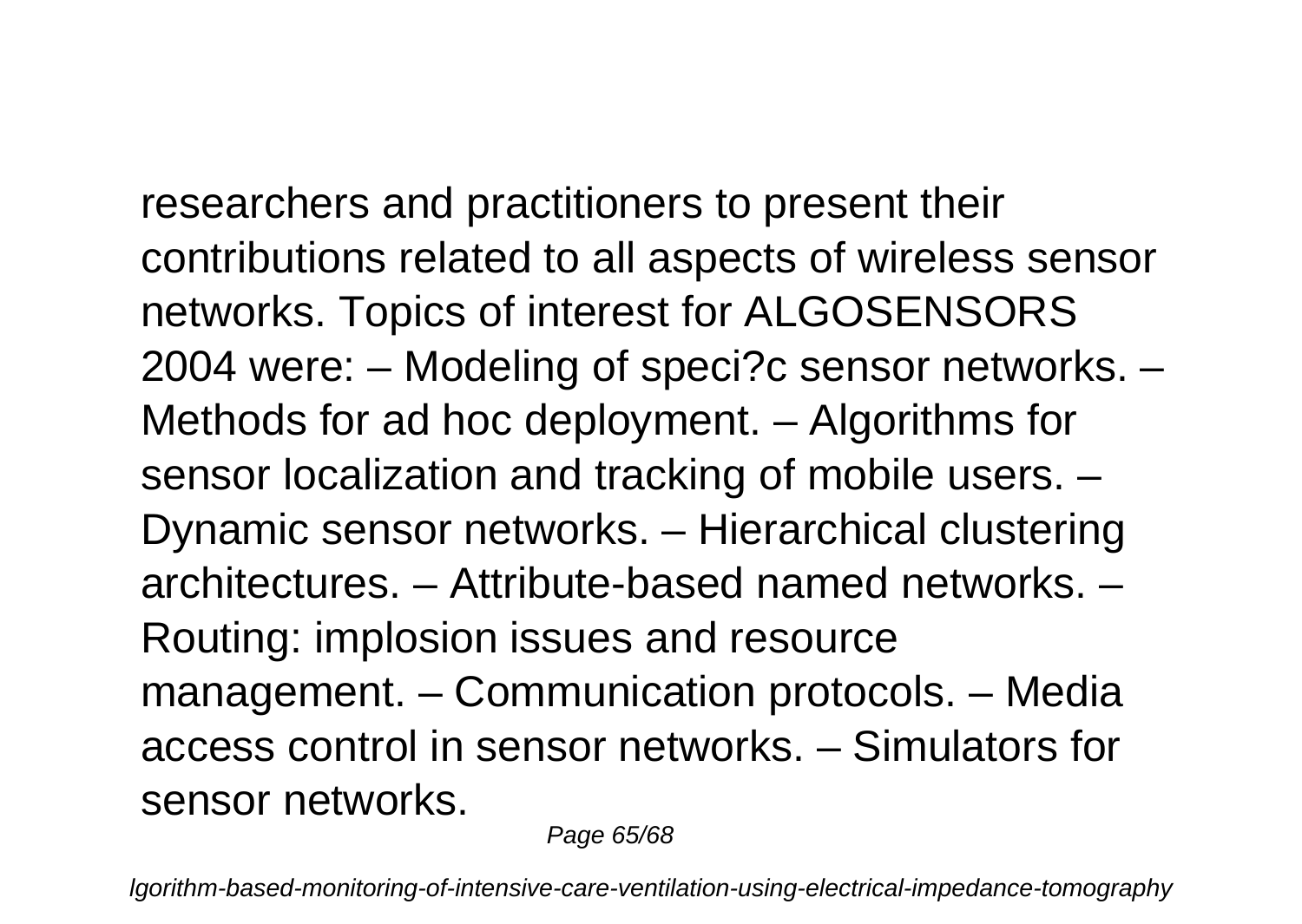This four volume set LNCS 9528, 9529, 9530 and 9531 constitutes the refereed proceedings of the 15th International Conference on Algorithms and Architectures for Parallel Processing, ICA3PP 2015, held in Zhangjiajie, China, in November 2015. The 219 revised full papers presented together with 77 workshop papers in these four volumes were carefully reviewed and selected from 807 submissions (602 full papers and 205 workshop papers). The first volume comprises the following topics: parallel and distributed architectures; distributed and network-based computing and Page 66/68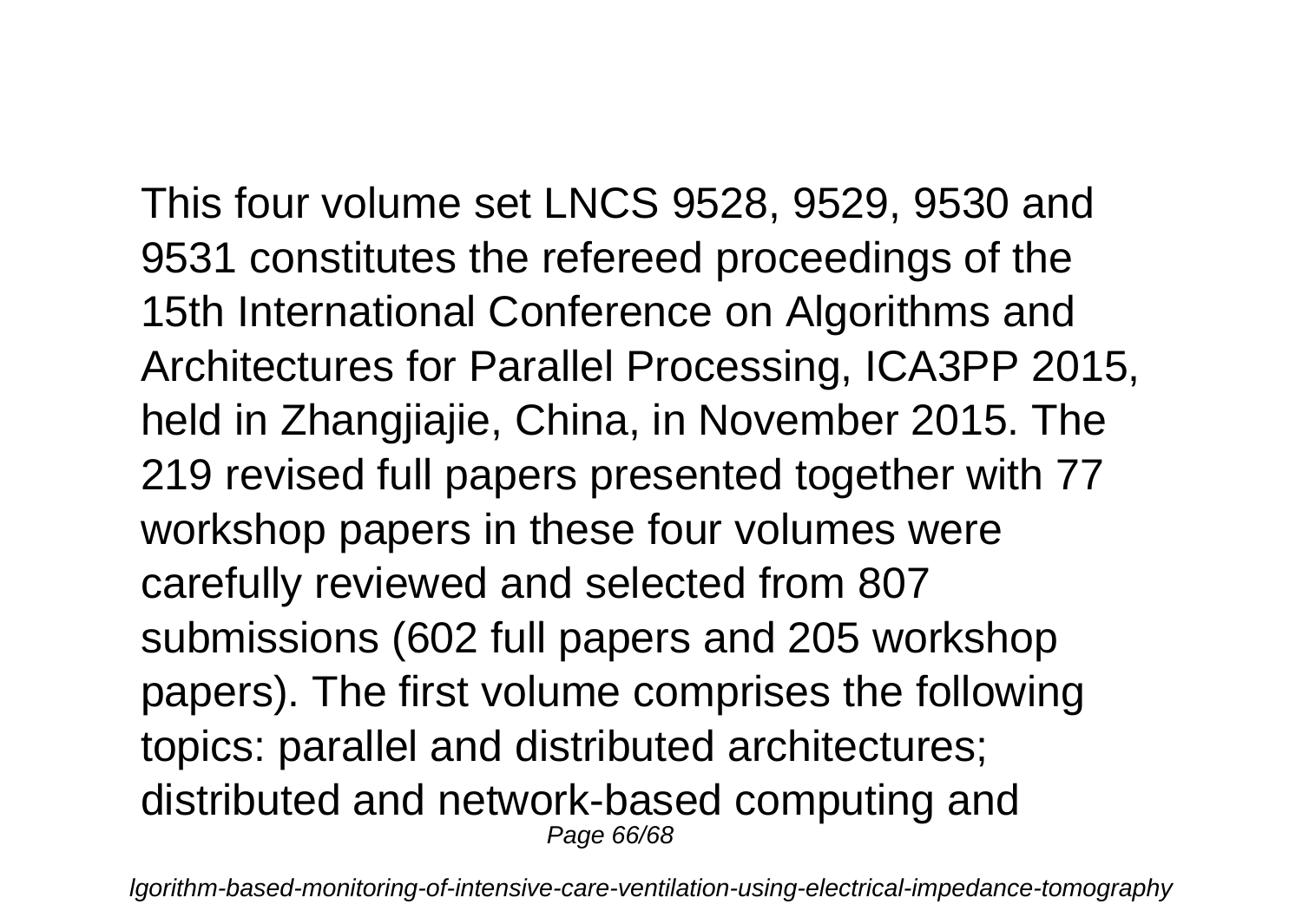internet of things and cyber-physical-social computing. The second volume comprises topics such as big data and its applications and parallel and distributed algorithms. The topics of the third volume are: applications of parallel and distributed computing and service dependability and security in distributed and parallel systems. The covered topics of the fourth volume are: software systems and programming models and performance modeling and evaluation.

Leveraging Applications of Formal Methods, Verification and Validation. Specialized Techniques Page 67/68